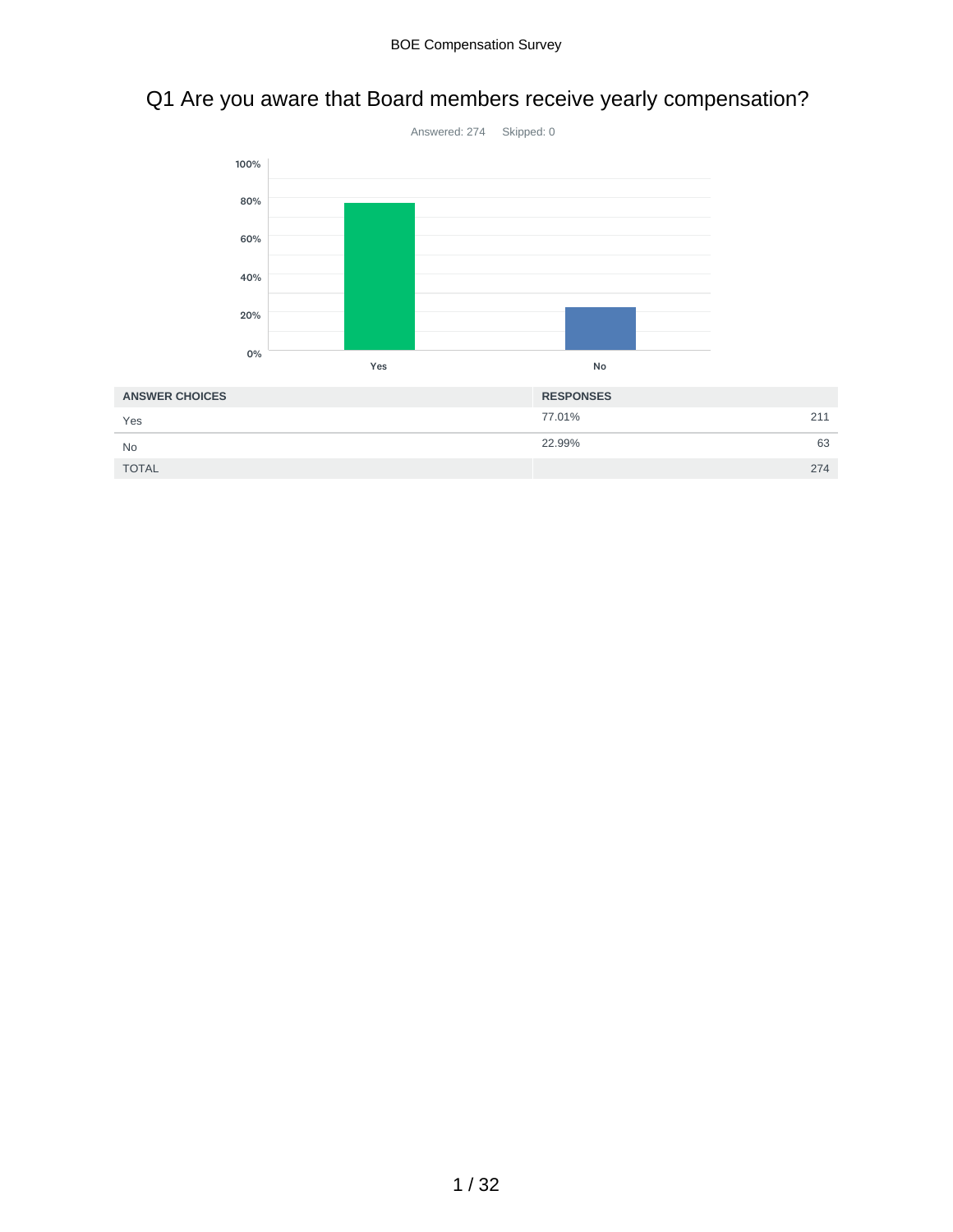# Q2 Based on your knowledge and understanding of the duties and responsibilities of Board members, is the current yearly compensation (\$25,000 for Board members; \$29,000 for the Board President) appropriate? $1 = Too$  low,  $5 = Too$  high



| <b>ANSWER CHOICES</b> | <b>RESPONSES</b> |  |
|-----------------------|------------------|--|
|                       | 36.13%<br>99     |  |
| っ                     | 10.22%<br>28     |  |
| 3                     | 26.28%<br>72     |  |
| 4                     | 7.66%<br>21      |  |
| 5                     | 19.71%<br>54     |  |
| <b>TOTAL</b>          | 274              |  |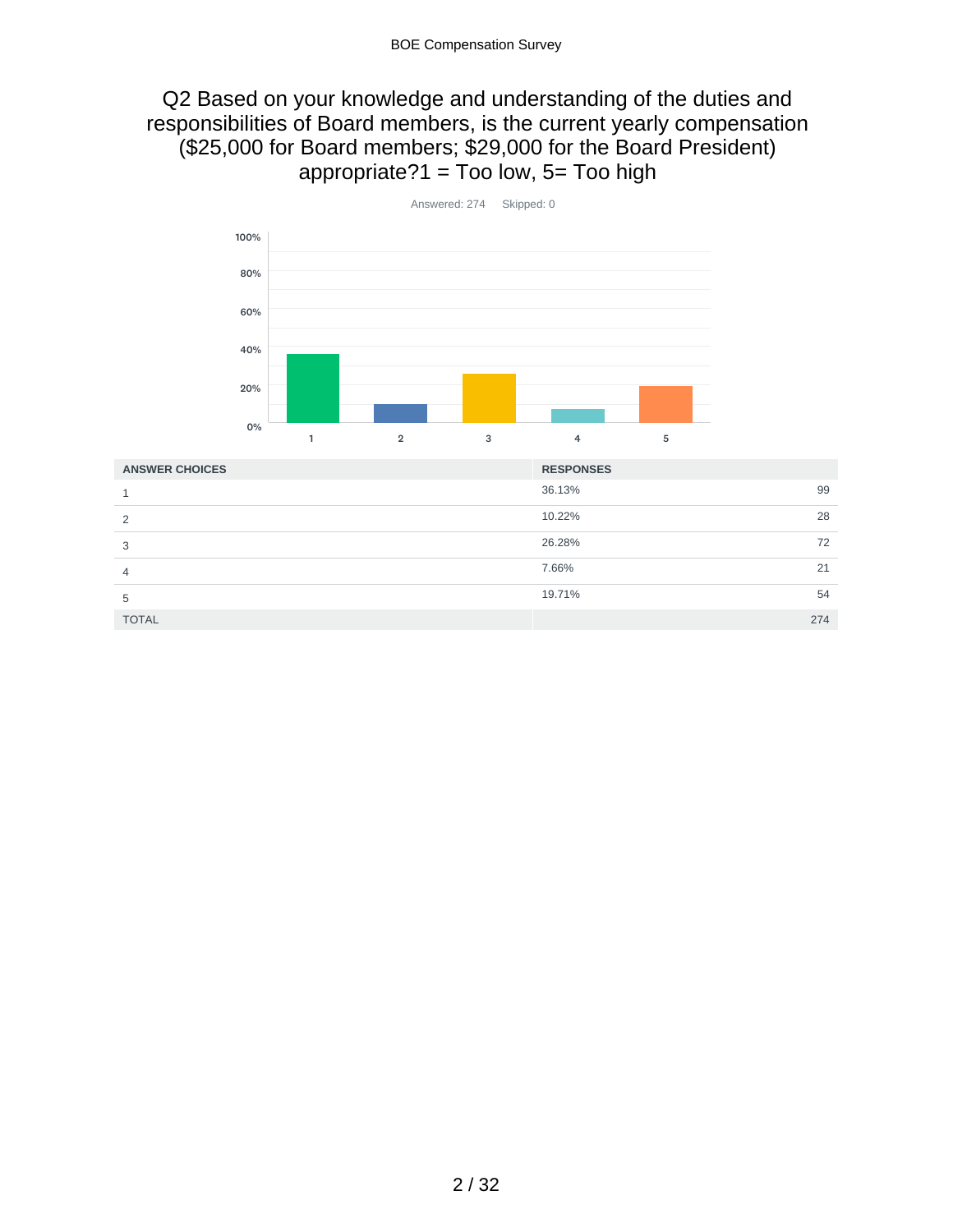# Q3 Based on your knowledge about the duties and responsibilities of serving on the Board, should the student member's scholarship of \$5,000:



| <b>ANSWER CHOICES</b>                         | <b>RESPONSES</b> |     |
|-----------------------------------------------|------------------|-----|
| Remain the same                               | 46.35%           | 127 |
| Be equal to 25% of yearly Board Compensation  | 10.22%           | 28  |
| Be equal to 50% of yearly Board compensation  | 18.98%           | 52  |
| Be equal to 75% of yearly Board compensation  | 2.19%            | 6   |
| Be equal to 100% of yearly Board compensation | 12.04%           | 33  |
| Unsure                                        | 10.22%           | 28  |
| <b>TOTAL</b>                                  |                  | 274 |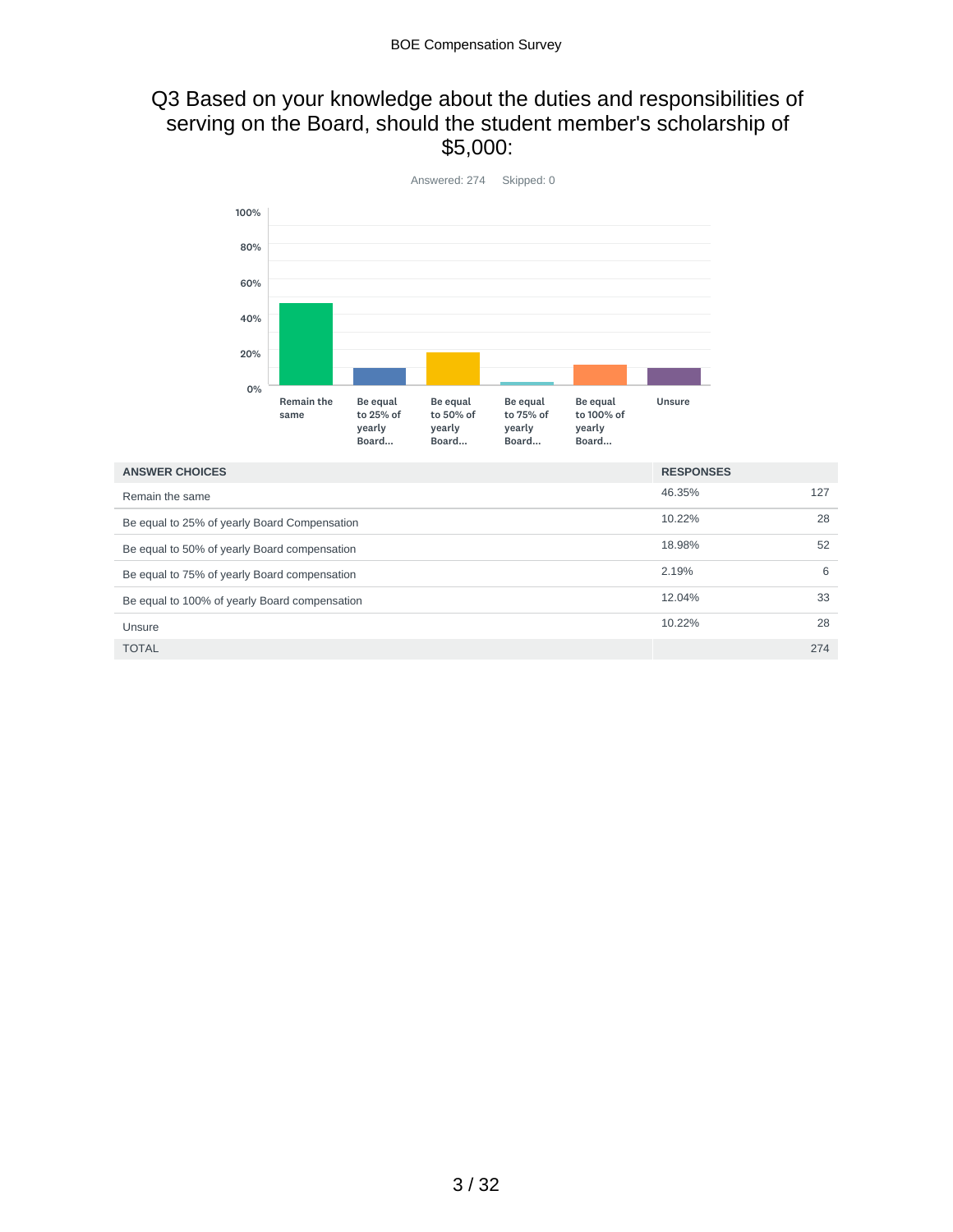# Q4 Please estimate how many hours per week a Board member spends on all Board of Education responsibilities, including; Board meetings, preparation, committee meetings, community engagement, and other duties inherent with the role?



| <b>ANSWER CHOICES</b> | <b>RESPONSES</b> |     |
|-----------------------|------------------|-----|
| Less than 20          | 26.64%           | 73  |
| 20                    | 26.28%           | 72  |
| 30                    | 18.25%           | 50  |
| 40                    | 17.52%           | 48  |
| 50                    | 5.47%            | 15  |
| 60                    | 2.19%            | 6   |
| Over <sub>60</sub>    | 3.65%            | 10  |
| <b>TOTAL</b>          |                  | 274 |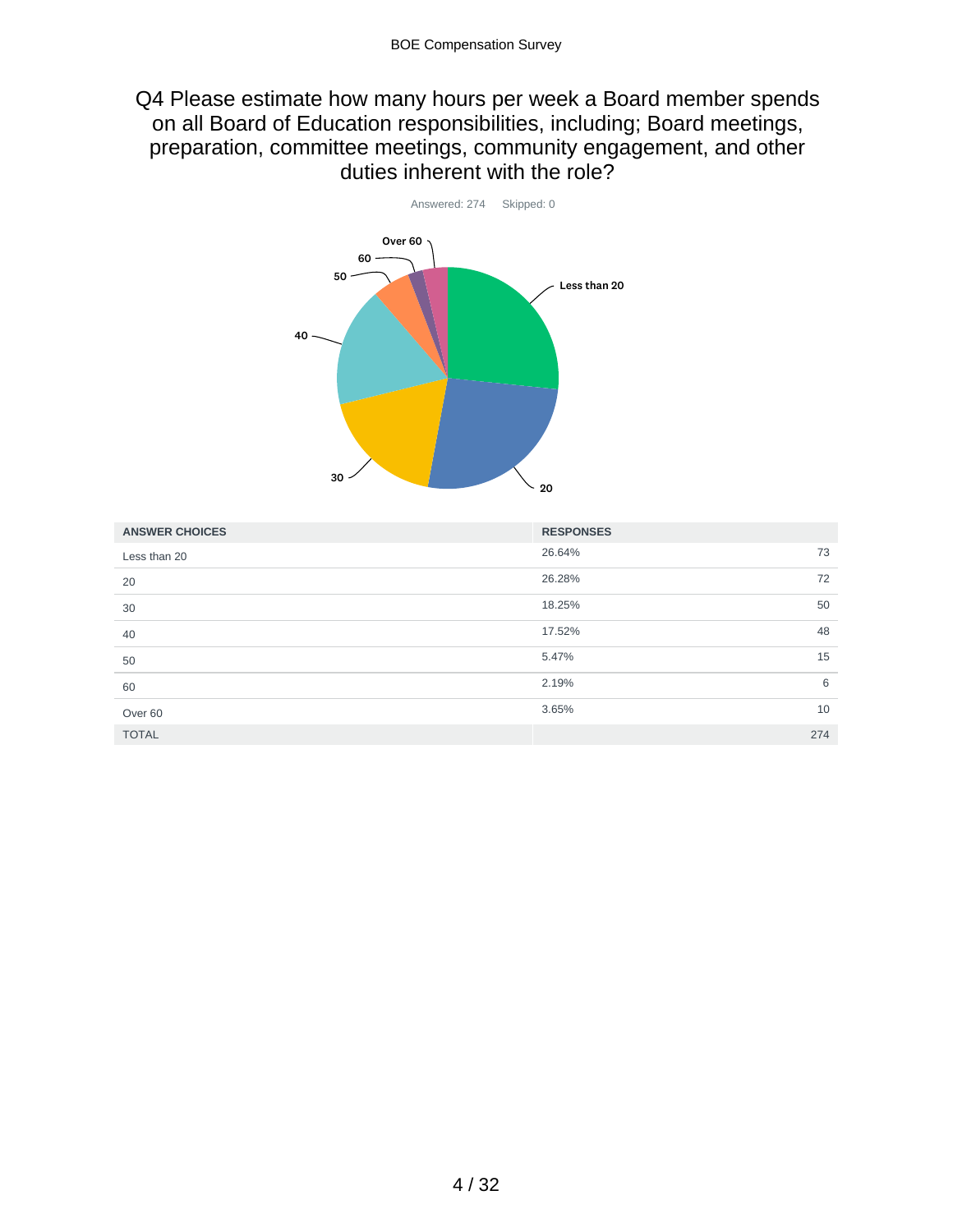# Q5 Based on your familiarity of the duties and responsibilities of a Board member, what level of education do you believe is appropriate for Board members to have obtained?



| <b>ANSWER CHOICES</b>           | <b>RESPONSES</b> |     |
|---------------------------------|------------------|-----|
| High School or some college     | 16.06%           | 44  |
| Associate Degree                | 4.38%            | 12  |
| <b>Bachelor Degree</b>          | 41.24%           | 113 |
| Graduate or Professional Degree | 38.32%           | 105 |
| <b>TOTAL</b>                    |                  | 274 |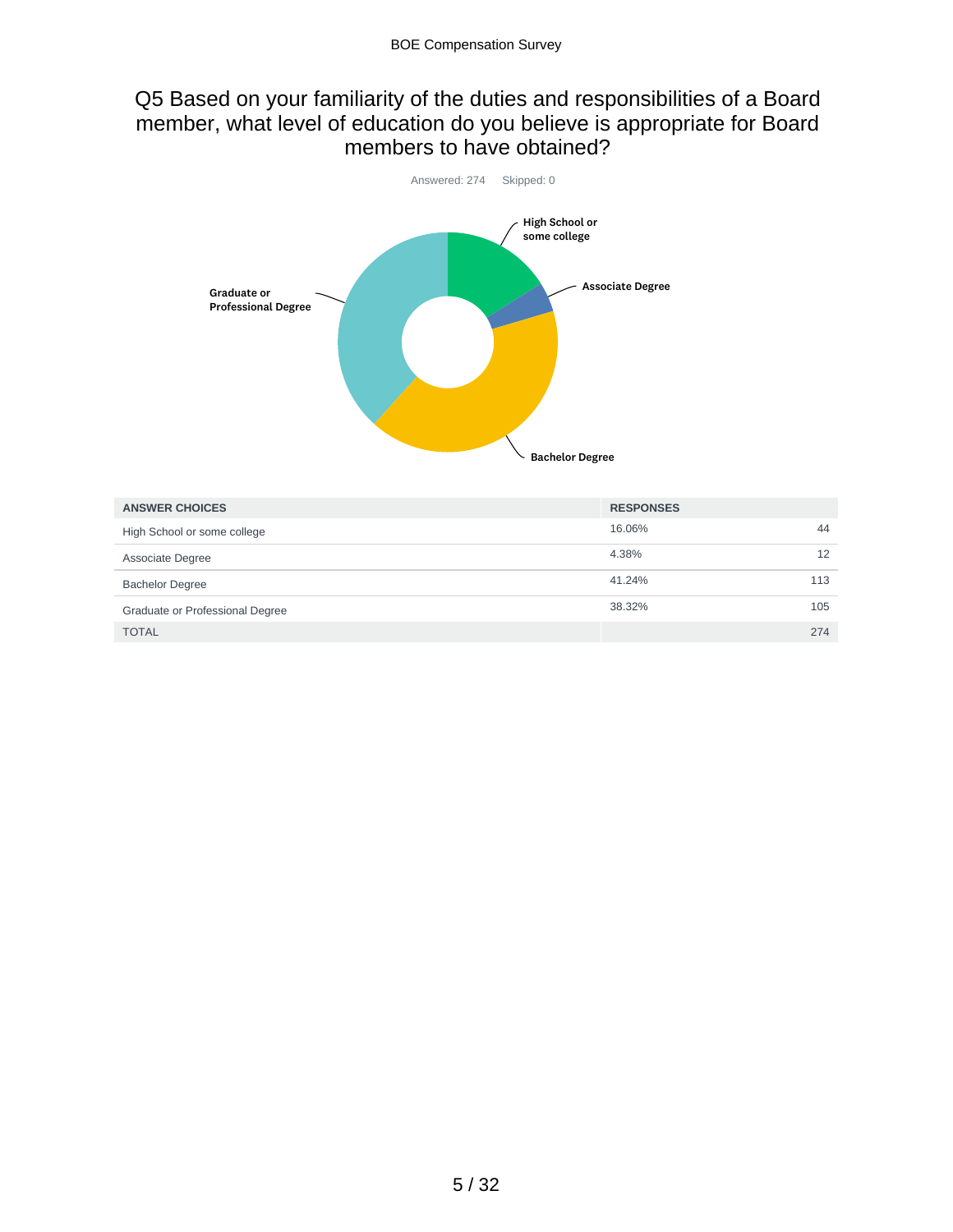# Q6 What background, skills, and abilities are necessary to be an effective Board member?

Answered: 274 Skipped: 0

| #  | <b>RESPONSES</b>                                                                                                                                                                                                                                                                                                                                                                                                                                                                                                                                                                                                                                                                                                                | <b>DATE</b>         |
|----|---------------------------------------------------------------------------------------------------------------------------------------------------------------------------------------------------------------------------------------------------------------------------------------------------------------------------------------------------------------------------------------------------------------------------------------------------------------------------------------------------------------------------------------------------------------------------------------------------------------------------------------------------------------------------------------------------------------------------------|---------------------|
| 1  | Not certain                                                                                                                                                                                                                                                                                                                                                                                                                                                                                                                                                                                                                                                                                                                     | 11/26/2019 7:37 PM  |
| 2  | Parents, responsible and organized, love kids                                                                                                                                                                                                                                                                                                                                                                                                                                                                                                                                                                                                                                                                                   | 11/25/2019 6:20 PM  |
| 3  | Something other than teaching and administration. Ideally include business, law, etc.                                                                                                                                                                                                                                                                                                                                                                                                                                                                                                                                                                                                                                           | 11/25/2019 2:08 PM  |
| 4  | The ability to listen to all members of the community. Not just those who are part of a Board<br>member's base.                                                                                                                                                                                                                                                                                                                                                                                                                                                                                                                                                                                                                 | 11/24/2019 8:58 PM  |
| 5  | None.                                                                                                                                                                                                                                                                                                                                                                                                                                                                                                                                                                                                                                                                                                                           | 11/24/2019 8:31 PM  |
| 6  | educated, common sense, focused on education instead of polotics                                                                                                                                                                                                                                                                                                                                                                                                                                                                                                                                                                                                                                                                | 11/24/2019 7:53 PM  |
| 7  | Educational background; Knows about school system; education prior to Politics                                                                                                                                                                                                                                                                                                                                                                                                                                                                                                                                                                                                                                                  | 11/24/2019 5:31 PM  |
| 8  | Familiarity with MCPS, familiarity with educational philosophies, familiarity with school functions,<br>excellent communications skills, either academic or "real world" leadership experience, and budget<br>making experience.                                                                                                                                                                                                                                                                                                                                                                                                                                                                                                | 11/24/2019 4:30 PM  |
| 9  | education, common sense                                                                                                                                                                                                                                                                                                                                                                                                                                                                                                                                                                                                                                                                                                         | 11/24/2019 4:17 AM  |
| 10 | Knowledge and involvement with the public schools. While having some board members with<br>educational degrees is helpful, it should not be a requirement.                                                                                                                                                                                                                                                                                                                                                                                                                                                                                                                                                                      | 11/23/2019 8:35 PM  |
| 11 | Having a long-term vision, Decisive, objective, open-minded                                                                                                                                                                                                                                                                                                                                                                                                                                                                                                                                                                                                                                                                     | 11/23/2019 2:07 PM  |
| 12 | Listening and reasoning skills, diplomacy, thoughtfulness, creativity, passion, fairness, ethics,<br>humility, curiosity, pragmatism, critical thinking, ability to adapt, flexibility, responsive to<br>constituents. BOE members need to understand budgets, long-term planning, educational best<br>practices, and be able to see the big picture. BOE members must have strength and a willingness<br>to stand up to MCPS leadership and "break the mold" when needed. We have too many BOE<br>members who play it safe and go along. I find BOE meetings to be soul-crushing for that very<br>reason. We need a stronger BOE. Maybe if they were paid more, stronger people would be<br>attracted to tyoe of this service? | 11/23/2019 12:21 PM |
| 13 | Community leaders, Can be a listener, Passion on serving people                                                                                                                                                                                                                                                                                                                                                                                                                                                                                                                                                                                                                                                                 | 11/23/2019 7:48 AM  |
| 14 | Strong board members have good communication skills, as well as a strong analytical and logical<br>thought process.                                                                                                                                                                                                                                                                                                                                                                                                                                                                                                                                                                                                             | 11/23/2019 12:51 AM |
| 15 | Board members should be independent and critical thinkers. They should demonstrate intelligence<br>and integrity. They should be willing to accept input from the public. They should think more about<br>students than about teachers. They should try to solve problems in multiple ways, and remember<br>that throwing money at a problem is not always the answer.                                                                                                                                                                                                                                                                                                                                                          | 11/23/2019 12:03 AM |
| 16 | Must have common sense                                                                                                                                                                                                                                                                                                                                                                                                                                                                                                                                                                                                                                                                                                          | 11/22/2019 8:43 PM  |
| 17 | Should be able to listen and be open minded to opinions                                                                                                                                                                                                                                                                                                                                                                                                                                                                                                                                                                                                                                                                         | 11/22/2019 8:03 PM  |
| 18 | Expertise in education.                                                                                                                                                                                                                                                                                                                                                                                                                                                                                                                                                                                                                                                                                                         | 11/22/2019 2:17 PM  |
| 19 | <b>Teachers</b>                                                                                                                                                                                                                                                                                                                                                                                                                                                                                                                                                                                                                                                                                                                 | 11/22/2019 4:02 AM  |
| 20 | Teachers, educators or involved parents                                                                                                                                                                                                                                                                                                                                                                                                                                                                                                                                                                                                                                                                                         | 11/22/2019 4:01 AM  |
| 21 | Not politically driven. Emphasize high quality education. Volunteering.                                                                                                                                                                                                                                                                                                                                                                                                                                                                                                                                                                                                                                                         | 11/22/2019 3:50 AM  |
| 22 | Parents, educators, professors etc                                                                                                                                                                                                                                                                                                                                                                                                                                                                                                                                                                                                                                                                                              | 11/22/2019 3:25 AM  |
| 23 | At least have a college degree, better to have experience to communicate with people from diverse<br>backgrounds                                                                                                                                                                                                                                                                                                                                                                                                                                                                                                                                                                                                                | 11/22/2019 3:06 AM  |
| 24 | Intensive experience in PTA, school or other area related to education                                                                                                                                                                                                                                                                                                                                                                                                                                                                                                                                                                                                                                                          | 11/22/2019 1:53 AM  |
| 25 | teacher                                                                                                                                                                                                                                                                                                                                                                                                                                                                                                                                                                                                                                                                                                                         | 11/22/2019 1:41 AM  |
| 26 | People of STEM backgroubd who have analytical skills. The Board should reflect the county<br>demographics. Each ethnicity should have at least one member to represent their educational<br>beliefs.                                                                                                                                                                                                                                                                                                                                                                                                                                                                                                                            | 11/22/2019 12:53 AM |
| 27 | Love kids                                                                                                                                                                                                                                                                                                                                                                                                                                                                                                                                                                                                                                                                                                                       | 11/22/2019 12:35 AM |
| 28 | Education major or professional, and real care about kids                                                                                                                                                                                                                                                                                                                                                                                                                                                                                                                                                                                                                                                                       | 11/21/2019 11:38 PM |
| 29 | who appreciates merit-based, who understands school should not connected with politics, who is<br>good in both literature and STEM, who understands high tide will rise all the boats, not<br>waterdown grades, all the members should come from all the background all the race                                                                                                                                                                                                                                                                                                                                                                                                                                                | 11/21/2019 10:53 PM |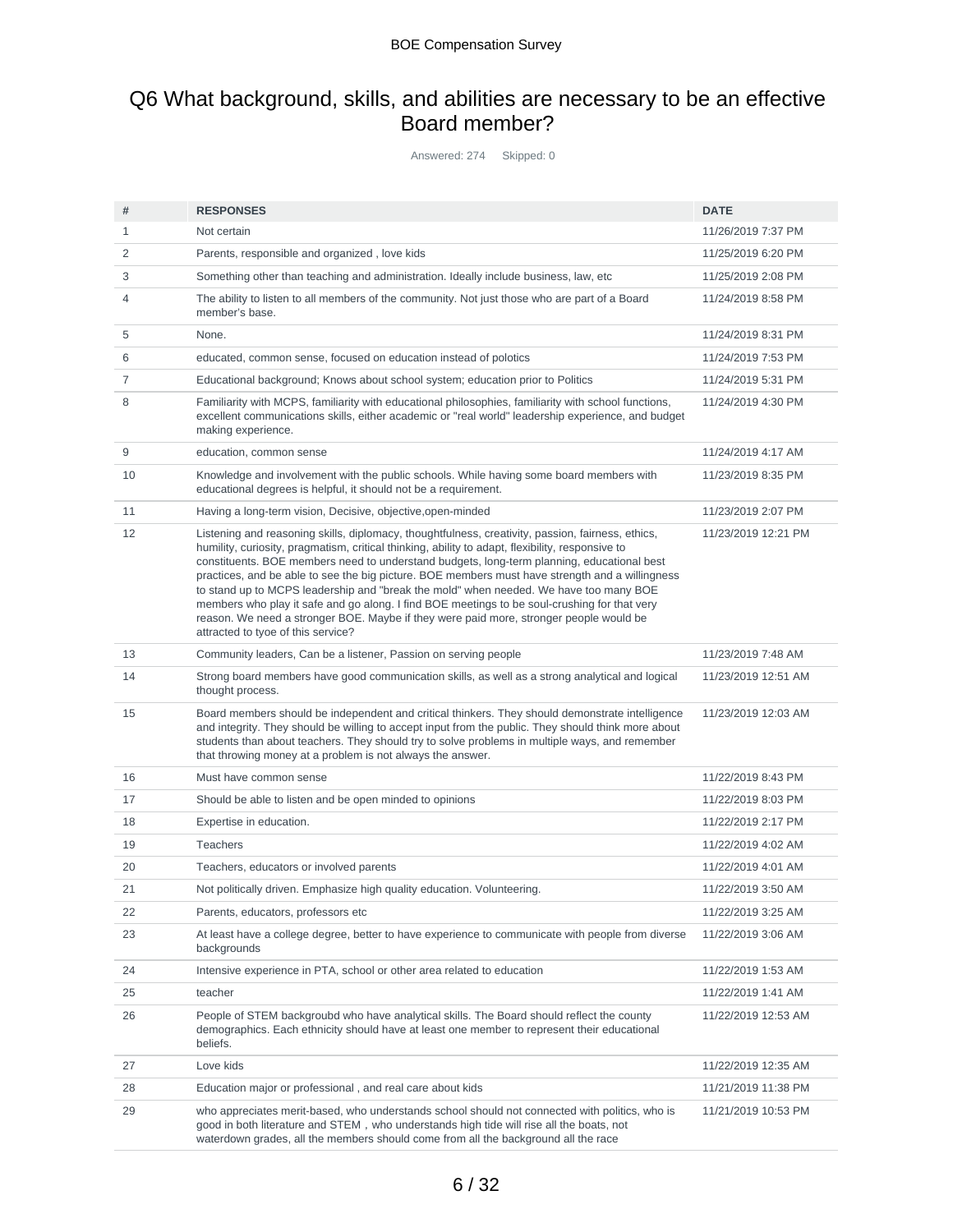| 30 | Education                                                                                                                                                                                                                                                                                                                                                                                                                                                    | 11/21/2019 10:10 PM |
|----|--------------------------------------------------------------------------------------------------------------------------------------------------------------------------------------------------------------------------------------------------------------------------------------------------------------------------------------------------------------------------------------------------------------------------------------------------------------|---------------------|
| 31 | Basic knowledge of education, law, and statistics. Must have outstanding academic records.                                                                                                                                                                                                                                                                                                                                                                   | 11/21/2019 9:53 PM  |
| 32 | A parent or Montgomery county worker or former montgomery county employee. The person<br>should also have experience in education, social work or a mental health profession.                                                                                                                                                                                                                                                                                | 11/21/2019 9:40 PM  |
| 33 | nothing                                                                                                                                                                                                                                                                                                                                                                                                                                                      | 11/21/2019 8:56 PM  |
| 34 | Teacher experience.                                                                                                                                                                                                                                                                                                                                                                                                                                          | 11/21/2019 8:32 PM  |
| 35 | have kid/kids in maps                                                                                                                                                                                                                                                                                                                                                                                                                                        | 11/21/2019 8:31 PM  |
| 36 | Responsible, kind, need to be a parent to understand school situation !!!                                                                                                                                                                                                                                                                                                                                                                                    | 11/21/2019 8:18 PM  |
| 37 | Science and engineering background will be helpful for BOE to understand the real challenge of<br>the work.                                                                                                                                                                                                                                                                                                                                                  | 11/21/2019 8:17 PM  |
| 38 | edcation professions plus STEM profession                                                                                                                                                                                                                                                                                                                                                                                                                    | 11/21/2019 8:08 PM  |
| 39 | Racial equity. We need Asian boe members to represent us. Asian is under represented.                                                                                                                                                                                                                                                                                                                                                                        | 11/21/2019 7:59 PM  |
| 40 | Current MCPS parents and no current of past Teachers Union member.                                                                                                                                                                                                                                                                                                                                                                                           | 11/21/2019 7:57 PM  |
| 41 | Education, information management, policy planning                                                                                                                                                                                                                                                                                                                                                                                                           | 11/21/2019 7:55 PM  |
| 42 | Well educated and open minded                                                                                                                                                                                                                                                                                                                                                                                                                                | 11/21/2019 7:54 PM  |
| 43 | experinced and high education                                                                                                                                                                                                                                                                                                                                                                                                                                | 11/21/2019 7:50 PM  |
| 44 | Common sense, servant spirit.                                                                                                                                                                                                                                                                                                                                                                                                                                | 11/21/2019 7:46 PM  |
| 45 | Board members with diverse degrees, including STEM, literature, social science, art, etc. would<br>benefit the BOE.                                                                                                                                                                                                                                                                                                                                          | 11/21/2019 7:36 PM  |
| 46 | None. These are elected positions and the voters get to decide who is a good candidate. This<br>survey is completely off base and biased.                                                                                                                                                                                                                                                                                                                    | 11/21/2019 7:28 PM  |
| 47 | Serving the public, good analytical skills, active listening, calm, and be fair to every community,<br>not just certain "disadvantage" community.                                                                                                                                                                                                                                                                                                            | 11/21/2019 7:24 PM  |
| 48 | A background in education and/or public policy                                                                                                                                                                                                                                                                                                                                                                                                               | 11/20/2019 11:15 PM |
| 49 | Bachelors degree.                                                                                                                                                                                                                                                                                                                                                                                                                                            | 11/20/2019 8:25 PM  |
| 50 | reading; writing; arithmatic                                                                                                                                                                                                                                                                                                                                                                                                                                 | 11/20/2019 2:55 PM  |
| 51 | Should be a member of the community/resident (Montgomery County), diverse, we need more<br>Asian board members. Preferably a parent of a current MCPS student. An effective board of<br>education member will be passionate about real solutions to help ALL MCPS students, with<br>effective solutions and supports, not just drawing useless boundary lines.                                                                                               | 11/19/2019 3:20 AM  |
| 52 | A background in education or experience as an MCPS parent seem important.                                                                                                                                                                                                                                                                                                                                                                                    | 11/19/2019 1:28 AM  |
| 53 | Organization, effective communicator                                                                                                                                                                                                                                                                                                                                                                                                                         | 11/19/2019 12:38 AM |
| 54 | Familiarity with the school districts and community it serves.                                                                                                                                                                                                                                                                                                                                                                                               | 11/18/2019 11:29 PM |
| 55 | Either a broad background in education or a deep background in an educational specialty, or be<br>an accomplished mathematician, scientist, or engineer. The board should have a mix of these, and<br>should not be stacked with civil rights lawyers or those whose expertise lies in K-12 education<br>bureaucracy. Also should be accomplished at seeking community input and developing policy<br>platforms which promote the interests of constituents. | 11/18/2019 10:58 PM |
| 56 | community engagement; budgeting; advocacy; school administration; project management                                                                                                                                                                                                                                                                                                                                                                         | 11/18/2019 10:38 PM |
| 57 | parenting public speaking                                                                                                                                                                                                                                                                                                                                                                                                                                    | 11/18/2019 8:20 PM  |
| 58 | Communication Diplomacy Advocacy                                                                                                                                                                                                                                                                                                                                                                                                                             | 11/18/2019 5:13 PM  |
| 59 | honesty, integrity, financial and/or business operations experience,                                                                                                                                                                                                                                                                                                                                                                                         | 11/18/2019 3:51 PM  |
| 60 | Passion for public education, ability to hear parents and students objectively, influence as needed,<br>make alliances                                                                                                                                                                                                                                                                                                                                       | 11/18/2019 2:53 PM  |
| 61 | Knowledge of state, local and federal government procedures. Council priorities, names of<br>government representatives, information about the work of the State superintendent and the State<br>Board, understanding local community figuration, some familiarity with curriculum, a desire to<br>investigate procedures and to read the extensive Board materials promotly.                                                                                | 11/18/2019 2:08 PM  |
| 62 | background in education, knowledge of equity, anti-racist mindset, leadership skills                                                                                                                                                                                                                                                                                                                                                                         | 11/18/2019 12:17 PM |
| 63 | $\mathsf C$                                                                                                                                                                                                                                                                                                                                                                                                                                                  | 11/18/2019 11:54 AM |
| 64 | Knowing how to properly EDUCATE children of Montgomery County MD.                                                                                                                                                                                                                                                                                                                                                                                            | 11/18/2019 6:21 AM  |
| 65 | Past educators or background in education, involved in the community,                                                                                                                                                                                                                                                                                                                                                                                        | 11/18/2019 3:10 AM  |
| 66 | Background in education, experience in the classroom, experience on many levels of education<br>positions, ability to understand what teachers need                                                                                                                                                                                                                                                                                                          | 11/18/2019 1:29 AM  |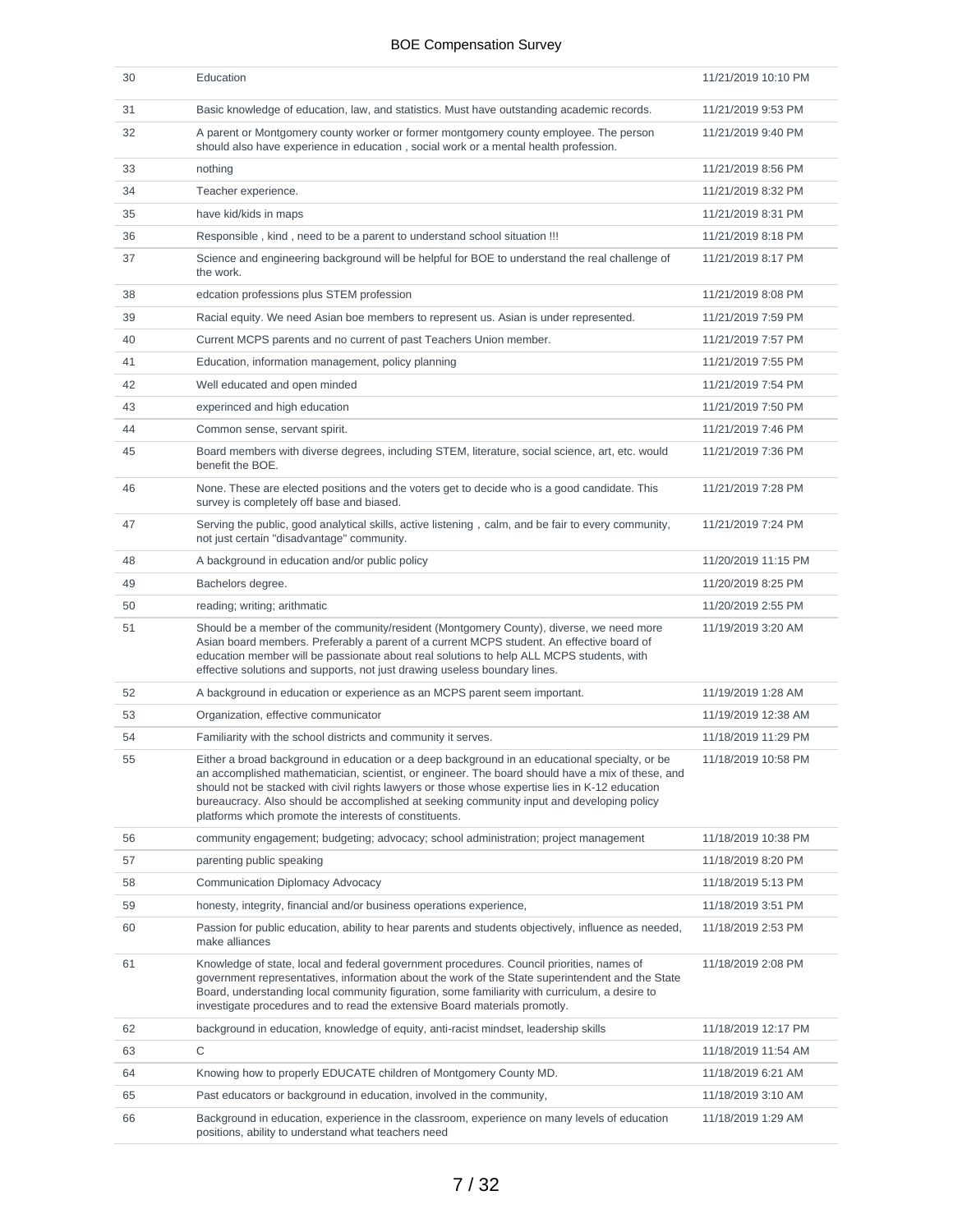| 67 | Background in education                                                                                                                                                                                                                                                                                                                                                                                                                                                                                                                                                                                                                                                                                                                                                                                                                                                                                                                                                                                                                                                                                                                                                                                                                                                                                                                                                                                                                                                                                                                                                                                                                                                                                                                                                                                                                                                                                                                                                                                                                                                                                                                                                                                                                                                                                                                                                                                                                                                                              | 11/18/2019 1:28 AM  |
|----|------------------------------------------------------------------------------------------------------------------------------------------------------------------------------------------------------------------------------------------------------------------------------------------------------------------------------------------------------------------------------------------------------------------------------------------------------------------------------------------------------------------------------------------------------------------------------------------------------------------------------------------------------------------------------------------------------------------------------------------------------------------------------------------------------------------------------------------------------------------------------------------------------------------------------------------------------------------------------------------------------------------------------------------------------------------------------------------------------------------------------------------------------------------------------------------------------------------------------------------------------------------------------------------------------------------------------------------------------------------------------------------------------------------------------------------------------------------------------------------------------------------------------------------------------------------------------------------------------------------------------------------------------------------------------------------------------------------------------------------------------------------------------------------------------------------------------------------------------------------------------------------------------------------------------------------------------------------------------------------------------------------------------------------------------------------------------------------------------------------------------------------------------------------------------------------------------------------------------------------------------------------------------------------------------------------------------------------------------------------------------------------------------------------------------------------------------------------------------------------------------|---------------------|
| 68 | Must have a broad understanding of district educational goals, new innovations, realistic teacher<br>performance vs. goals, excellent communication skills, knows when to seek parental input,<br>excellent analytical skills, and the ability to differentiate attainable educational goals from<br>unrealistic goals.                                                                                                                                                                                                                                                                                                                                                                                                                                                                                                                                                                                                                                                                                                                                                                                                                                                                                                                                                                                                                                                                                                                                                                                                                                                                                                                                                                                                                                                                                                                                                                                                                                                                                                                                                                                                                                                                                                                                                                                                                                                                                                                                                                              | 11/17/2019 4:18 PM  |
| 69 | N/A                                                                                                                                                                                                                                                                                                                                                                                                                                                                                                                                                                                                                                                                                                                                                                                                                                                                                                                                                                                                                                                                                                                                                                                                                                                                                                                                                                                                                                                                                                                                                                                                                                                                                                                                                                                                                                                                                                                                                                                                                                                                                                                                                                                                                                                                                                                                                                                                                                                                                                  | 11/17/2019 2:44 PM  |
| 70 | Demonstrated collaboration skills, an ability to interpret and understand data and statistics, a<br>background in community building and community engagement, experience in budget oversight<br>and policy development.                                                                                                                                                                                                                                                                                                                                                                                                                                                                                                                                                                                                                                                                                                                                                                                                                                                                                                                                                                                                                                                                                                                                                                                                                                                                                                                                                                                                                                                                                                                                                                                                                                                                                                                                                                                                                                                                                                                                                                                                                                                                                                                                                                                                                                                                             | 11/17/2019 2:30 PM  |
| 71 | Previous experience in the field of education                                                                                                                                                                                                                                                                                                                                                                                                                                                                                                                                                                                                                                                                                                                                                                                                                                                                                                                                                                                                                                                                                                                                                                                                                                                                                                                                                                                                                                                                                                                                                                                                                                                                                                                                                                                                                                                                                                                                                                                                                                                                                                                                                                                                                                                                                                                                                                                                                                                        | 11/17/2019 1:58 PM  |
| 72 | Community building, education policy, financial policy, contracts,                                                                                                                                                                                                                                                                                                                                                                                                                                                                                                                                                                                                                                                                                                                                                                                                                                                                                                                                                                                                                                                                                                                                                                                                                                                                                                                                                                                                                                                                                                                                                                                                                                                                                                                                                                                                                                                                                                                                                                                                                                                                                                                                                                                                                                                                                                                                                                                                                                   | 11/17/2019 1:45 PM  |
| 73 | Teaching in a public school                                                                                                                                                                                                                                                                                                                                                                                                                                                                                                                                                                                                                                                                                                                                                                                                                                                                                                                                                                                                                                                                                                                                                                                                                                                                                                                                                                                                                                                                                                                                                                                                                                                                                                                                                                                                                                                                                                                                                                                                                                                                                                                                                                                                                                                                                                                                                                                                                                                                          | 11/17/2019 12:27 PM |
| 74 | Some professional knowledge of public education                                                                                                                                                                                                                                                                                                                                                                                                                                                                                                                                                                                                                                                                                                                                                                                                                                                                                                                                                                                                                                                                                                                                                                                                                                                                                                                                                                                                                                                                                                                                                                                                                                                                                                                                                                                                                                                                                                                                                                                                                                                                                                                                                                                                                                                                                                                                                                                                                                                      | 11/17/2019 11:03 AM |
| 75 | They should have been teachers at some point in their career. They also need some political<br>experience                                                                                                                                                                                                                                                                                                                                                                                                                                                                                                                                                                                                                                                                                                                                                                                                                                                                                                                                                                                                                                                                                                                                                                                                                                                                                                                                                                                                                                                                                                                                                                                                                                                                                                                                                                                                                                                                                                                                                                                                                                                                                                                                                                                                                                                                                                                                                                                            | 11/17/2019 10:58 AM |
| 76 | Excellent Communications, critical thinking,                                                                                                                                                                                                                                                                                                                                                                                                                                                                                                                                                                                                                                                                                                                                                                                                                                                                                                                                                                                                                                                                                                                                                                                                                                                                                                                                                                                                                                                                                                                                                                                                                                                                                                                                                                                                                                                                                                                                                                                                                                                                                                                                                                                                                                                                                                                                                                                                                                                         | 11/17/2019 6:35 AM  |
| 77 | They should have experience, skills, and background in the field of education, law, government,<br>public administration/policy, and/or finance.                                                                                                                                                                                                                                                                                                                                                                                                                                                                                                                                                                                                                                                                                                                                                                                                                                                                                                                                                                                                                                                                                                                                                                                                                                                                                                                                                                                                                                                                                                                                                                                                                                                                                                                                                                                                                                                                                                                                                                                                                                                                                                                                                                                                                                                                                                                                                     | 11/17/2019 3:58 AM  |
| 78 | FINANCIAL ANALYSIS; COMMUNICATION;                                                                                                                                                                                                                                                                                                                                                                                                                                                                                                                                                                                                                                                                                                                                                                                                                                                                                                                                                                                                                                                                                                                                                                                                                                                                                                                                                                                                                                                                                                                                                                                                                                                                                                                                                                                                                                                                                                                                                                                                                                                                                                                                                                                                                                                                                                                                                                                                                                                                   | 11/17/2019 3:53 AM  |
| 79 | They should have a degree in finance or accounting                                                                                                                                                                                                                                                                                                                                                                                                                                                                                                                                                                                                                                                                                                                                                                                                                                                                                                                                                                                                                                                                                                                                                                                                                                                                                                                                                                                                                                                                                                                                                                                                                                                                                                                                                                                                                                                                                                                                                                                                                                                                                                                                                                                                                                                                                                                                                                                                                                                   | 11/17/2019 3:00 AM  |
| 80 | Solid knowledge of the schools within Mont Co, I.e. locations, student population, specific<br>problems or complaints, unique programs. Overall knowledge of Mont Co not just his or her own<br>area.                                                                                                                                                                                                                                                                                                                                                                                                                                                                                                                                                                                                                                                                                                                                                                                                                                                                                                                                                                                                                                                                                                                                                                                                                                                                                                                                                                                                                                                                                                                                                                                                                                                                                                                                                                                                                                                                                                                                                                                                                                                                                                                                                                                                                                                                                                | 11/17/2019 2:37 AM  |
| 81 | Be in the education field or related to child health                                                                                                                                                                                                                                                                                                                                                                                                                                                                                                                                                                                                                                                                                                                                                                                                                                                                                                                                                                                                                                                                                                                                                                                                                                                                                                                                                                                                                                                                                                                                                                                                                                                                                                                                                                                                                                                                                                                                                                                                                                                                                                                                                                                                                                                                                                                                                                                                                                                 | 11/16/2019 11:24 PM |
| 82 | College degree, 10 years of "life experience" (diverse among the members: academic, military,<br>business, family, research, politics, etc.), articulate in English, courageous enough to disagree with<br>the group.                                                                                                                                                                                                                                                                                                                                                                                                                                                                                                                                                                                                                                                                                                                                                                                                                                                                                                                                                                                                                                                                                                                                                                                                                                                                                                                                                                                                                                                                                                                                                                                                                                                                                                                                                                                                                                                                                                                                                                                                                                                                                                                                                                                                                                                                                | 11/16/2019 10:37 PM |
| 83 | Knowledge of educational policy                                                                                                                                                                                                                                                                                                                                                                                                                                                                                                                                                                                                                                                                                                                                                                                                                                                                                                                                                                                                                                                                                                                                                                                                                                                                                                                                                                                                                                                                                                                                                                                                                                                                                                                                                                                                                                                                                                                                                                                                                                                                                                                                                                                                                                                                                                                                                                                                                                                                      | 11/16/2019 8:43 PM  |
|    |                                                                                                                                                                                                                                                                                                                                                                                                                                                                                                                                                                                                                                                                                                                                                                                                                                                                                                                                                                                                                                                                                                                                                                                                                                                                                                                                                                                                                                                                                                                                                                                                                                                                                                                                                                                                                                                                                                                                                                                                                                                                                                                                                                                                                                                                                                                                                                                                                                                                                                      |                     |
| 84 | Parent, teacher, school admin, or anyone                                                                                                                                                                                                                                                                                                                                                                                                                                                                                                                                                                                                                                                                                                                                                                                                                                                                                                                                                                                                                                                                                                                                                                                                                                                                                                                                                                                                                                                                                                                                                                                                                                                                                                                                                                                                                                                                                                                                                                                                                                                                                                                                                                                                                                                                                                                                                                                                                                                             | 11/16/2019 7:38 PM  |
| 85 | familiarity with educational institutions; patience; civic engagement beyond the school system;<br>speaking and listening skills                                                                                                                                                                                                                                                                                                                                                                                                                                                                                                                                                                                                                                                                                                                                                                                                                                                                                                                                                                                                                                                                                                                                                                                                                                                                                                                                                                                                                                                                                                                                                                                                                                                                                                                                                                                                                                                                                                                                                                                                                                                                                                                                                                                                                                                                                                                                                                     | 11/16/2019 7:37 PM  |
| 86 | Communication skills, negotiation skills, community service, budgeting skills                                                                                                                                                                                                                                                                                                                                                                                                                                                                                                                                                                                                                                                                                                                                                                                                                                                                                                                                                                                                                                                                                                                                                                                                                                                                                                                                                                                                                                                                                                                                                                                                                                                                                                                                                                                                                                                                                                                                                                                                                                                                                                                                                                                                                                                                                                                                                                                                                        | 11/16/2019 4:59 PM  |
| 87 | Unsure because this survey did not actually give us a good description of their job duties.                                                                                                                                                                                                                                                                                                                                                                                                                                                                                                                                                                                                                                                                                                                                                                                                                                                                                                                                                                                                                                                                                                                                                                                                                                                                                                                                                                                                                                                                                                                                                                                                                                                                                                                                                                                                                                                                                                                                                                                                                                                                                                                                                                                                                                                                                                                                                                                                          | 11/16/2019 2:59 PM  |
| 88 | Board members should include at least one teacher (current or retired), one support staff member<br>(current or retired), one administrator (current or retired) so that they can contribute directly to the<br>needs of the schools/students. The student board member should receive a scholarship but also<br>be compensated and should also be allowed to vote on personnel actions so long as it is not a<br>conflict of interest (applies to all members). Members should represent ALL areas of the county<br>and political affiliation should not be considered. Term limits of two terms should be mandatory so<br>as not to monopolize antiquated ways of thinking and undermining new ideas. Educational<br>background should not be considered if the person is articulate, compassionate, and has<br>knowledge and experience in the school setting. Board members should not work more than 20<br>hours a week and if they do, it should be considered volunteer. The pay should be kept low to<br>encourage real and meaningful participation rather than financial reward. Board members should<br>spend time in the school setting. A mandatory minimum of 10 hours per school year volunteering<br>in a school. For example, answering phones in an elementary school or observing a teacher<br>planning meeting, and IEP meeting with parent and student, etc. While many BOE members<br>currently attend community events, most do not spend any real-time in the school setting and have<br>no idea of what is happening at that level. BOE members need to be more critical of spending.<br>They should have a sub-committee of oversight on spending rather than nod their heads at<br>initiatives and large contracts, so a member with financial background should be considered.<br>Members should be diverse, not just in culture, but also educational background, income level,<br>and past experience in an educational or financial setting. This would be a true representation of<br>the students and families and would provide the greatest impact on their needs. We also do not<br>need to hear the constant comments made by BOE members about "how great I am and what I<br>did in the community." Those comments should be in closed session and open session should<br>focus on the actual need. Additional written statements could be uploaded on the website each<br>month for each BOE member to list their comments and summarize their school visits. | 11/16/2019 2:03 PM  |
| 89 | Background in education, outside of merely being a student themselves or parent.                                                                                                                                                                                                                                                                                                                                                                                                                                                                                                                                                                                                                                                                                                                                                                                                                                                                                                                                                                                                                                                                                                                                                                                                                                                                                                                                                                                                                                                                                                                                                                                                                                                                                                                                                                                                                                                                                                                                                                                                                                                                                                                                                                                                                                                                                                                                                                                                                     | 11/16/2019 1:51 PM  |
| 90 | Integrity                                                                                                                                                                                                                                                                                                                                                                                                                                                                                                                                                                                                                                                                                                                                                                                                                                                                                                                                                                                                                                                                                                                                                                                                                                                                                                                                                                                                                                                                                                                                                                                                                                                                                                                                                                                                                                                                                                                                                                                                                                                                                                                                                                                                                                                                                                                                                                                                                                                                                            | 11/16/2019 12:40 PM |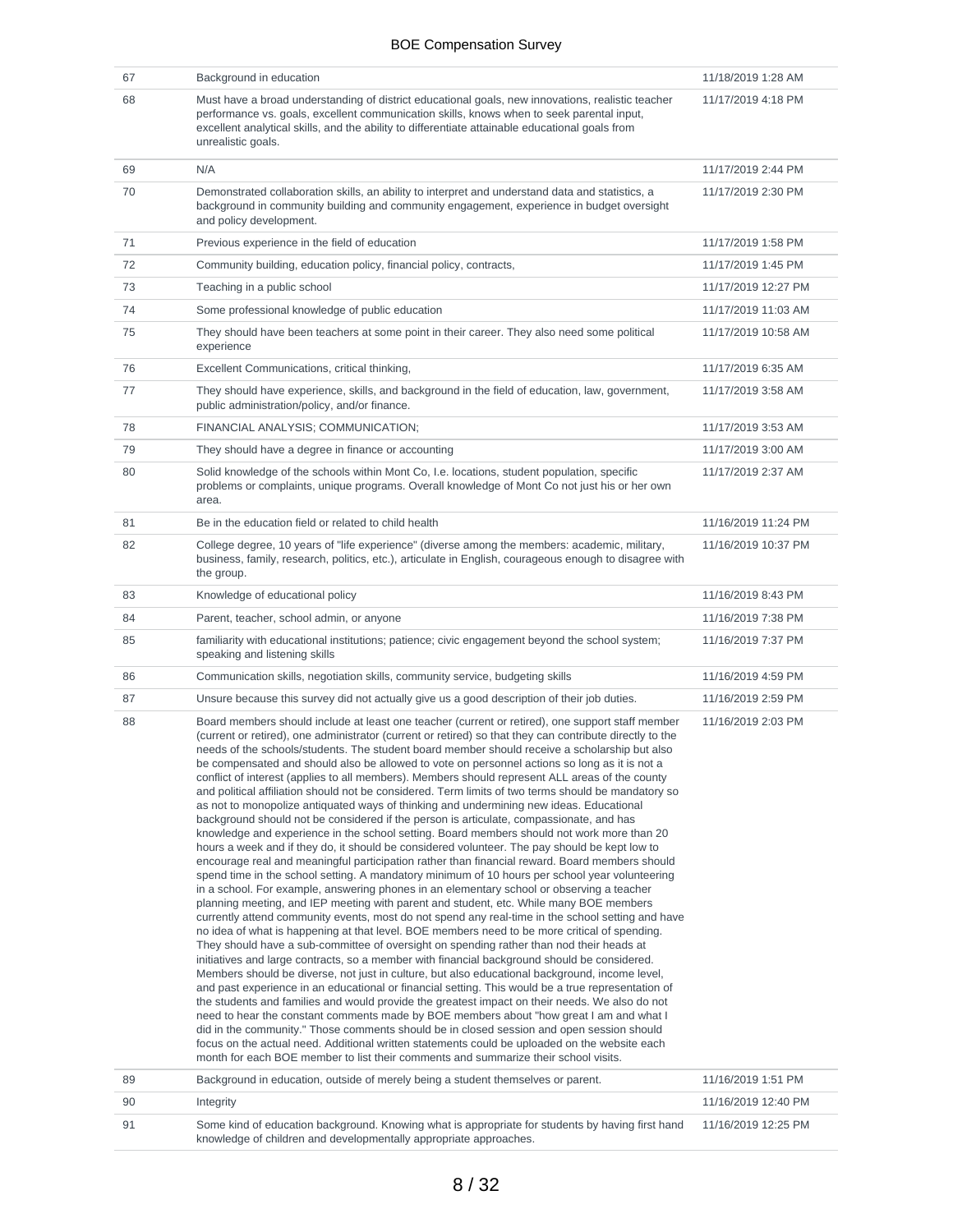| 92  | Critical reading and thinking skills, time management, budget analysis and management, effective<br>communication, experience in schools as teacher, paraprofessionals, support staff or administrator<br>either in an employed or substitute capacity, nonpartisan community involvment                                                                                                                                                                                                                                                                                                                                                                                                                                                                                                                                                                                                           | 11/16/2019 12:13 PM |
|-----|----------------------------------------------------------------------------------------------------------------------------------------------------------------------------------------------------------------------------------------------------------------------------------------------------------------------------------------------------------------------------------------------------------------------------------------------------------------------------------------------------------------------------------------------------------------------------------------------------------------------------------------------------------------------------------------------------------------------------------------------------------------------------------------------------------------------------------------------------------------------------------------------------|---------------------|
| 93  | speaking, analyzing, common sense                                                                                                                                                                                                                                                                                                                                                                                                                                                                                                                                                                                                                                                                                                                                                                                                                                                                  | 11/16/2019 12:02 PM |
| 94  | Education, social policy, understanding of budgets and program management, good listening<br>skills, ability to develop consensus                                                                                                                                                                                                                                                                                                                                                                                                                                                                                                                                                                                                                                                                                                                                                                  | 11/16/2019 11:55 AM |
| 95  | Apparently none. Based on their pathetic performance.                                                                                                                                                                                                                                                                                                                                                                                                                                                                                                                                                                                                                                                                                                                                                                                                                                              | 11/16/2019 9:57 AM  |
| 96  | read and demonstrate a commitment to the issues that effect education.                                                                                                                                                                                                                                                                                                                                                                                                                                                                                                                                                                                                                                                                                                                                                                                                                             | 11/16/2019 4:55 AM  |
| 97  | Leadership, organization, communication                                                                                                                                                                                                                                                                                                                                                                                                                                                                                                                                                                                                                                                                                                                                                                                                                                                            | 11/16/2019 4:34 AM  |
| 98  | Background in teaching all levels of students, including special education students. Ability to use<br>that information to see the big picture. Some need a finance background                                                                                                                                                                                                                                                                                                                                                                                                                                                                                                                                                                                                                                                                                                                     | 11/16/2019 3:37 AM  |
| 99  | Teacher, parent with children/dependent(s) enrolled in MCPS, active PTA member. Also term<br>limits for Board members. It's sad and a disgrace that the first sentence for the bio of the current<br>members says " is serving his/her X four-year term"                                                                                                                                                                                                                                                                                                                                                                                                                                                                                                                                                                                                                                           | 11/16/2019 3:30 AM  |
| 100 | Someone with educational and business experience and good understanding of diversity, special<br>needs and other issues facing families. Someone who thinks there should be text books would be<br>a bonus.                                                                                                                                                                                                                                                                                                                                                                                                                                                                                                                                                                                                                                                                                        | 11/16/2019 3:02 AM  |
| 101 | Classroom experience                                                                                                                                                                                                                                                                                                                                                                                                                                                                                                                                                                                                                                                                                                                                                                                                                                                                               | 11/16/2019 2:40 AM  |
| 102 | Insight into the school system, awareness of the evolution of pedagogy, and the ability to think<br>outside the box as that is the best way to meet Montgomery County's diverse needs and TERM<br>LIMITS.                                                                                                                                                                                                                                                                                                                                                                                                                                                                                                                                                                                                                                                                                          | 11/16/2019 2:32 AM  |
| 103 | Be a HIGH quality English/reading or Math teacher (NOT social studieslike so many other admin<br>in Montgomery county) for MANY years before then becoming a HIGHLY successful AP and then<br>a HIGHLY successful principal. No one making educational decisions should be making ANY<br>decisions about education without being an educator. And to be honest, the Board of Education<br>student member should not be running on a platforms of more cell phone usage. Middle schoolers<br>eat that stuff up and then get upset when you ask them to put phones away so they can learn.<br>Also teachers and other staff should be able to rate principals and assistant principals on<br>effectiveness, equity, courtesy, competence and compassion. So many higher ups are career<br>ladder climbers that also don't teach long enough or effectively enough to make whole school<br>decisions. | 11/16/2019 2:16 AM  |
| 104 | They should be educators!                                                                                                                                                                                                                                                                                                                                                                                                                                                                                                                                                                                                                                                                                                                                                                                                                                                                          | 11/16/2019 1:27 AM  |
| 105 | Public speaker, been an educator or have children in MCPS                                                                                                                                                                                                                                                                                                                                                                                                                                                                                                                                                                                                                                                                                                                                                                                                                                          | 11/16/2019 1:20 AM  |
| 106 | Be an educator/teacher. Have actually worked in a school and interacted with students and<br>teachers.                                                                                                                                                                                                                                                                                                                                                                                                                                                                                                                                                                                                                                                                                                                                                                                             | 11/16/2019 1:18 AM  |
| 107 | Education background, multiple years in the classroom; courses/degree in finance and budgeting;<br><b>COMMON SENSE</b>                                                                                                                                                                                                                                                                                                                                                                                                                                                                                                                                                                                                                                                                                                                                                                             | 11/16/2019 1:16 AM  |
| 108 | They MUST have served in a public school system in some full-time capacity. They must have<br>ZERO financial interests in ANY vendors with whom MCPS has a contract.                                                                                                                                                                                                                                                                                                                                                                                                                                                                                                                                                                                                                                                                                                                               | 11/16/2019 1:04 AM  |
| 109 | Knowledge of issues impacting MCPS                                                                                                                                                                                                                                                                                                                                                                                                                                                                                                                                                                                                                                                                                                                                                                                                                                                                 | 11/16/2019 1:02 AM  |
| 110 | Common sense.                                                                                                                                                                                                                                                                                                                                                                                                                                                                                                                                                                                                                                                                                                                                                                                                                                                                                      | 11/16/2019 12:53 AM |
| 111 | Have a good understanding of public education, worked in some capacity in public education.                                                                                                                                                                                                                                                                                                                                                                                                                                                                                                                                                                                                                                                                                                                                                                                                        | 11/16/2019 12:50 AM |
| 112 | Community engagement, leadership, diverse understanding of needs of students, servant leader                                                                                                                                                                                                                                                                                                                                                                                                                                                                                                                                                                                                                                                                                                                                                                                                       | 11/16/2019 12:47 AM |
| 113 | Be able to learn and listen                                                                                                                                                                                                                                                                                                                                                                                                                                                                                                                                                                                                                                                                                                                                                                                                                                                                        | 11/16/2019 12:46 AM |
| 114 | In order to be an effective Board member, they should have at least 10 years of teaching<br>experience.                                                                                                                                                                                                                                                                                                                                                                                                                                                                                                                                                                                                                                                                                                                                                                                            | 11/16/2019 12:41 AM |
| 115 | Communication skills, cultural competency, pedagogy, research skills                                                                                                                                                                                                                                                                                                                                                                                                                                                                                                                                                                                                                                                                                                                                                                                                                               | 11/16/2019 12:38 AM |
| 116 | Teacher                                                                                                                                                                                                                                                                                                                                                                                                                                                                                                                                                                                                                                                                                                                                                                                                                                                                                            | 11/16/2019 12:36 AM |
| 117 | Communication, subject knowledge, can do attitude                                                                                                                                                                                                                                                                                                                                                                                                                                                                                                                                                                                                                                                                                                                                                                                                                                                  | 11/16/2019 12:28 AM |
| 118 | Actually, need a wide range of skills spread among all the BOE members. Certainly, backgrounds<br>in pedagogy, finance, science, the arts and social sciences would help.                                                                                                                                                                                                                                                                                                                                                                                                                                                                                                                                                                                                                                                                                                                          | 11/15/2019 9:49 PM  |
| 119 | N/A                                                                                                                                                                                                                                                                                                                                                                                                                                                                                                                                                                                                                                                                                                                                                                                                                                                                                                | 11/15/2019 8:06 PM  |
| 120 | STEM degree.                                                                                                                                                                                                                                                                                                                                                                                                                                                                                                                                                                                                                                                                                                                                                                                                                                                                                       | 11/15/2019 7:52 PM  |
| 121 | Assuming that BoE is a full-time job, at a minimum the candidates should be a County resident<br>with a child in the public school system. I am not certain that specific background/skills should be<br>required in order to ensure a diversity of backgrounds and career experience in candidates.                                                                                                                                                                                                                                                                                                                                                                                                                                                                                                                                                                                               | 11/15/2019 5:37 PM  |
| 122 | Being a well educated citizen. Not an agent of a political party or union or entity doing business<br>with school system.                                                                                                                                                                                                                                                                                                                                                                                                                                                                                                                                                                                                                                                                                                                                                                          | 11/15/2019 3:22 PM  |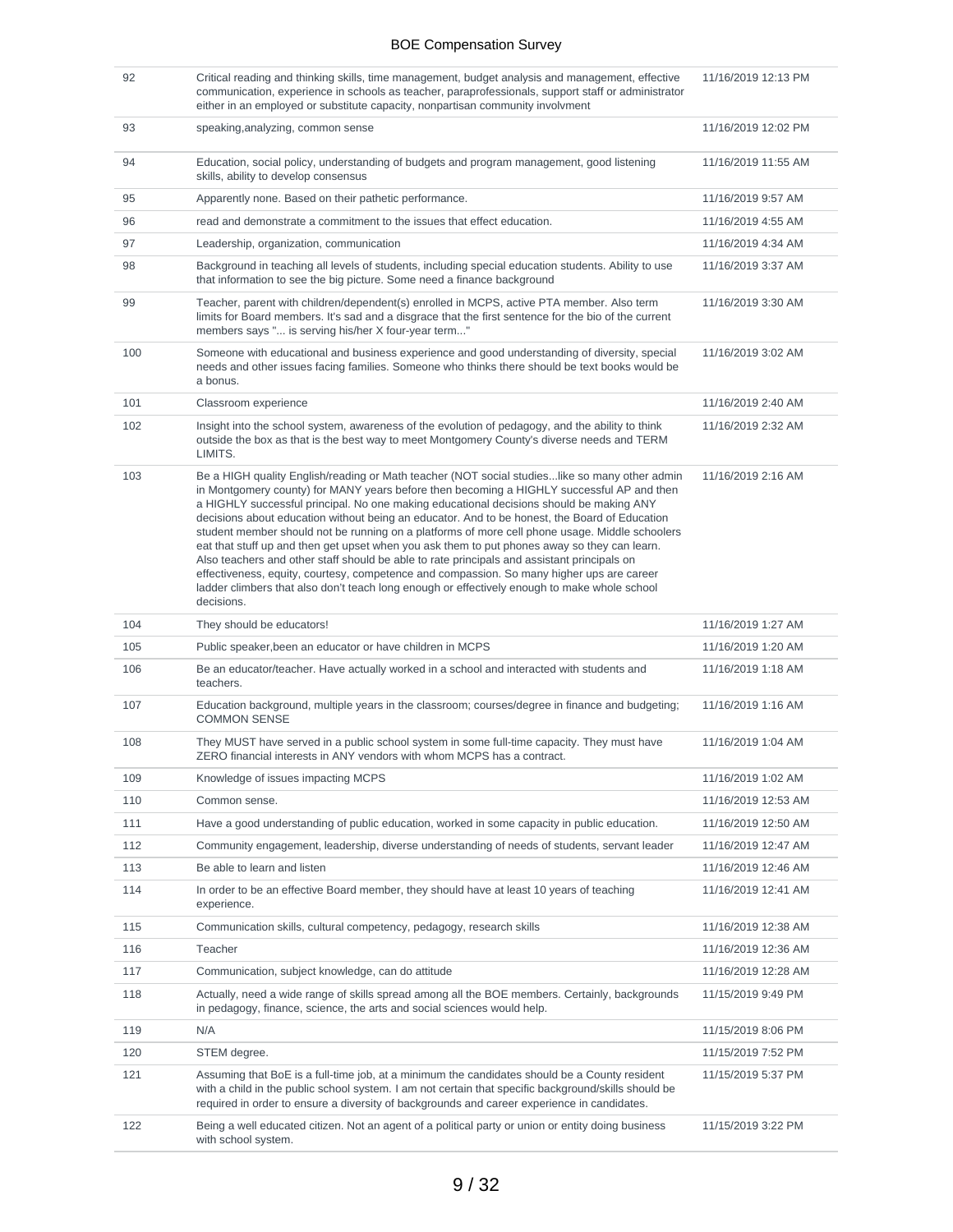| 123 | community engagement, knowledge of MCPS, knowledge of education best practices,<br>commitment to equity and inclusion                                                                                                                                                                                                                                                                       | 11/15/2019 2:19 PM  |
|-----|---------------------------------------------------------------------------------------------------------------------------------------------------------------------------------------------------------------------------------------------------------------------------------------------------------------------------------------------------------------------------------------------|---------------------|
| 124 | Communication, analyzing data, preferably some teaching experience                                                                                                                                                                                                                                                                                                                          | 11/15/2019 12:37 PM |
| 125 | Knowledge of the county education system as a former parent or teacher, knowledge of or the<br>ability to quickly learn about past and present educational philosophies and theories and their pros<br>and cons. Commitment to the welfare and development of young people. Basic budget knowledge.<br>Skilled at consensus building. A commitment to equity, inclusion and social justice. | 11/15/2019 11:59 AM |
| 126 | The ability to rationalize data that directly impacts student development is paramount Recognizing<br>the board's decisions affect factors impacting the student environment i.e. teachers and facilities,<br>is secondary. Acknowledgement MCPS's charge is to educate the masses not the elite is the third<br>critical ability.                                                          | 11/15/2019 11:38 AM |
| 127 | Direct knowledge of child development and political processes including personal experience with<br>MCPS. Literacy of all kinds, listening, speaking and creative problem solving skills. Aware of<br>community resources, how to make tough decisions and utilize effective connections.                                                                                                   | 11/15/2019 5:08 AM  |
| 128 | Ability to understand the points of view of different and competing groups of people; literate and<br>numerate with the ability to comprehend detailed written and financial reports; knowledge of<br>current and historical educational research.                                                                                                                                          | 11/15/2019 4:13 AM  |
| 129 | Diverse set of skills. There should be people with business skills, former teachers, parents, etc.                                                                                                                                                                                                                                                                                          | 11/15/2019 4:06 AM  |
| 130 | Being able to determine what works and what doesn't.                                                                                                                                                                                                                                                                                                                                        | 11/15/2019 3:47 AM  |
| 131 | Should have been a teacher                                                                                                                                                                                                                                                                                                                                                                  | 11/15/2019 3:25 AM  |
| 132 | Common sense, finally responsible                                                                                                                                                                                                                                                                                                                                                           | 11/15/2019 2:55 AM  |
| 133 | Actual/real world business experience. Parent of current or former Montgomery County school<br>system student.                                                                                                                                                                                                                                                                              | 11/15/2019 1:45 AM  |
| 134 | Should have some knowledge of being in a classroom and the expectations of teachers and<br>students.                                                                                                                                                                                                                                                                                        | 11/15/2019 1:22 AM  |
| 135 | Attendance at county public school                                                                                                                                                                                                                                                                                                                                                          | 11/15/2019 1:08 AM  |
| 136 | Insane ability to put up with confusing figures and irate parents.                                                                                                                                                                                                                                                                                                                          | 11/15/2019 12:51 AM |
| 137 | Compassion for others, a willingness and ability to listen and learn and the energy for the<br>numerous meetings and engagements.                                                                                                                                                                                                                                                           | 11/15/2019 12:42 AM |
| 138 | Active engagement in the community and desire to remain in the immunity for a long period of<br>time.                                                                                                                                                                                                                                                                                       | 11/15/2019 12:36 AM |
| 139 | I don't know                                                                                                                                                                                                                                                                                                                                                                                | 11/14/2019 11:26 PM |
| 140 | Independence of ideas                                                                                                                                                                                                                                                                                                                                                                       | 11/14/2019 11:02 PM |
| 141 | A post graduate degree in Science/Humanities. An individual with an Education background be it<br>a degree or experience interacting/mentoring high school or undergraduate students. Multiethnic<br>background is a plus since MoCo is so diverse. Especially important is good communication skills.                                                                                      | 11/14/2019 11:01 PM |
| 142 | Synthesizing information, conducting research/reading, communicating effectively, ability to make<br>reasoned decisions, listening to issues presented, experience with budgets and that process.                                                                                                                                                                                           | 11/14/2019 10:57 PM |
| 143 | Humility, common sense, open minded, practical, diplomacy, and to work for and with teachers<br>and students, not against them.                                                                                                                                                                                                                                                             | 11/14/2019 10:10 PM |
| 144 | Familiarity with mcps, leadership skills, ability to work collaboratively,                                                                                                                                                                                                                                                                                                                  | 11/14/2019 9:57 PM  |
| 145 | Experience with MCPS as parent, student, or staff. Intelligent, good judgment, patient, inclusive.<br>Willing to be educated on all items for vote.                                                                                                                                                                                                                                         | 11/14/2019 9:53 PM  |
| 146 | Knowledge of laws and regulations regarding public schools, has a clear vision including goals and<br>a plan to accomplish those goals, demonstrates accountability for the budget, listens to the<br>community and the teachers and works to benefit all students,                                                                                                                         | 11/14/2019 9:41 PM  |
| 147 | Keen understanding of statistics and data. Adept at policy analysis.                                                                                                                                                                                                                                                                                                                        | 11/14/2019 9:25 PM  |
| 148 | Desire to improve overall educational experience in the system.                                                                                                                                                                                                                                                                                                                             | 11/14/2019 8:56 PM  |
| 149 | Ethical, personal and professional responsibility, obsessed with education, consensus building,<br>transparency                                                                                                                                                                                                                                                                             | 11/14/2019 8:44 PM  |
| 150 | That is up for the voters to decide                                                                                                                                                                                                                                                                                                                                                         | 11/14/2019 8:16 PM  |
| 151 | good listening skills, availability, critical thinking skills, willing to be flexible, knowledgeable about<br>how taxpayers are financially impacted by board actions, committed to obey the laws concerning<br>board actions.                                                                                                                                                              | 11/14/2019 8:14 PM  |
| 152 | Climate Change understanding                                                                                                                                                                                                                                                                                                                                                                | 11/14/2019 8:06 PM  |
| 153 | Direct experience with a MoCo school and students--teacher, parent, staff, administrator, PTA                                                                                                                                                                                                                                                                                               | 11/14/2019 8:00 PM  |
| 154 | Bachelor's Degree                                                                                                                                                                                                                                                                                                                                                                           | 11/14/2019 7:56 PM  |
| 155 | Political courage, intellectual curiousity, interest in what's in the best interests of the whole county                                                                                                                                                                                                                                                                                    | 11/14/2019 7:47 PM  |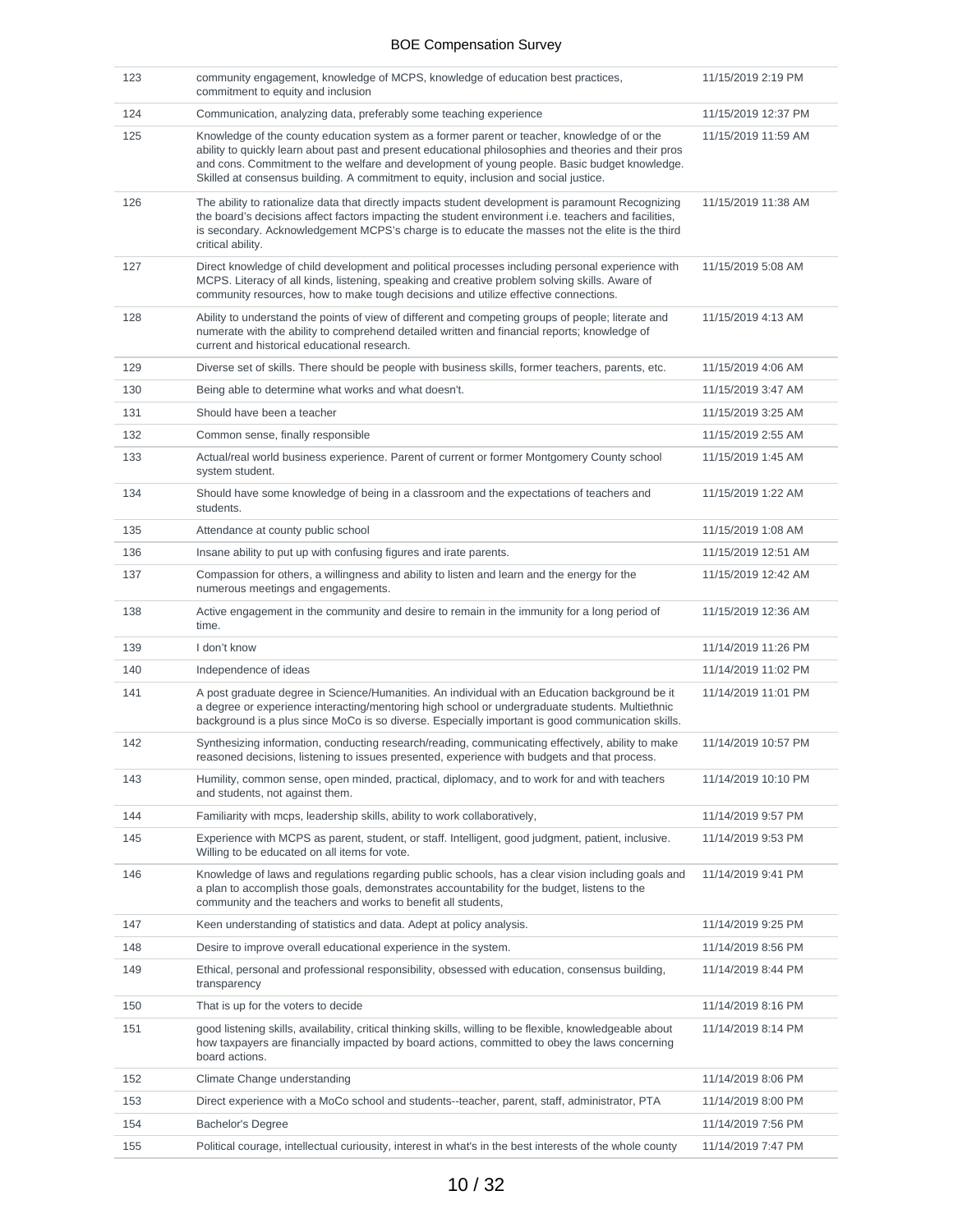| 156 | Some financial acuity, ability to work with others and to articulate a position, understanding of the<br>importance of public education to Montgomery Co. residents.                                                                                                                                                                                                                                                                                                                    | 11/14/2019 7:41 PM |
|-----|-----------------------------------------------------------------------------------------------------------------------------------------------------------------------------------------------------------------------------------------------------------------------------------------------------------------------------------------------------------------------------------------------------------------------------------------------------------------------------------------|--------------------|
| 157 | They should be familiar with the community and schools districts and schools within each district.<br>As well as familiar with any planned economic developments planned within the community that<br>impacts the citizens within the school districts.                                                                                                                                                                                                                                 | 11/14/2019 7:38 PM |
| 158 | Irrelevant - the ability to get elected is the requirement.                                                                                                                                                                                                                                                                                                                                                                                                                             | 11/14/2019 7:31 PM |
| 159 | Former Educator that knows how the system works                                                                                                                                                                                                                                                                                                                                                                                                                                         | 11/14/2019 7:22 PM |
| 160 | The board should be balanced with backgrounds in education, finance, leadership, and business.<br>They should be aware of the actual day to day workings of a classroom.                                                                                                                                                                                                                                                                                                                | 11/14/2019 7:20 PM |
| 161 | Board needs variety of professional backgrounds with proven experience in evaluating failures &<br>success programs / task.                                                                                                                                                                                                                                                                                                                                                             | 11/14/2019 7:18 PM |
| 162 | To do oversight and governance. And know when to avoid micromanagement.                                                                                                                                                                                                                                                                                                                                                                                                                 | 11/14/2019 7:17 PM |
| 163 | Analytical skills, a good solid understanding of the numbers and the ability to make good<br>decisions.                                                                                                                                                                                                                                                                                                                                                                                 | 11/14/2019 7:04 PM |
| 164 | public policy, public education, management, public school parent or teacher. Skills include ability<br>to understand a budget, to listen, to learn, to understand and interpret data                                                                                                                                                                                                                                                                                                   | 11/14/2019 6:57 PM |
| 165 | Well rounded and in touch with the community. Should have volunteer in the school system before<br>running for a seat.                                                                                                                                                                                                                                                                                                                                                                  | 11/14/2019 6:48 PM |
| 166 | Knowledge of how learning occurs, essential skills by grade level, experience as an educator and<br>overview of student needs beyond formal education.                                                                                                                                                                                                                                                                                                                                  | 11/14/2019 6:44 PM |
| 167 | College education and should have A plethora of experience in community service. They should<br>be a public servant                                                                                                                                                                                                                                                                                                                                                                     | 11/14/2019 6:38 PM |
| 168 | community engagement, PTA commissions, non-profits boards. not necessarily focus on<br>education but a good social justice back ground and activism. Diversity what ever the population of<br>the make up of our students that percentage should be represented on the Board as well.                                                                                                                                                                                                   | 11/14/2019 6:36 PM |
| 169 | Teaching, administrative, economics, fiscal responsibility, empathy                                                                                                                                                                                                                                                                                                                                                                                                                     | 11/14/2019 6:34 PM |
| 170 | the based understanding of the issue within the school system                                                                                                                                                                                                                                                                                                                                                                                                                           | 11/14/2019 6:24 PM |
| 171 | 1. Experience in the county school system, having students or matriculating through themselves.<br>2. Background in finance 3. Embrace diversity                                                                                                                                                                                                                                                                                                                                        | 11/14/2019 6:19 PM |
| 172 | Familiarity of the community and school districts being represented. Familiarity of the challenges<br>within the community and school systems, and ability to understand and represent the community<br>without any prejudices and bias towards any specific population, race, religion, community or<br>school district. Willingness to represent the community in fairness and beyond special interests,<br>groups proposing special interests and/or personal business affiliations. | 11/14/2019 6:18 PM |
| 173 | Community outreach ability, empathy, research and evaluation skills, good communication                                                                                                                                                                                                                                                                                                                                                                                                 | 11/14/2019 6:13 PM |
| 174 | knowledge of educational policies, graduate education, willingness to listen, compromise and<br>implement policy                                                                                                                                                                                                                                                                                                                                                                        | 11/14/2019 6:09 PM |
| 175 | Knowledge of budget and finances. Interest in looking at goals - set and achieved - of current<br>programs before asking for additional funding. Better education, better education, better education<br>before more money, more money, more money.                                                                                                                                                                                                                                     | 11/14/2019 6:08 PM |
| 176 | I think there should be a range of experiences/background and the board member must fulfill one<br>of them. I would not tie the board to a specific background/skill/ability.                                                                                                                                                                                                                                                                                                           | 11/14/2019 6:04 PM |
| 177 | Expertise/ experience in child development, education, eduction or nonprofit administration,<br>community organizing                                                                                                                                                                                                                                                                                                                                                                    | 11/14/2019 6:02 PM |
| 178 | Various skills                                                                                                                                                                                                                                                                                                                                                                                                                                                                          | 11/14/2019 6:00 PM |
| 179 | leadership and education experience                                                                                                                                                                                                                                                                                                                                                                                                                                                     | 11/14/2019 5:58 PM |
| 180 | A keen sense of business return on investments and the ability to measure positive educational<br>achievements making a positive contribution to the parents and students.                                                                                                                                                                                                                                                                                                              | 11/14/2019 5:50 PM |
| 181 | I don't think the education and skills questions are applicable because these are elected officials<br>and voters decide, each time they vote, if candidates are qualified or not.                                                                                                                                                                                                                                                                                                      | 11/14/2019 5:47 PM |
| 182 | Many leadership roles within education such as PTA executive board member, MCCPTA chair,<br>running committees                                                                                                                                                                                                                                                                                                                                                                          | 11/14/2019 5:43 PM |
| 183 | Cordial, personable and diverse backgrounds.                                                                                                                                                                                                                                                                                                                                                                                                                                            | 11/14/2019 5:22 PM |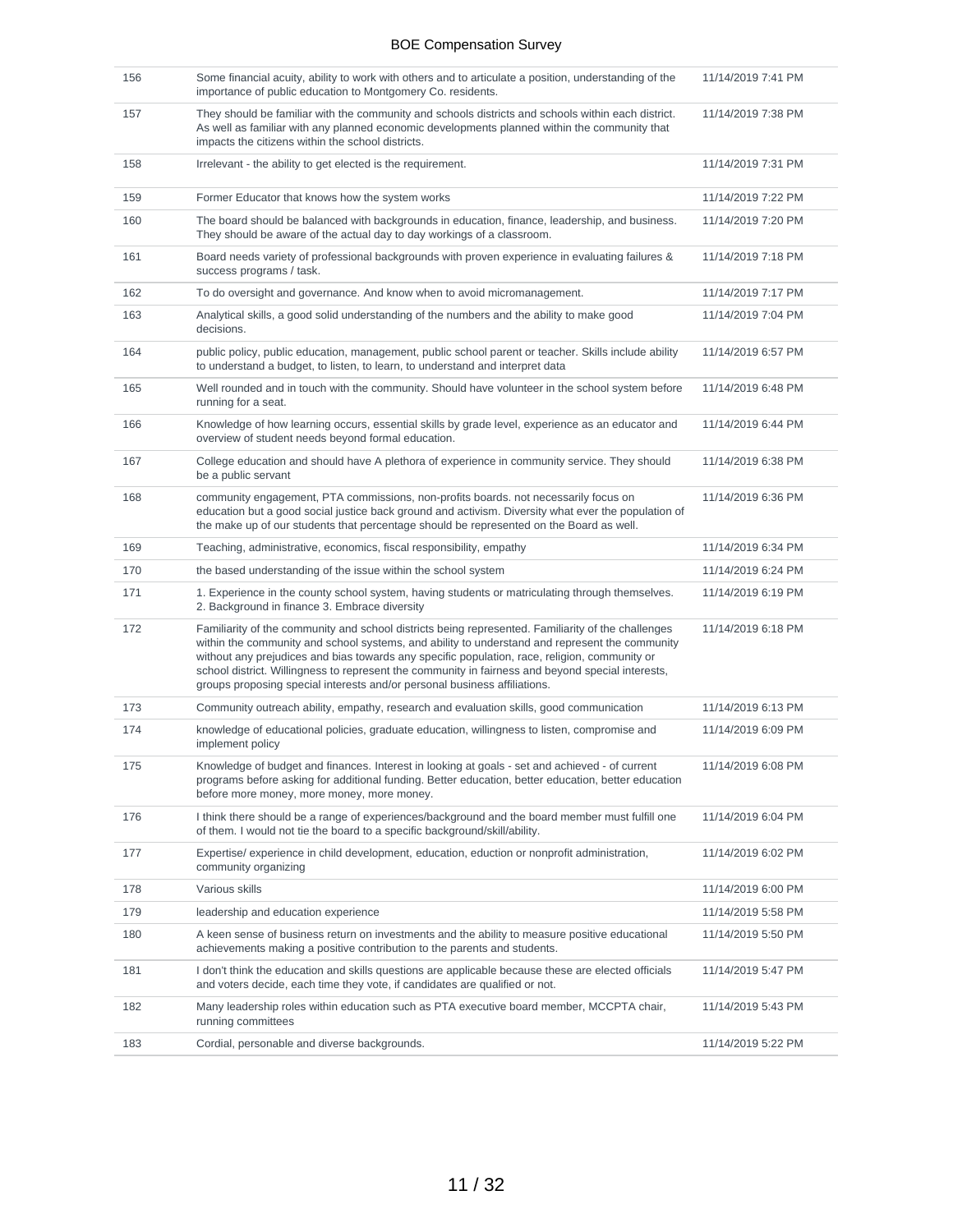| 184 | Board members not only need to be skilled in the education field but also involved and have<br>knowledge of Urban Development. This is a very serious position that needs a lot of focus. This<br>position impacts people's lives and the future of neighborhoods, children and families. Honestly, I<br>thought this was a full time position. Currently, there is a very serious boundary study taking place<br>in Northern Montgomery County. To think that this is a situation in which the focus of a board<br>member is not 100% is quite discouraging. Children are going to be uprooted and sent to different<br>schools which may be farther away, separating them from their friends, and possibly to a more<br>dangerous one (the infrastructure of some schools need to be enhanced greatly, and some<br>schools also have more violence and drugs than others). At any rate, this position is a very serious<br>one that each member has to realize that decisions that they make affect others. Simply being a<br>rubber stamp to the Superintendent, doesn't help nor doesn't show responsibility. Simply attending<br>meetings and being present, is not enough. There is a need to challenge the superintendent and<br>provide insight and ideas. | 11/14/2019 5:19 PM  |
|-----|--------------------------------------------------------------------------------------------------------------------------------------------------------------------------------------------------------------------------------------------------------------------------------------------------------------------------------------------------------------------------------------------------------------------------------------------------------------------------------------------------------------------------------------------------------------------------------------------------------------------------------------------------------------------------------------------------------------------------------------------------------------------------------------------------------------------------------------------------------------------------------------------------------------------------------------------------------------------------------------------------------------------------------------------------------------------------------------------------------------------------------------------------------------------------------------------------------------------------------------------------------------------|---------------------|
| 185 | <b>Education and Finance</b>                                                                                                                                                                                                                                                                                                                                                                                                                                                                                                                                                                                                                                                                                                                                                                                                                                                                                                                                                                                                                                                                                                                                                                                                                                       | 11/14/2019 5:19 PM  |
| 186 | I believe that board members should possess sound interpersonal skills as well as the ability to<br>analyze and interpret and challenge policy as required for the educational well-being of students,<br>and for educators. Proficient oral and written communication is a must as well as experience in the<br>field (e.g, public, private, charter school or academia) - for the majority of seats. Board members<br>must be able to openly question when necessary.                                                                                                                                                                                                                                                                                                                                                                                                                                                                                                                                                                                                                                                                                                                                                                                            | 11/14/2019 5:12 PM  |
| 187 | Keep in mind the he cost to the taxpayers, as well the amount it takes up of the total budget.                                                                                                                                                                                                                                                                                                                                                                                                                                                                                                                                                                                                                                                                                                                                                                                                                                                                                                                                                                                                                                                                                                                                                                     | 11/14/2019 5:11 PM  |
| 188 | An interest in the national trends and landscape. Remaining in touch with best practices —<br>academically and otherwise.                                                                                                                                                                                                                                                                                                                                                                                                                                                                                                                                                                                                                                                                                                                                                                                                                                                                                                                                                                                                                                                                                                                                          | 11/14/2019 5:05 PM  |
| 189 | Diplomacy, patience, knowledge of education issues, experience working with children.                                                                                                                                                                                                                                                                                                                                                                                                                                                                                                                                                                                                                                                                                                                                                                                                                                                                                                                                                                                                                                                                                                                                                                              | 11/14/2019 5:04 PM  |
| 190 | communication, critical thinking, written skills, organization, problem-solving, budgeting                                                                                                                                                                                                                                                                                                                                                                                                                                                                                                                                                                                                                                                                                                                                                                                                                                                                                                                                                                                                                                                                                                                                                                         | 11/14/2019 5:02 PM  |
| 191 | Breathing, mobility, desire and interest to see to the educational needs of our children                                                                                                                                                                                                                                                                                                                                                                                                                                                                                                                                                                                                                                                                                                                                                                                                                                                                                                                                                                                                                                                                                                                                                                           | 11/14/2019 5:02 PM  |
| 192 | A BOE member should have had at least some experience working in public schools. They should<br>also have experience in management, budgets, planning, organizational development, and conflict<br>resolution.                                                                                                                                                                                                                                                                                                                                                                                                                                                                                                                                                                                                                                                                                                                                                                                                                                                                                                                                                                                                                                                     | 11/14/2019 4:56 PM  |
| 193 | Management, Finance, Education                                                                                                                                                                                                                                                                                                                                                                                                                                                                                                                                                                                                                                                                                                                                                                                                                                                                                                                                                                                                                                                                                                                                                                                                                                     | 11/14/2019 4:56 PM  |
| 194 | Commitment, knowledge of the district the represent and County policy, organized, fiscal literacy                                                                                                                                                                                                                                                                                                                                                                                                                                                                                                                                                                                                                                                                                                                                                                                                                                                                                                                                                                                                                                                                                                                                                                  | 11/14/2019 4:56 PM  |
| 195 | Educator                                                                                                                                                                                                                                                                                                                                                                                                                                                                                                                                                                                                                                                                                                                                                                                                                                                                                                                                                                                                                                                                                                                                                                                                                                                           | 11/14/2019 4:55 PM  |
| 196 | Tech and privacy are key skills to have and understand Indeed there should probably be one<br>member with a privacy (CIPP) certification                                                                                                                                                                                                                                                                                                                                                                                                                                                                                                                                                                                                                                                                                                                                                                                                                                                                                                                                                                                                                                                                                                                           | 11/14/2019 4:54 PM  |
| 197 | Education, parenting, politics.                                                                                                                                                                                                                                                                                                                                                                                                                                                                                                                                                                                                                                                                                                                                                                                                                                                                                                                                                                                                                                                                                                                                                                                                                                    | 11/14/2019 4:54 PM  |
| 198 | Some involvement in MCPS -- parent, teacher, administrator -- familiarity with the processes and<br>county council.                                                                                                                                                                                                                                                                                                                                                                                                                                                                                                                                                                                                                                                                                                                                                                                                                                                                                                                                                                                                                                                                                                                                                | 11/14/2019 4:52 PM  |
| 199 | desire                                                                                                                                                                                                                                                                                                                                                                                                                                                                                                                                                                                                                                                                                                                                                                                                                                                                                                                                                                                                                                                                                                                                                                                                                                                             | 11/14/2019 4:51 PM  |
| 200 | Financing, resistance to kick-backs, common sense (seems lacking)                                                                                                                                                                                                                                                                                                                                                                                                                                                                                                                                                                                                                                                                                                                                                                                                                                                                                                                                                                                                                                                                                                                                                                                                  | 11/14/2019 4:48 PM  |
| 201 | open mind; willingness to listen; ability to collaborate to solve problems;                                                                                                                                                                                                                                                                                                                                                                                                                                                                                                                                                                                                                                                                                                                                                                                                                                                                                                                                                                                                                                                                                                                                                                                        | 11/14/2019 4:48 PM  |
| 202 | Ability to work well with others to come to a consensus. Nonpartisan. Empathetic. Kind. Polite and<br>respectful of others.                                                                                                                                                                                                                                                                                                                                                                                                                                                                                                                                                                                                                                                                                                                                                                                                                                                                                                                                                                                                                                                                                                                                        | 11/14/2019 4:41 PM  |
| 203 | long time resident of Montgomery County, management role in educational setting, active listening<br>skills, understands the diverse needs of the County's students, degree in education field                                                                                                                                                                                                                                                                                                                                                                                                                                                                                                                                                                                                                                                                                                                                                                                                                                                                                                                                                                                                                                                                     | 11/14/2019 4:38 PM  |
| 204 | Demonstrated public service record                                                                                                                                                                                                                                                                                                                                                                                                                                                                                                                                                                                                                                                                                                                                                                                                                                                                                                                                                                                                                                                                                                                                                                                                                                 | 11/14/2019 4:35 PM  |
| 205 | leadership experience with education military service                                                                                                                                                                                                                                                                                                                                                                                                                                                                                                                                                                                                                                                                                                                                                                                                                                                                                                                                                                                                                                                                                                                                                                                                              | 11/14/2019 4:32 PM  |
| 206 | Budgeting, planning and development, equity/inclusion, community and family engagement                                                                                                                                                                                                                                                                                                                                                                                                                                                                                                                                                                                                                                                                                                                                                                                                                                                                                                                                                                                                                                                                                                                                                                             | 11/14/2019 4:30 PM  |
| 207 | Ability to get along with diverse populations and differing opinions and thoughts. Ability to<br>effectively communicate technical information in a non-technical way to parents/community<br>members. Empathy. Ability to interpret technical data. The ability to see not just in black and white,<br>but the shades of gray that are often involved in issues with education. The ability and willingness<br>to do their own outside research in matters of concern to the community.                                                                                                                                                                                                                                                                                                                                                                                                                                                                                                                                                                                                                                                                                                                                                                           | 11/14/2019 4:05 PM  |
| 208 | Strong communication skills, listens to all stakeholders, ability to build relationships with all<br>stakeholders, have a mind of their own, understand that they are above superintendent                                                                                                                                                                                                                                                                                                                                                                                                                                                                                                                                                                                                                                                                                                                                                                                                                                                                                                                                                                                                                                                                         | 11/14/2019 3:52 PM  |
| 209 | Policy, legal, ADA understanding                                                                                                                                                                                                                                                                                                                                                                                                                                                                                                                                                                                                                                                                                                                                                                                                                                                                                                                                                                                                                                                                                                                                                                                                                                   | 11/14/2019 1:10 PM  |
| 210 | Necessary: reading, writing, communication skills, Knowledge of local, state education funding<br>procedures                                                                                                                                                                                                                                                                                                                                                                                                                                                                                                                                                                                                                                                                                                                                                                                                                                                                                                                                                                                                                                                                                                                                                       | 11/14/2019 12:31 PM |
| 211 | A passion for education and an understanding of schools.                                                                                                                                                                                                                                                                                                                                                                                                                                                                                                                                                                                                                                                                                                                                                                                                                                                                                                                                                                                                                                                                                                                                                                                                           | 11/14/2019 12:27 PM |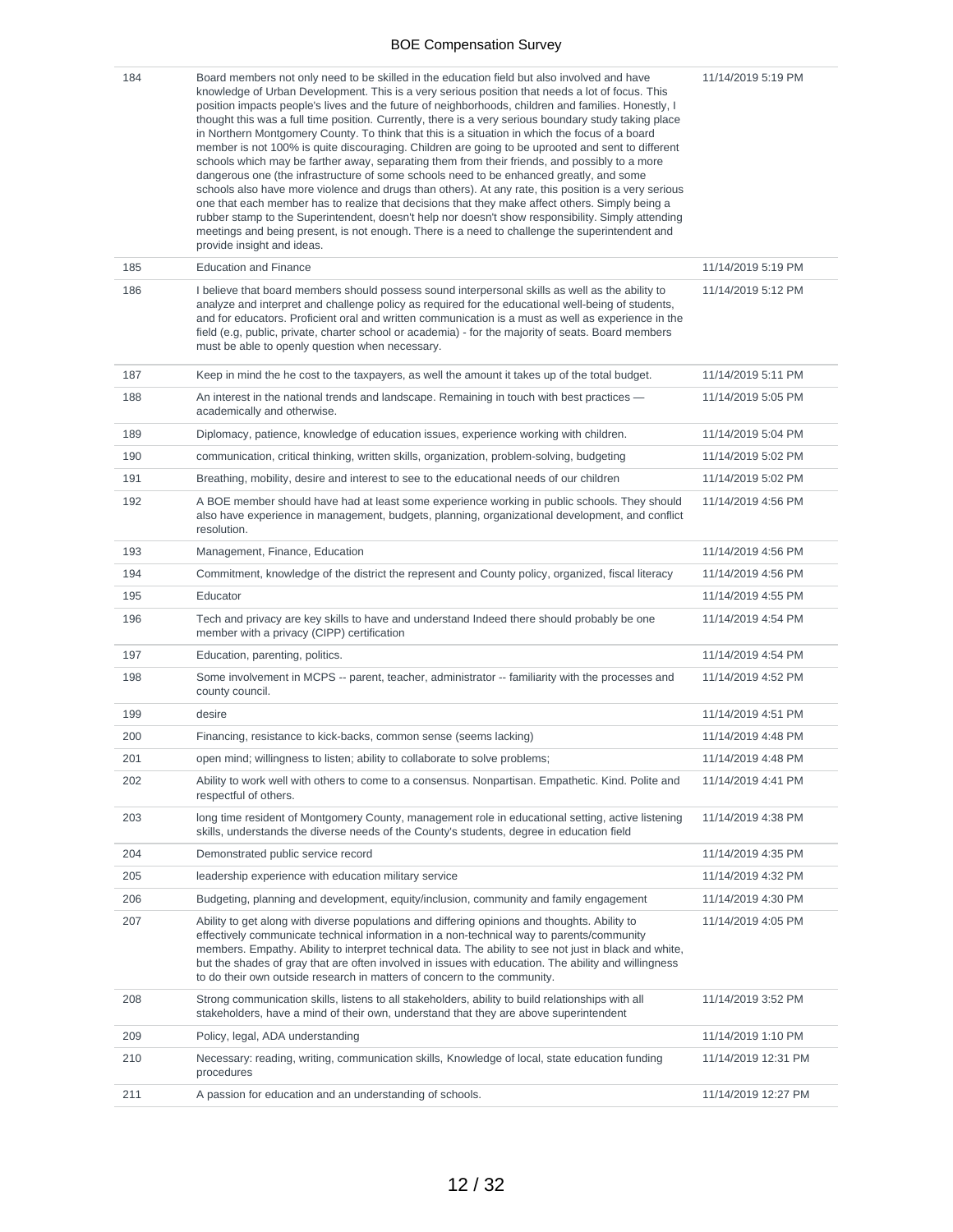| 212 | Knowledge of MCPS schools as a teacher, administrator, or parent/guardian Would like to see<br>more Board members with current students in MCPS Needs to have an appreciation for public<br>service and public education - putting the education of students first, not property values or other<br>selfish interests of community members who may organize loud and strong campaigns against<br>some board decisions Having the backbone to do what is right in a diverse county where not all<br>members can have their voices amplified to the level of their wealthier counterparts | 11/14/2019 11:01 AM |
|-----|-----------------------------------------------------------------------------------------------------------------------------------------------------------------------------------------------------------------------------------------------------------------------------------------------------------------------------------------------------------------------------------------------------------------------------------------------------------------------------------------------------------------------------------------------------------------------------------------|---------------------|
| 213 | A willingness to listen to the concerns of all community members and find compromise that allows<br>the greatest chance of success for all students.                                                                                                                                                                                                                                                                                                                                                                                                                                    | 11/14/2019 4:45 AM  |
| 214 | Need to know something about education of students with disabilities and view them as equally<br>deserving of the best education.                                                                                                                                                                                                                                                                                                                                                                                                                                                       | 11/14/2019 3:47 AM  |
| 215 | Board Members should come from a background of education or be from the school system they<br>choose to represent. A good Board Member can empathize with underpaid teachers and<br>overworked students, and communicate with the union and county SGA effectively to balance<br>everyone's priorities.                                                                                                                                                                                                                                                                                 | 11/14/2019 3:46 AM  |
| 216 | Ability to read and digest copious amounts of material, including financial documents.<br>Communicate clearly and professionally with MCPS teachers and staff. Have the patience of a<br>saint to tolaerate internet trolls and still have faith in parents & community. Be willing to think<br>outside the box and not rubber stamp the status quo. Not be afraid to ask tough questions but also<br>be generous with praise when warranted. Put the interests of students first.                                                                                                      | 11/14/2019 3:32 AM  |
| 217 | Sound analytical skills, good management skills, a willingness to ask questions and be inquisitive<br>and a deep concern for our students and their education                                                                                                                                                                                                                                                                                                                                                                                                                           | 11/14/2019 3:04 AM  |
| 218 | Teacher or administrative experience, parent experience with the system, organized, independent,<br>creative                                                                                                                                                                                                                                                                                                                                                                                                                                                                            | 11/14/2019 3:00 AM  |
| 219 | Their should be a diverse set of experience- from the ethnicity and cultural differences of board<br>members to different backgrounds- education, finance, etc                                                                                                                                                                                                                                                                                                                                                                                                                          | 11/14/2019 2:16 AM  |
| 220 | Committed to help students                                                                                                                                                                                                                                                                                                                                                                                                                                                                                                                                                              | 11/14/2019 2:08 AM  |
| 221 | Parent with kids on MCPS, experience working in MCPS (teacher, admin, para. Etc)                                                                                                                                                                                                                                                                                                                                                                                                                                                                                                        | 11/14/2019 1:28 AM  |
| 222 | Some experience in education; experience working with children; knowledge of Montgomery<br>County and its issues; specific experience with certain student populations; experience in a<br>leadership position in education, business, or community affairs of                                                                                                                                                                                                                                                                                                                          | 11/14/2019 1:23 AM  |
| 223 | Knowledge of education principles, insight into classroom/school logistics, basic budget/financial<br>knowledge, ability to communicate effectively with all stakeholders, comprehensive knowledge of<br><b>MCPS</b> programs                                                                                                                                                                                                                                                                                                                                                           | 11/14/2019 1:00 AM  |
| 224 | Background is less important than willingness to engage.                                                                                                                                                                                                                                                                                                                                                                                                                                                                                                                                | 11/14/2019 12:48 AM |
| 225 | leadership, negotiation, education professional, ability to be a good listener                                                                                                                                                                                                                                                                                                                                                                                                                                                                                                          | 11/14/2019 12:36 AM |
| 226 | Understanding of educational and economic issues facing our students and families, ability to lead<br>and reach consensus, willingness to study issues in depth, ability and willingness to reach out to<br>community                                                                                                                                                                                                                                                                                                                                                                   | 11/14/2019 12:09 AM |
| 227 | expertise and background in government, project management, sociology, education, policy,<br>finance and budgeting, grant writing and management, child development                                                                                                                                                                                                                                                                                                                                                                                                                     | 11/13/2019 11:53 PM |
| 228 | Familiarity with MCPS, understanding of the County's demographics, understanding of the<br>academic achievement gap, Background in education                                                                                                                                                                                                                                                                                                                                                                                                                                            | 11/13/2019 10:42 PM |
| 229 | Communication skills, background in parliamentary procedures, some knowledge of education<br>policy                                                                                                                                                                                                                                                                                                                                                                                                                                                                                     | 11/13/2019 9:51 PM  |
| 230 | Knowledge of the entire County, ability to understand a budget, willingness to connect with<br>parents, teachers, & students & to listen to different viewpoints, willingness to spend the time<br>learning about the issues that arise, willingness to supervise the Superintendent & listen to &<br>respect but also question mcps staff. I could go on!                                                                                                                                                                                                                              | 11/13/2019 9:19 PM  |
| 231 | Communication, teamwork, willingness to listen to different opinions                                                                                                                                                                                                                                                                                                                                                                                                                                                                                                                    | 11/13/2019 9:17 PM  |
| 232 | Efficiency                                                                                                                                                                                                                                                                                                                                                                                                                                                                                                                                                                              | 11/13/2019 9:15 PM  |
| 233 | Being a former educator would be helpful.                                                                                                                                                                                                                                                                                                                                                                                                                                                                                                                                               | 11/13/2019 8:57 PM  |
| 234 | Elected office should not have qualifications                                                                                                                                                                                                                                                                                                                                                                                                                                                                                                                                           | 11/13/2019 8:25 PM  |
| 235 | Ability to analyze complex information, communicate well, negotiate, and advocate                                                                                                                                                                                                                                                                                                                                                                                                                                                                                                       | 11/13/2019 8:24 PM  |
| 236 | I believe Board members should be citizens of Montgomery County and there should be a variety<br>of education/experience/income levels.                                                                                                                                                                                                                                                                                                                                                                                                                                                 | 11/13/2019 8:20 PM  |
| 237 | Governance, strategic planning, civil rights law, education policy, program evaluation                                                                                                                                                                                                                                                                                                                                                                                                                                                                                                  | 11/13/2019 8:09 PM  |
| 238 | Business, public policy, law, negotiations, education, teamwork                                                                                                                                                                                                                                                                                                                                                                                                                                                                                                                         | 11/13/2019 7:39 PM  |
| 239 | Concerned citizen who pays taxes.                                                                                                                                                                                                                                                                                                                                                                                                                                                                                                                                                       | 11/13/2019 7:08 PM  |
| 240 | Passionate about education and Montgomery County                                                                                                                                                                                                                                                                                                                                                                                                                                                                                                                                        | 11/13/2019 6:07 PM  |
| 241 | I think that members should have a background in education                                                                                                                                                                                                                                                                                                                                                                                                                                                                                                                              | 11/13/2019 5:47 PM  |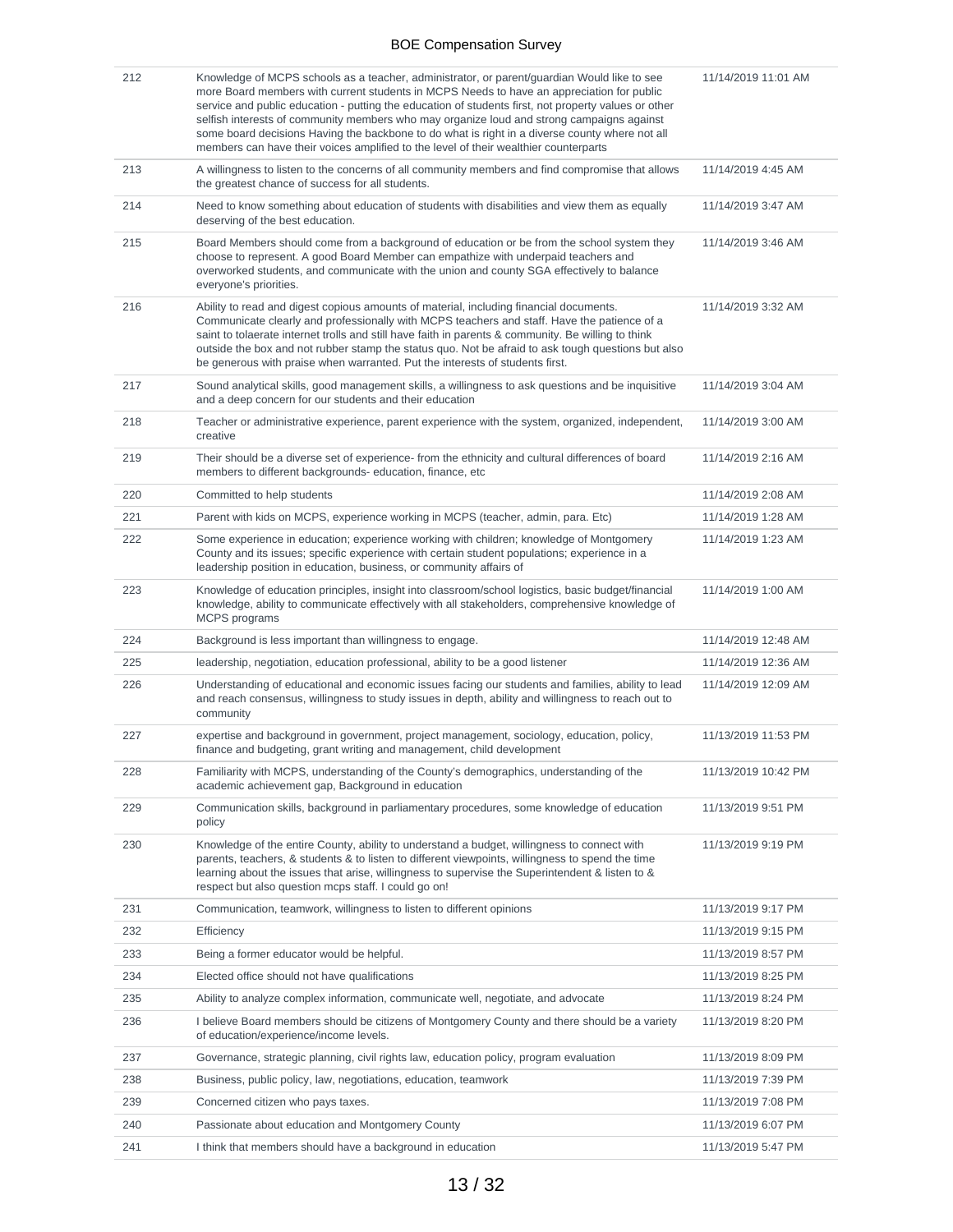| 242 | Some connection or previous connection to MCPS. Community engagement or local experience.                                                                                                                                                                                                                                                                                                                                                                                              | 11/13/2019 5:40 PM |
|-----|----------------------------------------------------------------------------------------------------------------------------------------------------------------------------------------------------------------------------------------------------------------------------------------------------------------------------------------------------------------------------------------------------------------------------------------------------------------------------------------|--------------------|
| 243 | Good communication skills Ability to acknowledge all stakeholders equally Ability to stand strong<br>on guiding principles and not be swayed by over-aggressive parent constituents Ability to gauge<br>the level of urgency of others and not make it their own                                                                                                                                                                                                                       | 11/13/2019 5:37 PM |
| 244 | Prior educator, proven ability to complete all tasks.                                                                                                                                                                                                                                                                                                                                                                                                                                  | 11/13/2019 5:20 PM |
| 245 | Problem-solving and leadership skills; Public education background (teacher, principal,<br>administration); A clear vision for the district and focus on what is best for students; Knowledge<br>of the local, state and federal laws regarding education.                                                                                                                                                                                                                             | 11/13/2019 5:00 PM |
| 246 | Good listener; facility with numbers; facility with historical analysis; willingness to probe                                                                                                                                                                                                                                                                                                                                                                                          | 11/13/2019 4:16 PM |
| 247 | Knowledge (preferably first-hand) of the public education system in Montgomery County.<br>Understanding of basic budgeting and fiscal management.                                                                                                                                                                                                                                                                                                                                      | 11/13/2019 4:12 PM |
| 248 | Outstanding Verbal and Written Skills Respect Makes decisions based on facts, non-bias<br>judgement Good listener Seeks to understand the big picture                                                                                                                                                                                                                                                                                                                                  | 11/13/2019 4:11 PM |
| 249 | Successful leadership, either in work role or volunteer. Another needed skill is a good listener- not<br>just do your own agenda!! Listen & respect those you represent.                                                                                                                                                                                                                                                                                                               | 11/13/2019 4:01 PM |
| 250 | They should understand the best education practices.                                                                                                                                                                                                                                                                                                                                                                                                                                   | 11/13/2019 3:40 PM |
| 251 | Background in education or teaching, collaborative, open to new ideas.                                                                                                                                                                                                                                                                                                                                                                                                                 | 11/13/2019 3:36 PM |
| 252 | Education Policy, Teaching Experience, Child in MCPS (now or prior), Diverse Demographics,<br>Bilingual, Open Mind, Understand Survey Methodology, Community Engagement.                                                                                                                                                                                                                                                                                                               | 11/13/2019 3:31 PM |
| 253 | Knowledge of educational principles and policy. Some type of degree in education, leadership or<br>policy                                                                                                                                                                                                                                                                                                                                                                              | 11/13/2019 3:16 PM |
| 254 | In touch with the community and strong ties with the MCPS in the past                                                                                                                                                                                                                                                                                                                                                                                                                  | 11/13/2019 3:13 PM |
| 255 | Facilitation, budgeting, management, understanding of civics, government, etc.                                                                                                                                                                                                                                                                                                                                                                                                         | 11/13/2019 2:59 PM |
| 256 | Experience parenting Experience working in a classroom Experience managing a budget or<br>understanding how budgets work Experience with or a deep understanding of technology and the<br>necessity for it in education                                                                                                                                                                                                                                                                | 11/13/2019 2:56 PM |
| 257 | Ability to analyze, listen, synthesize data, ask questions & spend time in the community.                                                                                                                                                                                                                                                                                                                                                                                              | 11/13/2019 2:55 PM |
| 258 | Excellent communications skills, the ability to undertake complex policy analysis, and a willingness<br>to perform significant community outreach.                                                                                                                                                                                                                                                                                                                                     | 11/13/2019 2:47 PM |
| 259 | Leadership, management, communication, empathy, compassion, critical thinking                                                                                                                                                                                                                                                                                                                                                                                                          | 11/13/2019 2:44 PM |
| 260 | Experience as an educator.                                                                                                                                                                                                                                                                                                                                                                                                                                                             | 11/13/2019 2:44 PM |
| 261 | Some experience working in education. Having been a teacher or principal is ideal.                                                                                                                                                                                                                                                                                                                                                                                                     | 11/13/2019 1:12 PM |
| 262 | History and experience in and with Montgomery County Schools - as an educator, parent or<br>student. TEAM PLAYER. Determined and committed to representing ALL people in your<br>community! ALL. "All means all" seems to be an area in which some board members could<br>improve.                                                                                                                                                                                                     | 11/12/2019 8:31 PM |
| 263 | Negotiation Communicator Analytical Reading and interpreting policy Public speaking                                                                                                                                                                                                                                                                                                                                                                                                    | 11/12/2019 3:02 AM |
| 264 | Have had a student that attended or attends MCPS. Have some community activist experience. Be<br>open to all views. compassion                                                                                                                                                                                                                                                                                                                                                         | 11/8/2019 4:12 PM  |
| 265 | -Ability to engage and work well with diverse communities -Ability to listen and lift up the voices of<br>community members that are traditionally underrepresented and even blocked from political power<br>-Commitment to equity                                                                                                                                                                                                                                                     | 11/7/2019 12:20 PM |
| 266 | Having a background in education - even as a classroom volunteer - is essential. So too is having<br>a strong network of educators within MCPS from which to glean important information about the<br>school system. Need to be a strong backboned individual, and stand up to MCPS stonewalling.<br>When you ask a question, you need to have the spine to keep pursuing the matter until it is<br>resolved. Rebecca Smondrowski is like a reed in the wind. She caves in constantly. | 11/7/2019 2:44 AM  |
| 267 | Interest in public school education. Effective communicator                                                                                                                                                                                                                                                                                                                                                                                                                            | 11/6/2019 10:16 PM |
| 268 | Vision Care for the constituents                                                                                                                                                                                                                                                                                                                                                                                                                                                       | 11/6/2019 8:55 PM  |
| 269 | Education background                                                                                                                                                                                                                                                                                                                                                                                                                                                                   | 11/6/2019 8:51 PM  |
| 270 | the effectiveness of the Board is controlled by MD statute. the statute sets up the Board that<br>generally serves as a ceremonial advisor to the Superintendent. The Board does have the power<br>to hire nd fire the Superintendent. However, the statutory framework is poorly suited to empower<br>the Board to provide an independent check and balance on the Superintendent, who controls a<br>\$2.6 billion enterprise.                                                        | 11/6/2019 8:49 PM  |
| 271 | Governance, Finance, Change Management, Technology, Business Process Management and<br>Improvement, Policy Deployment & Management                                                                                                                                                                                                                                                                                                                                                     | 11/6/2019 8:01 PM  |
| 272 | Budget, advocacy, project management, customer service, collaboration                                                                                                                                                                                                                                                                                                                                                                                                                  | 11/6/2019 2:03 PM  |
| 273 | Budget experience, strategic planning, and education policy.                                                                                                                                                                                                                                                                                                                                                                                                                           | 11/1/2019 12:52 PM |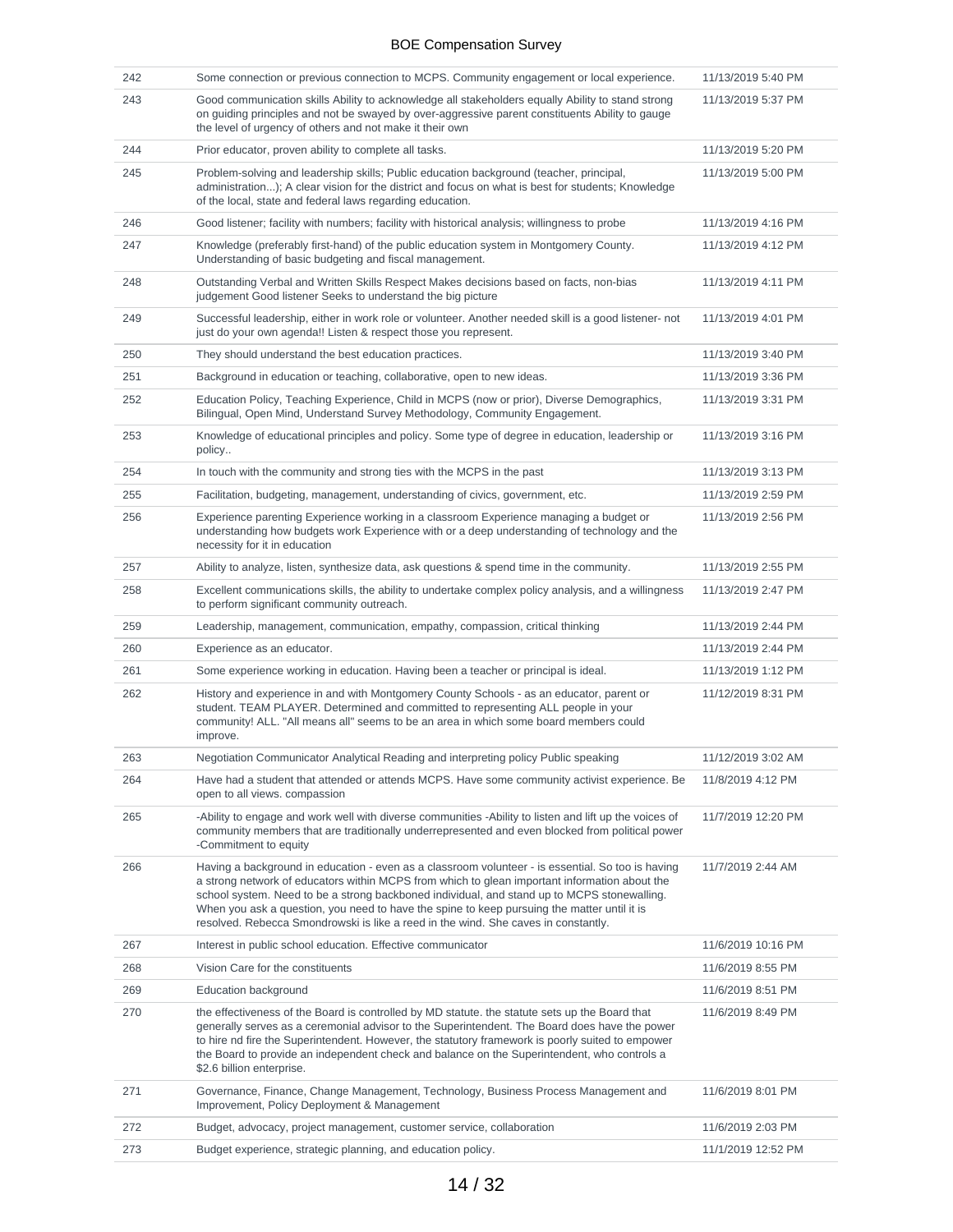/ 32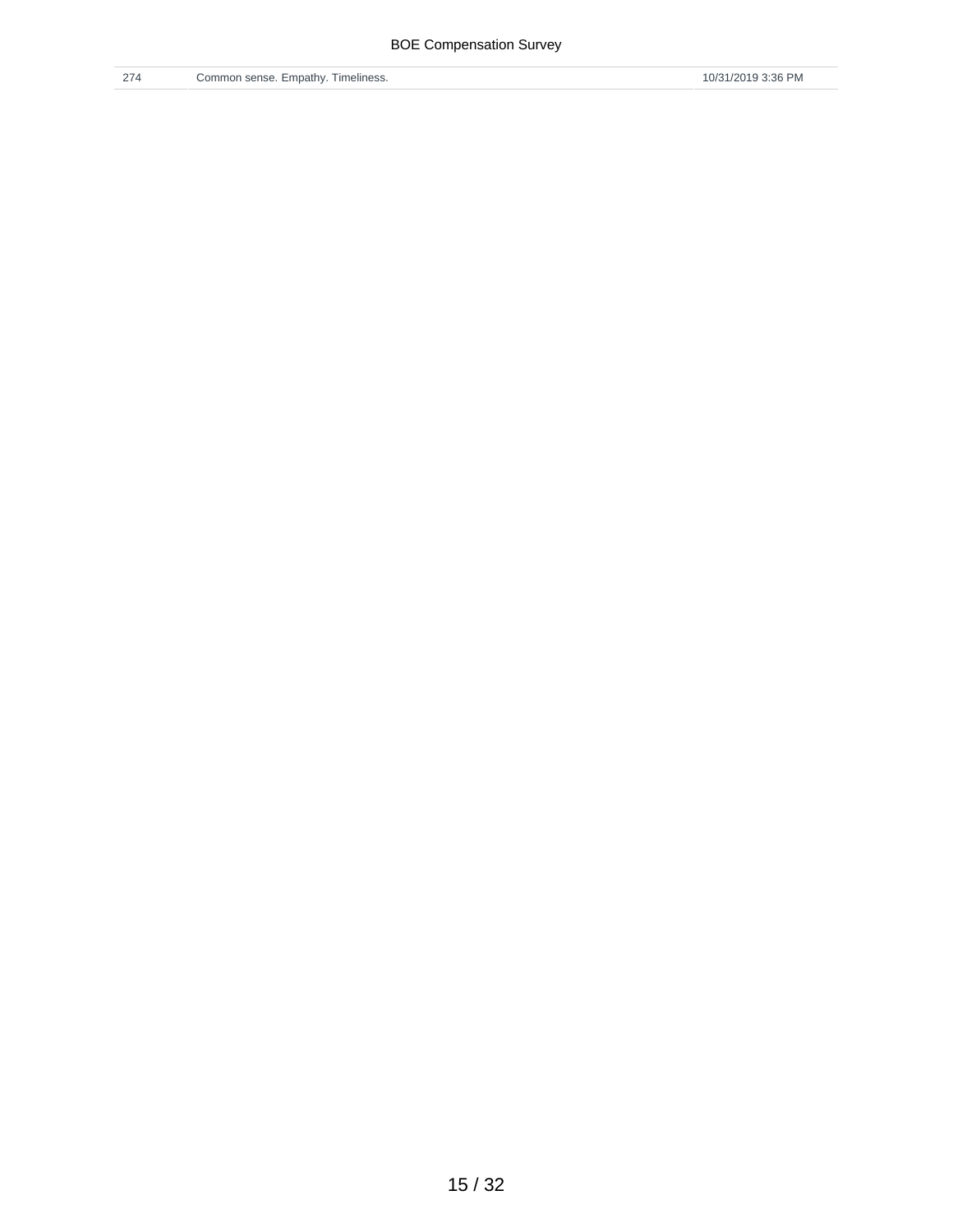Q7 Per our legislative mandate, the Compensation Commission is considering various recommendations for Board compensation. Please select all of the following recommendations that should be considered:



| <b>ANSWER CHOICES</b>                          | <b>RESPONSES</b> |     |
|------------------------------------------------|------------------|-----|
| Reducing compensation                          | 21.17%           | 58  |
| No change                                      | 25.18%           | 69  |
| Indexing compensation to a benchmark           | 28.47%           | 78  |
| Using a performance-based compensation formula | 22.63%           | 62  |
| Increasing compensation                        | 41.24%           | 113 |
| <b>Total Respondents: 274</b>                  |                  |     |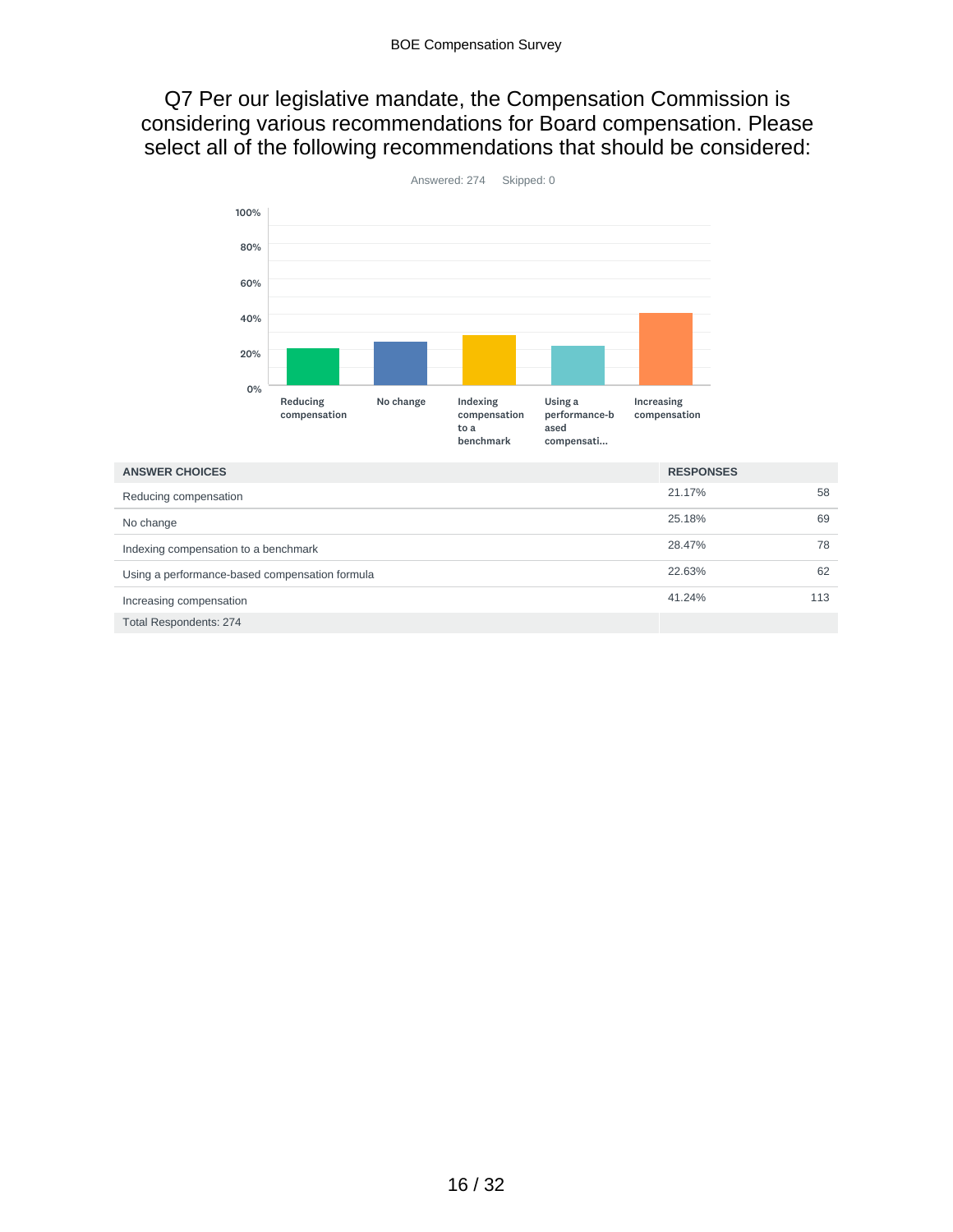# Q8 What factors influence a person's decision to run for the Board of Education? (Check all that apply.)



| <b>ANSWER CHOICES</b>           | <b>RESPONSES</b> |     |
|---------------------------------|------------------|-----|
| Community Impact                | 80.66%           | 221 |
| <b>Public Service</b>           | 81.75%           | 224 |
| Compensation                    | 21.53%           | 59  |
| Career/Professional Development | 43.80%           | 120 |
| <b>Public Education Policy</b>  | 71.53%           | 196 |
| <b>Total Respondents: 274</b>   |                  |     |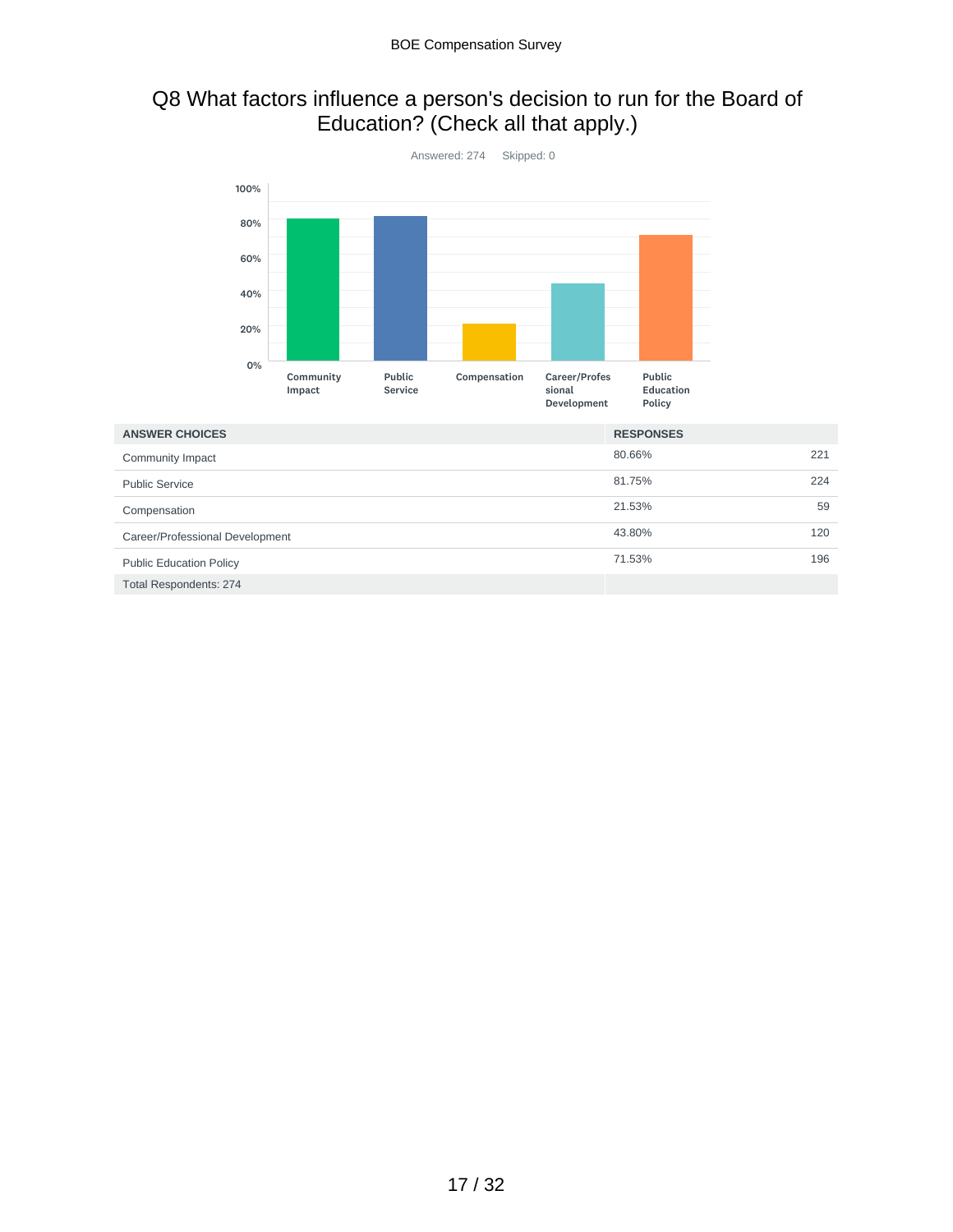# Q9 What salary would you recommend?

Answered: 274 Skipped: 0

| #  | <b>RESPONSES</b>                                                                                                                                                            | <b>DATE</b>         |
|----|-----------------------------------------------------------------------------------------------------------------------------------------------------------------------------|---------------------|
| 1  | Dumb question                                                                                                                                                               | 11/26/2019 7:37 PM  |
| 2  | 40000                                                                                                                                                                       | 11/25/2019 6:20 PM  |
| 3  | $\mathbf 0$                                                                                                                                                                 | 11/25/2019 2:08 PM  |
| 4  | \$10,000                                                                                                                                                                    | 11/24/2019 8:58 PM  |
| 5  | \$25K                                                                                                                                                                       | 11/24/2019 8:31 PM  |
| 6  | education prior to politics!                                                                                                                                                | 11/24/2019 7:53 PM  |
| 7  | 50,000                                                                                                                                                                      | 11/24/2019 5:31 PM  |
| 8  | \$25,000 for members, \$29,000 for President                                                                                                                                | 11/24/2019 4:30 PM  |
| 9  | less than 25000                                                                                                                                                             | 11/24/2019 4:17 AM  |
| 10 | \$50,000                                                                                                                                                                    | 11/23/2019 8:35 PM  |
| 11 | Remain the same                                                                                                                                                             | 11/23/2019 2:07 PM  |
| 12 | I cannot possibly recommend a salary without knowing the hours weekly that BOE members are<br>working. Your survey is ludacris.                                             | 11/23/2019 12:21 PM |
| 13 | \$40000                                                                                                                                                                     | 11/23/2019 7:48 AM  |
| 14 | 50,000                                                                                                                                                                      | 11/23/2019 12:51 AM |
| 15 | 25,000                                                                                                                                                                      | 11/23/2019 12:03 AM |
| 16 | 15000                                                                                                                                                                       | 11/22/2019 8:43 PM  |
| 17 | 25000-3000                                                                                                                                                                  | 11/22/2019 8:03 PM  |
| 18 | \$15K                                                                                                                                                                       | 11/22/2019 2:17 PM  |
| 19 | \$30 per hour                                                                                                                                                               | 11/22/2019 4:02 AM  |
| 20 | \$0                                                                                                                                                                         | 11/22/2019 4:01 AM  |
| 21 | No salary. Volunteer based                                                                                                                                                  | 11/22/2019 3:50 AM  |
| 22 | $\mathbf 0$                                                                                                                                                                 | 11/22/2019 3:25 AM  |
| 23 | Not sure                                                                                                                                                                    | 11/22/2019 3:06 AM  |
| 24 | \$20000-\$40000 based on performance                                                                                                                                        | 11/22/2019 1:53 AM  |
| 25 | \$15000                                                                                                                                                                     | 11/22/2019 1:41 AM  |
| 26 | No compensation                                                                                                                                                             | 11/22/2019 12:53 AM |
| 27 | Free                                                                                                                                                                        | 11/22/2019 12:35 AM |
| 28 | \$25,000'00/per year                                                                                                                                                        | 11/21/2019 11:38 PM |
| 29 | This should be volunteer job, so anyone willing to contribute time should be voted                                                                                          | 11/21/2019 10:53 PM |
| 30 | Zero                                                                                                                                                                        | 11/21/2019 10:10 PM |
| 31 | 25000.00                                                                                                                                                                    | 11/21/2019 9:53 PM  |
| 32 | 30.000                                                                                                                                                                      | 11/21/2019 9:40 PM  |
| 33 | nothing                                                                                                                                                                     | 11/21/2019 8:56 PM  |
| 34 | 20000                                                                                                                                                                       | 11/21/2019 8:32 PM  |
| 35 | $\mathbf 0$                                                                                                                                                                 | 11/21/2019 8:31 PM  |
| 36 | Less than \$10k                                                                                                                                                             | 11/21/2019 8:18 PM  |
| 37 | This should be a volunteer type of work!                                                                                                                                    | 11/21/2019 8:17 PM  |
| 38 | 80k for president, 70k for members, has to be full time                                                                                                                     | 11/21/2019 8:08 PM  |
| 39 | Depends. If they don't function, like current boe members, one dollar will be too much! If they<br>actually work on education but not political agenda, 200k is not enough. | 11/21/2019 7:59 PM  |
| 40 | $\mathbf 0$                                                                                                                                                                 | 11/21/2019 7:57 PM  |
| 41 | Unchanged                                                                                                                                                                   | 11/21/2019 7:55 PM  |
| 42 | Per performance                                                                                                                                                             | 11/21/2019 7:54 PM  |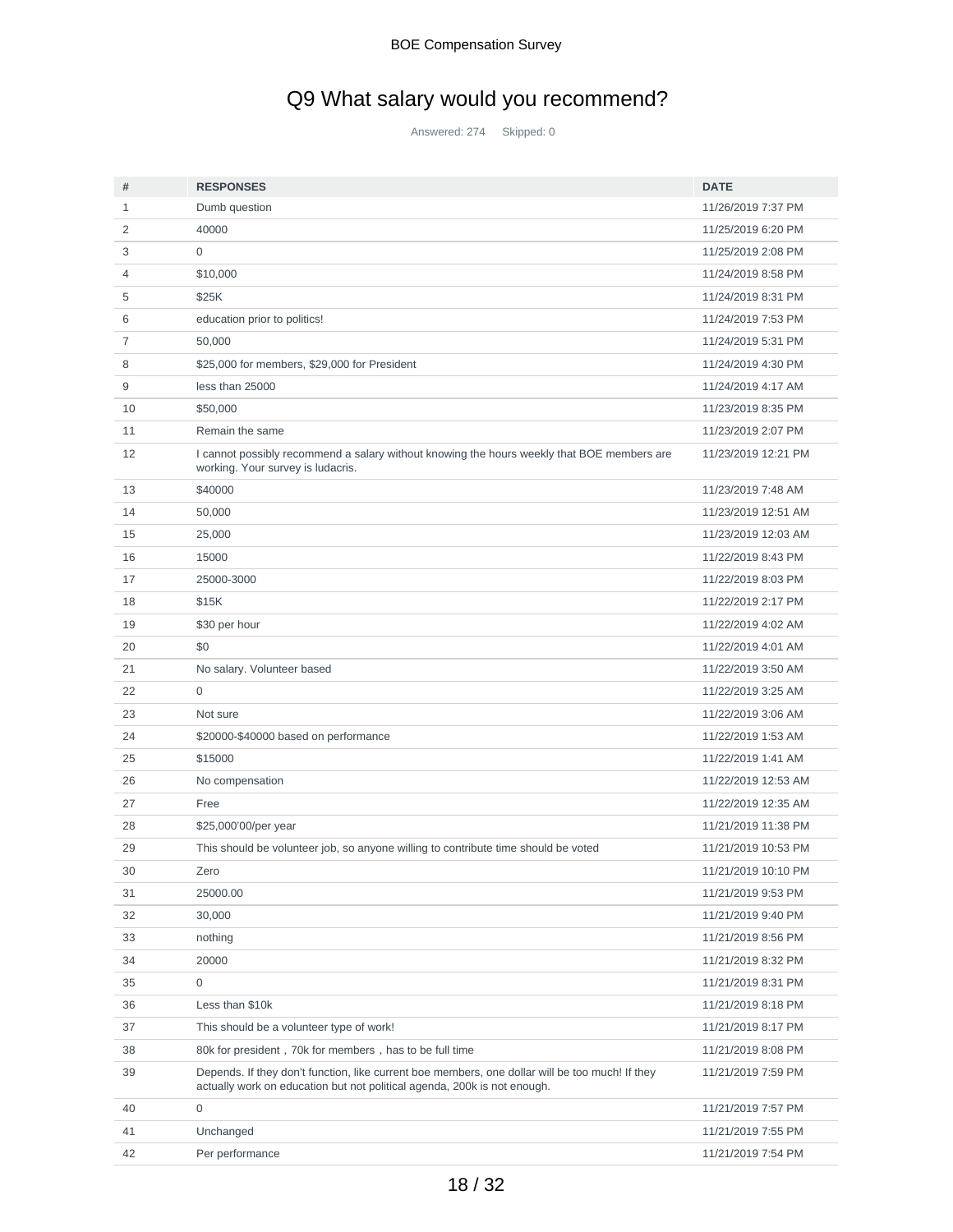| 43 | 50,000/yr                                                                                                                                      | 11/21/2019 7:50 PM  |
|----|------------------------------------------------------------------------------------------------------------------------------------------------|---------------------|
| 44 | Zero. This position should be an unpaid position.                                                                                              | 11/21/2019 7:46 PM  |
| 45 | \$50,000                                                                                                                                       | 11/21/2019 7:36 PM  |
| 46 | Same                                                                                                                                           | 11/21/2019 7:28 PM  |
| 47 | \$80000                                                                                                                                        | 11/21/2019 7:24 PM  |
| 48 | 25,000                                                                                                                                         | 11/20/2019 11:15 PM |
| 49 | Same as current                                                                                                                                | 11/20/2019 8:25 PM  |
| 50 | Not more then current level.                                                                                                                   | 11/20/2019 2:55 PM  |
| 51 | 0.                                                                                                                                             | 11/19/2019 3:20 AM  |
| 52 | 45000                                                                                                                                          | 11/19/2019 1:28 AM  |
| 53 | Same as currently held                                                                                                                         | 11/19/2019 12:38 AM |
| 54 | Sane as current salary; no change. No increase.                                                                                                | 11/18/2019 11:29 PM |
| 55 | \$140,000-\$180,000/year                                                                                                                       | 11/18/2019 10:58 PM |
| 56 | a minimum of \$25,000                                                                                                                          | 11/18/2019 10:38 PM |
| 57 | 25,000.                                                                                                                                        | 11/18/2019 8:20 PM  |
| 58 | no change                                                                                                                                      | 11/18/2019 5:13 PM  |
| 59 | \$12,000                                                                                                                                       | 11/18/2019 3:51 PM  |
| 60 | Depends on the hours worked.                                                                                                                   | 11/18/2019 2:53 PM  |
| 61 | \$45thousand                                                                                                                                   | 11/18/2019 2:08 PM  |
| 62 | current salary unless you are finding it difficult to find qualified candidates                                                                | 11/18/2019 12:17 PM |
| 63 | X                                                                                                                                              | 11/18/2019 11:54 AM |
| 64 | 30,000 year                                                                                                                                    | 11/18/2019 6:21 AM  |
| 65 | 25,000                                                                                                                                         | 11/18/2019 3:10 AM  |
| 66 | 75000                                                                                                                                          | 11/18/2019 1:29 AM  |
| 67 | 75000                                                                                                                                          | 11/18/2019 1:28 AM  |
| 68 | Adjust salary to national inflation rate, i.e. COLA for Social Security recipients.                                                            | 11/17/2019 4:18 PM  |
| 69 | N/A                                                                                                                                            | 11/17/2019 2:44 PM  |
| 70 | Between \$90k-\$120k                                                                                                                           | 11/17/2019 2:30 PM  |
| 71 | 10,000                                                                                                                                         | 11/17/2019 1:58 PM  |
| 72 | 80,000                                                                                                                                         | 11/17/2019 1:45 PM  |
| 73 | \$26,000                                                                                                                                       | 11/17/2019 12:27 PM |
| 74 | Similar to county council                                                                                                                      | 11/17/2019 11:03 AM |
| 75 | None                                                                                                                                           | 11/17/2019 10:58 AM |
| 76 | \$50,000                                                                                                                                       | 11/17/2019 6:35 AM  |
| 77 | \$75,000                                                                                                                                       | 11/17/2019 3:58 AM  |
| 78 | \$25,000.00                                                                                                                                    | 11/17/2019 3:53 AM  |
| 79 | 25000                                                                                                                                          | 11/17/2019 3:00 AM  |
| 80 | The same                                                                                                                                       | 11/17/2019 2:37 AM  |
| 81 | 15,000                                                                                                                                         | 11/16/2019 11:24 PM |
| 82 | same as current                                                                                                                                | 11/16/2019 10:37 PM |
| 83 | 100,000                                                                                                                                        | 11/16/2019 8:43 PM  |
| 84 | Current, but limit the hours BOE should focus on policy and as watch dog for MCPS Center<br>office. BIE should not manage the detail of admin. | 11/16/2019 7:38 PM  |
| 85 | \$25,000                                                                                                                                       | 11/16/2019 7:37 PM  |
| 86 | 10K/yr                                                                                                                                         | 11/16/2019 4:59 PM  |
| 87 | \$25,000                                                                                                                                       | 11/16/2019 2:59 PM  |
| 88 | $$20,000 - $25,000$                                                                                                                            | 11/16/2019 2:03 PM  |
| 89 | \$15,000                                                                                                                                       | 11/16/2019 1:51 PM  |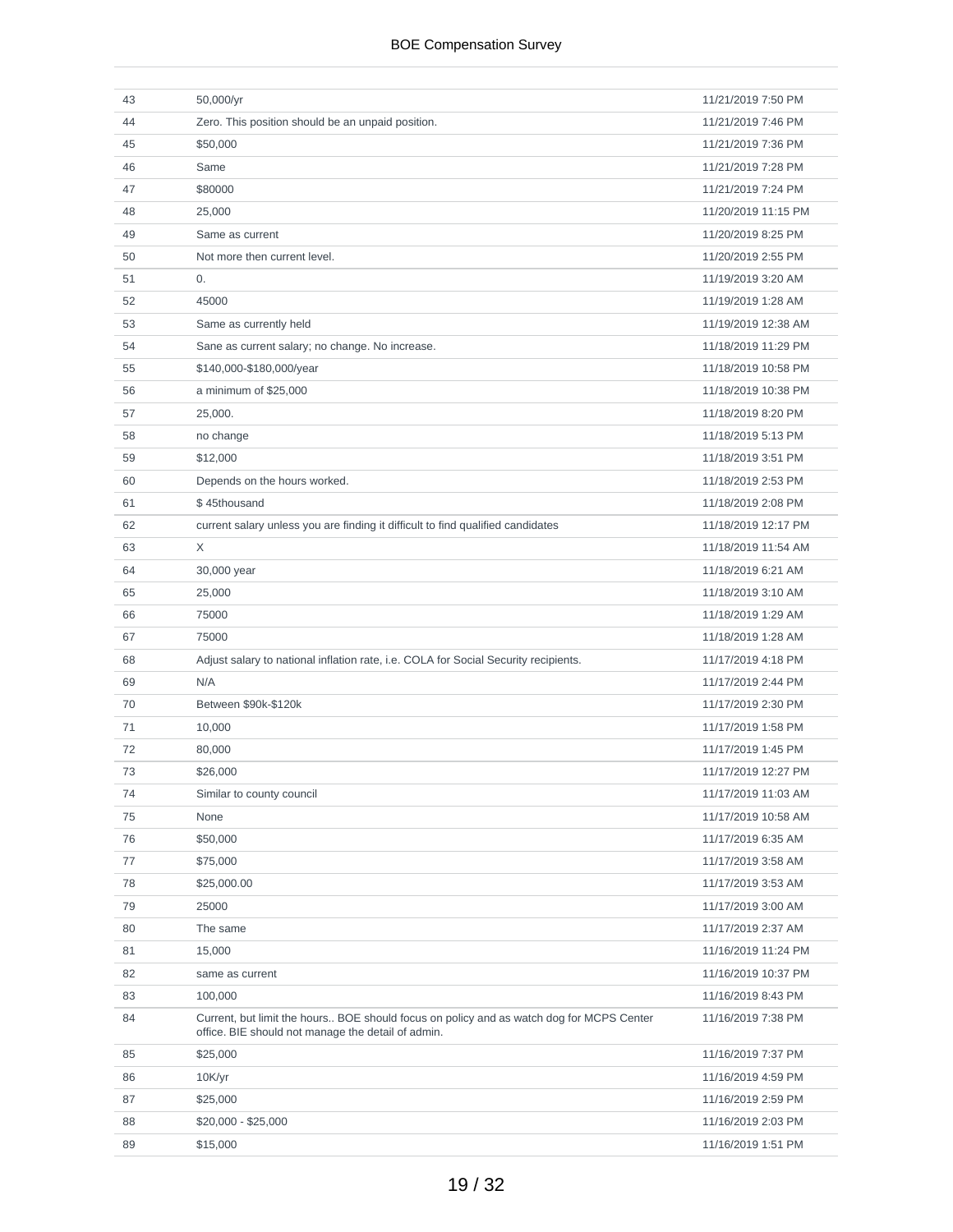| 90  | 25,000                                                                                                                                                    | 11/16/2019 12:40 PM |
|-----|-----------------------------------------------------------------------------------------------------------------------------------------------------------|---------------------|
| 91  | The work they do is important but so is the job of those working day to day with students. \$20,000<br>seems a reasonable amount.                         | 11/16/2019 12:25 PM |
| 92  | I recommend no change from what is currently offered                                                                                                      | 11/16/2019 12:13 PM |
| 93  | None \$0                                                                                                                                                  | 11/16/2019 12:02 PM |
| 94  | Keep as is                                                                                                                                                | 11/16/2019 11:55 AM |
| 95  | Minimum wage                                                                                                                                              | 11/16/2019 9:57 AM  |
| 96  | tenured teacher st least                                                                                                                                  | 11/16/2019 4:55 AM  |
| 97  | 50,000                                                                                                                                                    | 11/16/2019 4:34 AM  |
| 98  | Remain at current level                                                                                                                                   | 11/16/2019 3:37 AM  |
| 99  | \$15k/ year.                                                                                                                                              | 11/16/2019 3:30 AM  |
| 100 | \$10,000                                                                                                                                                  | 11/16/2019 3:02 AM  |
| 101 | 10000                                                                                                                                                     | 11/16/2019 2:40 AM  |
| 102 | \$25000 is appropriate                                                                                                                                    | 11/16/2019 2:32 AM  |
| 103 | nothing if they don't have a background in education                                                                                                      | 11/16/2019 2:16 AM  |
| 104 | Should be no salary or current salary.                                                                                                                    | 11/16/2019 1:27 AM  |
| 105 | \$35,000                                                                                                                                                  | 11/16/2019 1:20 AM  |
| 106 | Not sure. Any raise should be give to teachers and other school employees/workers                                                                         | 11/16/2019 1:18 AM  |
| 107 | None                                                                                                                                                      | 11/16/2019 1:16 AM  |
| 108 | \$15,000                                                                                                                                                  | 11/16/2019 1:04 AM  |
| 109 | 65,000                                                                                                                                                    | 11/16/2019 1:02 AM  |
| 110 | \$0                                                                                                                                                       | 11/16/2019 12:53 AM |
| 111 | \$40000                                                                                                                                                   | 11/16/2019 12:50 AM |
| 112 | 35000                                                                                                                                                     | 11/16/2019 12:47 AM |
| 113 | None.                                                                                                                                                     | 11/16/2019 12:46 AM |
| 114 | Do not increase it at all.                                                                                                                                | 11/16/2019 12:41 AM |
| 115 | 35000                                                                                                                                                     | 11/16/2019 12:38 AM |
| 116 | Same                                                                                                                                                      | 11/16/2019 12:36 AM |
| 117 | 27500                                                                                                                                                     | 11/16/2019 12:28 AM |
| 118 | Whatever is the overall median income in the county. Serving on the BOE is a fulltime job, and<br>needs to be compensated accordingly.                    | 11/15/2019 9:49 PM  |
| 119 | 50000                                                                                                                                                     | 11/15/2019 8:06 PM  |
| 120 | $\mathbf 0$                                                                                                                                               | 11/15/2019 7:52 PM  |
| 121 | \$60,000/year                                                                                                                                             | 11/15/2019 5:37 PM  |
| 122 | 30,000 plus 5 for chair                                                                                                                                   | 11/15/2019 3:22 PM  |
| 123 | If 20 hours/week, \$50k                                                                                                                                   | 11/15/2019 2:19 PM  |
| 124 | \$50,000                                                                                                                                                  | 11/15/2019 12:37 PM |
| 125 | It's hard for me to say since I do not know how many hours a typical board member spends on the<br>job, but I believe this should NOT be a full-time job. | 11/15/2019 11:59 AM |
| 126 | Same                                                                                                                                                      | 11/15/2019 11:38 AM |
| 127 | Fair and Equitable commensurate with skill level requirements                                                                                             | 11/15/2019 5:08 AM  |
| 128 | 50,000                                                                                                                                                    | 11/15/2019 4:13 AM  |
| 129 | \$100K                                                                                                                                                    | 11/15/2019 4:06 AM  |
| 130 | 0.                                                                                                                                                        | 11/15/2019 3:47 AM  |
| 131 | It should be volunteer, then you get people who are doing it for the kids                                                                                 | 11/15/2019 3:25 AM  |
| 132 | \$25,000                                                                                                                                                  | 11/15/2019 2:55 AM  |
| 133 | \$20,000                                                                                                                                                  | 11/15/2019 1:45 AM  |
| 134 | Small stipend—let it really be public service and desire to do what is best for students                                                                  | 11/15/2019 1:22 AM  |
| 135 | Yearly Minimum Wage \$21,008.00 / year                                                                                                                    | 11/15/2019 1:08 AM  |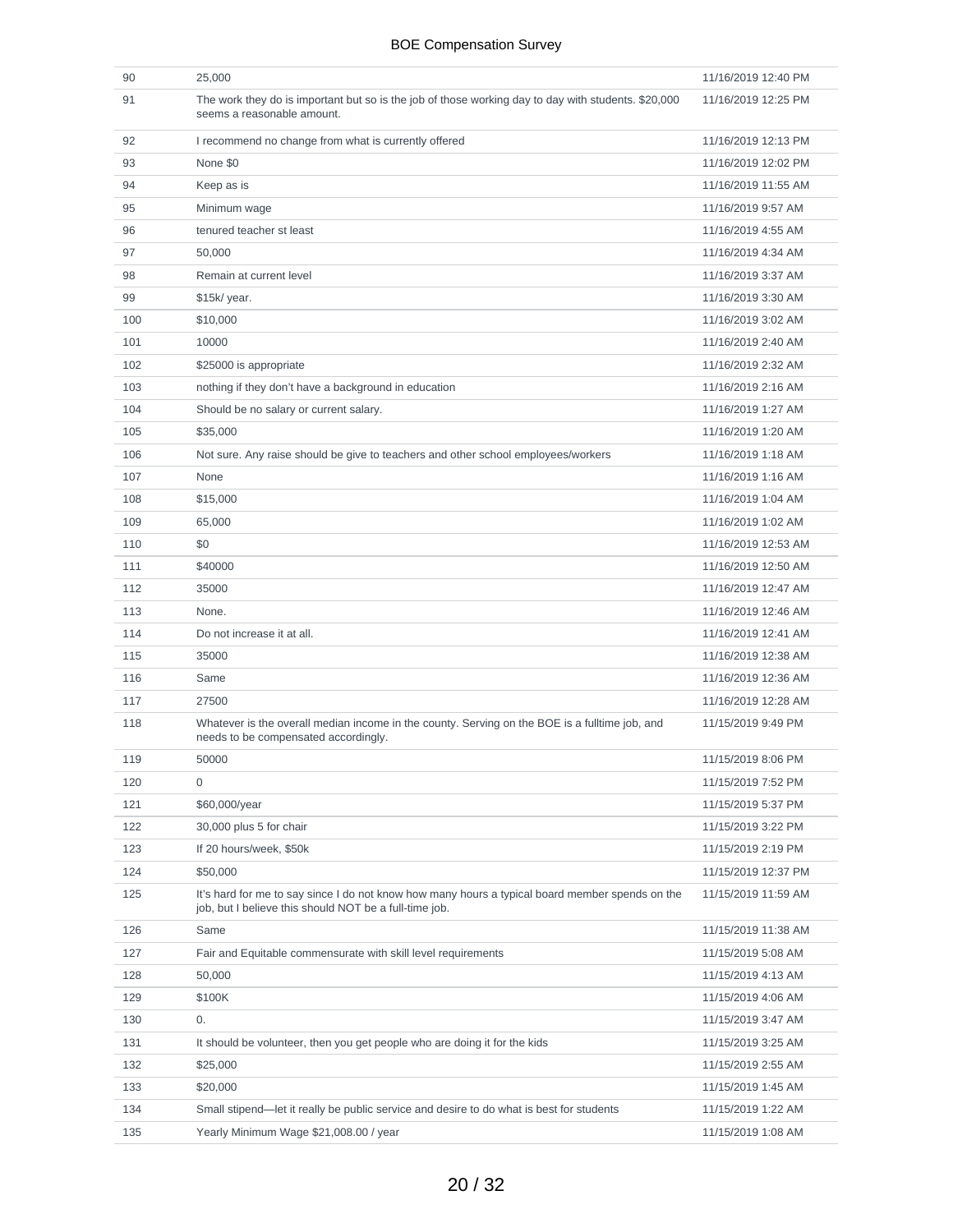| 136 | \$50,000 + expenses -- driving, per diem for off site food,                                                      | 11/15/2019 12:51 AM |
|-----|------------------------------------------------------------------------------------------------------------------|---------------------|
| 137 | \$55,000                                                                                                         | 11/15/2019 12:42 AM |
| 138 | 65,000                                                                                                           | 11/15/2019 12:36 AM |
| 139 | I don't know                                                                                                     | 11/14/2019 11:26 PM |
| 140 | \$25,000 to \$35,000                                                                                             | 11/14/2019 11:02 PM |
| 141 | \$25-30K                                                                                                         | 11/14/2019 11:01 PM |
| 142 | I can't say without knowing how much time is involved.                                                           | 11/14/2019 10:57 PM |
| 143 | 30K with a built in cost of living every year to stay even with inflation.                                       | 11/14/2019 10:10 PM |
| 144 | Unsure                                                                                                           | 11/14/2019 9:57 PM  |
| 145 | Current, indexed for inflation                                                                                   | 11/14/2019 9:53 PM  |
| 146 | $10-15k$                                                                                                         | 11/14/2019 9:41 PM  |
| 147 | \$75,000                                                                                                         | 11/14/2019 9:25 PM  |
| 148 | Remain at current levels                                                                                         | 11/14/2019 8:56 PM  |
| 149 | Same range as councilmembers                                                                                     | 11/14/2019 8:44 PM  |
| 150 | I think at a minimum, even if a part time job, half of the County council Salary                                 | 11/14/2019 8:16 PM  |
| 151 | same as currently being paid.                                                                                    | 11/14/2019 8:14 PM  |
| 152 | depends on the amount of hours on the job                                                                        | 11/14/2019 8:06 PM  |
| 153 | \$140,000                                                                                                        | 11/14/2019 8:00 PM  |
| 154 | \$15,000 (\$20,000 for President)                                                                                | 11/14/2019 7:56 PM  |
| 155 | 100,000                                                                                                          | 11/14/2019 7:47 PM  |
| 156 | \$60K per year                                                                                                   | 11/14/2019 7:41 PM  |
| 157 | Same as current salary. No change and no stipend for any member of the Board.                                    | 11/14/2019 7:38 PM  |
| 158 | 40000                                                                                                            | 11/14/2019 7:31 PM  |
| 159 | 20,000 if part time position                                                                                     | 11/14/2019 7:22 PM  |
| 160 | 25,000                                                                                                           | 11/14/2019 7:20 PM  |
| 161 | 25,000 yr                                                                                                        | 11/14/2019 7:18 PM  |
| 162 | status quo                                                                                                       | 11/14/2019 7:17 PM  |
| 163 | \$25k                                                                                                            | 11/14/2019 7:04 PM  |
| 164 | It should be a full-time paid position.                                                                          | 11/14/2019 6:57 PM  |
| 165 | 100,000.00                                                                                                       | 11/14/2019 6:48 PM  |
| 166 | Current salary: \$25,000 annually.                                                                               | 11/14/2019 6:44 PM  |
| 167 | None                                                                                                             | 11/14/2019 6:38 PM  |
| 168 | for the amount of work and to have better demographic and racial representation i would say \$60 K<br>ti \$70K   | 11/14/2019 6:36 PM  |
| 169 | \$35,000                                                                                                         | 11/14/2019 6:34 PM  |
| 170 | <b>COLA 2.5%</b>                                                                                                 | 11/14/2019 6:24 PM  |
| 171 | No more than \$20K per person.                                                                                   | 11/14/2019 6:19 PM  |
| 172 | Keep the salary the same; zero stipend for the President of the Board. Removal of the student<br>board position. | 11/14/2019 6:18 PM  |
| 173 | 45,0000                                                                                                          | 11/14/2019 6:13 PM  |
| 174 | \$35,000 for members; \$40,000 for chair                                                                         | 11/14/2019 6:09 PM  |
| 175 | \$80K which is equivalent to the starting salary and benefits of a new teacher.                                  | 11/14/2019 6:08 PM  |
| 176 | 3/4 of a County Councilmembers pay ~\$60,000                                                                     | 11/14/2019 6:04 PM  |
| 177 | \$35,000 with \$5,000 results bonus                                                                              | 11/14/2019 6:02 PM  |
| 178 | I do not know                                                                                                    | 11/14/2019 6:00 PM  |
| 179 | not sure                                                                                                         | 11/14/2019 5:58 PM  |
| 180 | \$25,000                                                                                                         | 11/14/2019 5:50 PM  |
| 181 | at least \$50,000                                                                                                | 11/14/2019 5:47 PM  |
| 182 | 40,000                                                                                                           | 11/14/2019 5:43 PM  |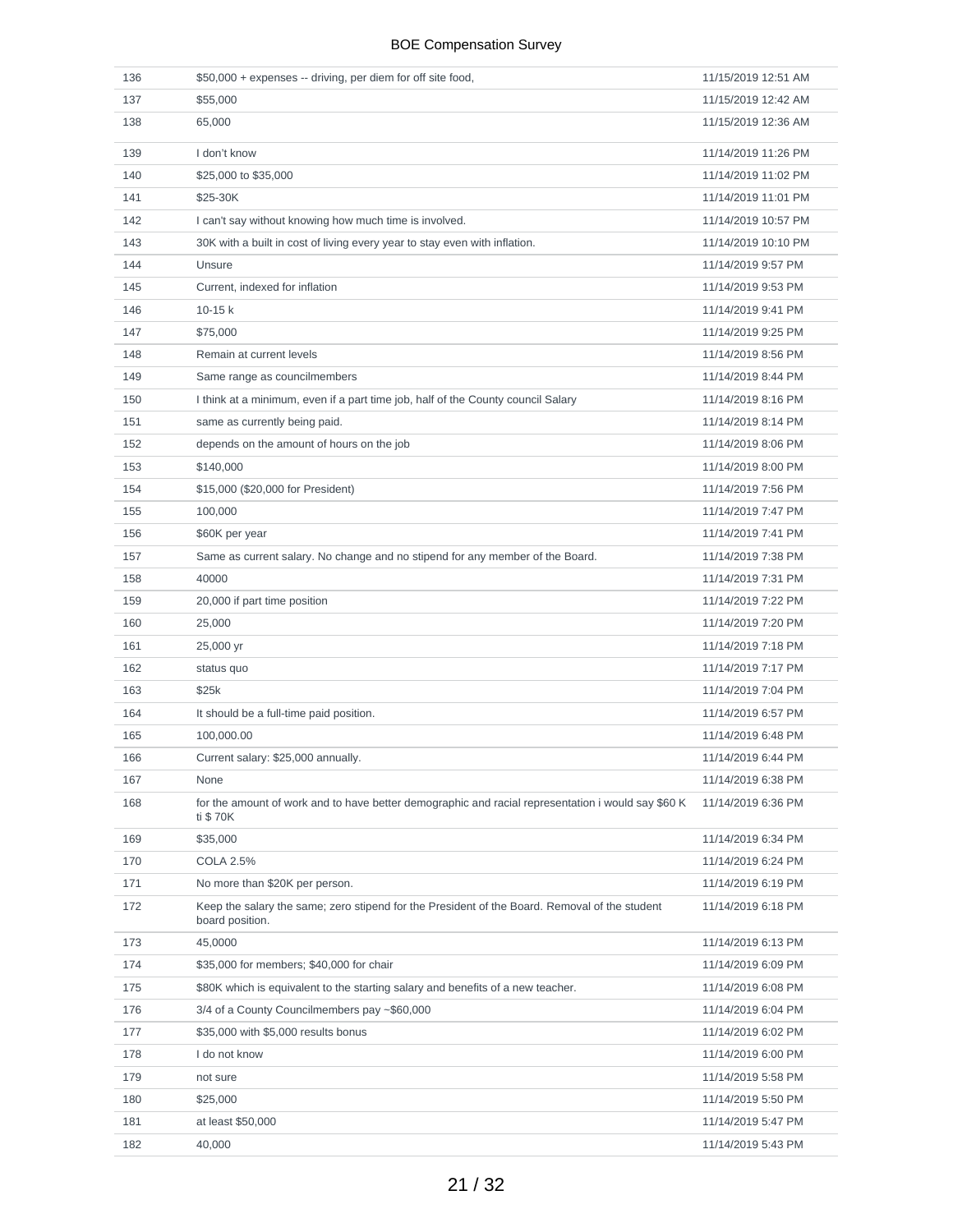| 183 | 75000/annual                                                                                                                                                                                                                                                                                                                          | 11/14/2019 5:22 PM  |
|-----|---------------------------------------------------------------------------------------------------------------------------------------------------------------------------------------------------------------------------------------------------------------------------------------------------------------------------------------|---------------------|
| 184 | If this were a full time position, I would think they would have to have at the very least a College<br>Degree. This should be a count position and should follow the Mont. County salary range. That<br>being said, and the magnitude and amount of people they impact, this position should be about<br>80K as a starting position. | 11/14/2019 5:19 PM  |
| 185 | 25000                                                                                                                                                                                                                                                                                                                                 | 11/14/2019 5:19 PM  |
| 186 | An increase by 10-15%                                                                                                                                                                                                                                                                                                                 | 11/14/2019 5:12 PM  |
| 187 | Very little                                                                                                                                                                                                                                                                                                                           | 11/14/2019 5:11 PM  |
| 188 | 40,000                                                                                                                                                                                                                                                                                                                                | 11/14/2019 5:05 PM  |
| 189 | \$50,000 per board member, \$70,000 for president                                                                                                                                                                                                                                                                                     | 11/14/2019 5:04 PM  |
| 190 | Unchanged as long as benchmarks for involvement are maintained                                                                                                                                                                                                                                                                        | 11/14/2019 5:02 PM  |
| 191 | \$20,000/\$24,000                                                                                                                                                                                                                                                                                                                     | 11/14/2019 5:02 PM  |
| 192 | Depends on the expected hours.                                                                                                                                                                                                                                                                                                        | 11/14/2019 4:56 PM  |
| 193 | Same as state legislators                                                                                                                                                                                                                                                                                                             | 11/14/2019 4:56 PM  |
| 194 | 25,000                                                                                                                                                                                                                                                                                                                                | 11/14/2019 4:56 PM  |
| 195 | 25,000                                                                                                                                                                                                                                                                                                                                | 11/14/2019 4:55 PM  |
| 196 | \$40000                                                                                                                                                                                                                                                                                                                               | 11/14/2019 4:54 PM  |
| 197 | \$25,000 annual                                                                                                                                                                                                                                                                                                                       | 11/14/2019 4:54 PM  |
| 198 | 125,000                                                                                                                                                                                                                                                                                                                               | 11/14/2019 4:52 PM  |
| 199 | current                                                                                                                                                                                                                                                                                                                               | 11/14/2019 4:51 PM  |
| 200 | Zero                                                                                                                                                                                                                                                                                                                                  | 11/14/2019 4:48 PM  |
| 201 | 25,000/yr                                                                                                                                                                                                                                                                                                                             | 11/14/2019 4:48 PM  |
| 202 | None                                                                                                                                                                                                                                                                                                                                  | 11/14/2019 4:41 PM  |
| 203 | \$20,000 for Board members, \$24,000 for Board President                                                                                                                                                                                                                                                                              | 11/14/2019 4:38 PM  |
| 204 | Same                                                                                                                                                                                                                                                                                                                                  | 11/14/2019 4:35 PM  |
| 205 | Just expenses.                                                                                                                                                                                                                                                                                                                        | 11/14/2019 4:32 PM  |
| 206 | Current                                                                                                                                                                                                                                                                                                                               | 11/14/2019 4:30 PM  |
| 207 | \$49,000                                                                                                                                                                                                                                                                                                                              | 11/14/2019 4:05 PM  |
| 208 | 55,000                                                                                                                                                                                                                                                                                                                                | 11/14/2019 3:52 PM  |
| 209 | 50,000                                                                                                                                                                                                                                                                                                                                | 11/14/2019 1:10 PM  |
| 210 | 80,000                                                                                                                                                                                                                                                                                                                                | 11/14/2019 12:31 PM |
| 211 | \$60,000                                                                                                                                                                                                                                                                                                                              | 11/14/2019 12:27 PM |
| 212 | \$40,000                                                                                                                                                                                                                                                                                                                              | 11/14/2019 11:01 AM |
| 213 | \$128,519 (+ inflation adjustment)                                                                                                                                                                                                                                                                                                    | 11/14/2019 4:45 AM  |
| 214 | \$25,000                                                                                                                                                                                                                                                                                                                              | 11/14/2019 3:47 AM  |
|     | \$50,000; \$55,000 for president.                                                                                                                                                                                                                                                                                                     |                     |
| 215 | \$40-\$50k                                                                                                                                                                                                                                                                                                                            | 11/14/2019 3:46 AM  |
| 216 |                                                                                                                                                                                                                                                                                                                                       | 11/14/2019 3:32 AM  |
| 217 | 75000                                                                                                                                                                                                                                                                                                                                 | 11/14/2019 3:04 AM  |
| 218 | 45,000                                                                                                                                                                                                                                                                                                                                | 11/14/2019 3:00 AM  |
| 219 | At least that of teachers                                                                                                                                                                                                                                                                                                             | 11/14/2019 2:16 AM  |
| 220 | Same                                                                                                                                                                                                                                                                                                                                  | 11/14/2019 2:08 AM  |
| 221 | \$40,000                                                                                                                                                                                                                                                                                                                              | 11/14/2019 1:28 AM  |
| 222 | \$60,000                                                                                                                                                                                                                                                                                                                              | 11/14/2019 1:23 AM  |
| 223 | 25-30,000                                                                                                                                                                                                                                                                                                                             | 11/14/2019 1:00 AM  |
| 224 | \$120000                                                                                                                                                                                                                                                                                                                              | 11/14/2019 12:48 AM |
| 225 | \$50,000                                                                                                                                                                                                                                                                                                                              | 11/14/2019 12:36 AM |
| 226 | \$30,000for Board members, \$35,000 for President                                                                                                                                                                                                                                                                                     | 11/14/2019 12:09 AM |
| 227 | At least \$100k                                                                                                                                                                                                                                                                                                                       | 11/13/2019 11:53 PM |
| 228 | \$60,000-\$80,000                                                                                                                                                                                                                                                                                                                     | 11/13/2019 10:42 PM |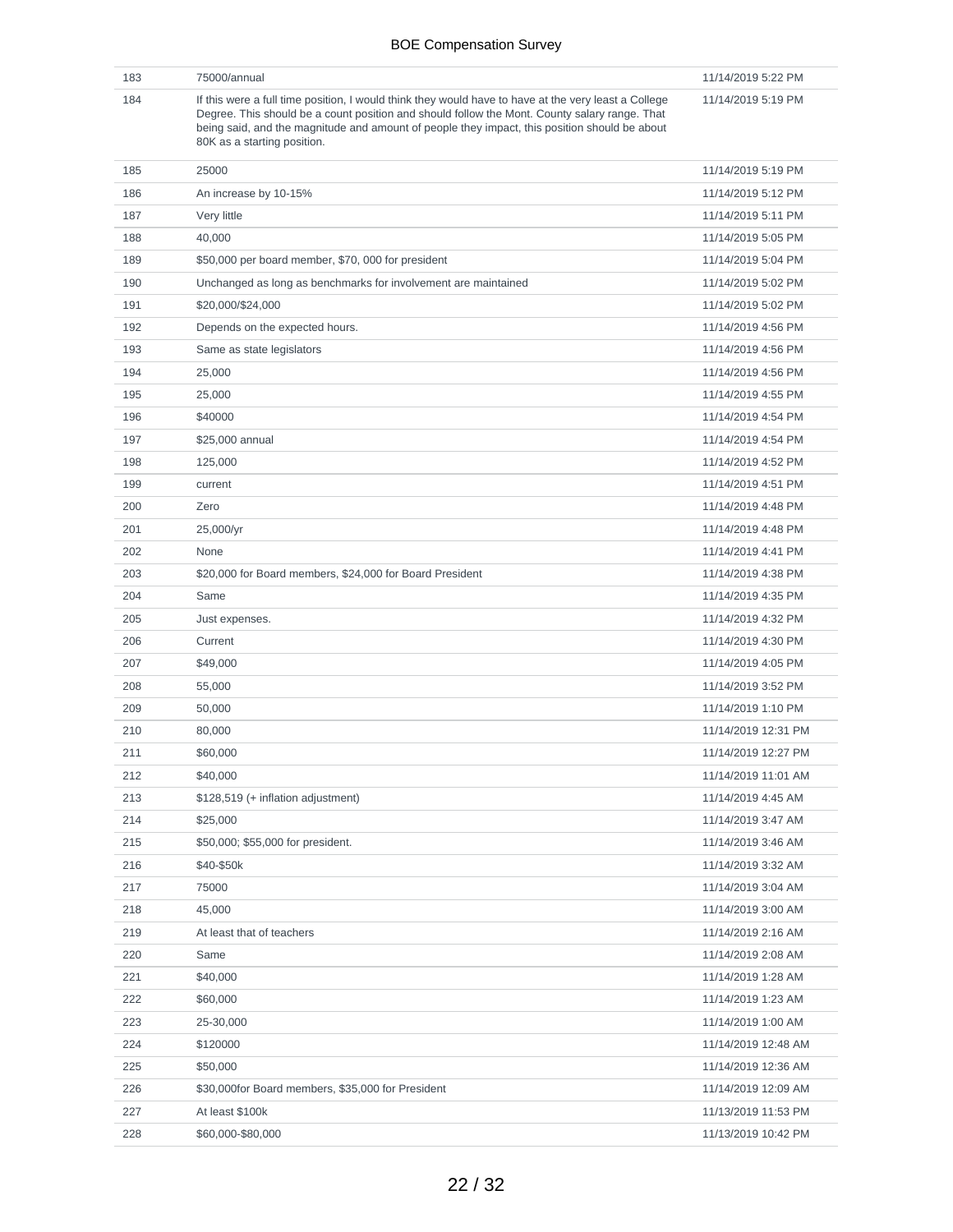| 229 | 60,000                                                                                                                                                                                                                                                                                                                                                                                                                                                                                                                                                                                                     | 11/13/2019 9:51 PM |
|-----|------------------------------------------------------------------------------------------------------------------------------------------------------------------------------------------------------------------------------------------------------------------------------------------------------------------------------------------------------------------------------------------------------------------------------------------------------------------------------------------------------------------------------------------------------------------------------------------------------------|--------------------|
| 230 | closer to Co Council salary                                                                                                                                                                                                                                                                                                                                                                                                                                                                                                                                                                                | 11/13/2019 9:19 PM |
| 231 | 50,000                                                                                                                                                                                                                                                                                                                                                                                                                                                                                                                                                                                                     | 11/13/2019 9:17 PM |
| 232 | 60,000                                                                                                                                                                                                                                                                                                                                                                                                                                                                                                                                                                                                     | 11/13/2019 9:15 PM |
| 233 | No comment.                                                                                                                                                                                                                                                                                                                                                                                                                                                                                                                                                                                                | 11/13/2019 8:57 PM |
| 234 | 60000                                                                                                                                                                                                                                                                                                                                                                                                                                                                                                                                                                                                      | 11/13/2019 8:25 PM |
| 235 | \$50000                                                                                                                                                                                                                                                                                                                                                                                                                                                                                                                                                                                                    | 11/13/2019 8:24 PM |
| 236 | \$50,000                                                                                                                                                                                                                                                                                                                                                                                                                                                                                                                                                                                                   | 11/13/2019 8:20 PM |
| 237 | 50,00"                                                                                                                                                                                                                                                                                                                                                                                                                                                                                                                                                                                                     | 11/13/2019 8:09 PM |
| 238 | 90,000                                                                                                                                                                                                                                                                                                                                                                                                                                                                                                                                                                                                     | 11/13/2019 7:39 PM |
| 239 | \$125000                                                                                                                                                                                                                                                                                                                                                                                                                                                                                                                                                                                                   | 11/13/2019 7:08 PM |
| 240 | Whatever is the current cost of living for an individual in Montgomery County                                                                                                                                                                                                                                                                                                                                                                                                                                                                                                                              | 11/13/2019 6:07 PM |
| 241 | 50,000                                                                                                                                                                                                                                                                                                                                                                                                                                                                                                                                                                                                     | 11/13/2019 5:47 PM |
| 242 | 40000                                                                                                                                                                                                                                                                                                                                                                                                                                                                                                                                                                                                      | 11/13/2019 5:40 PM |
| 243 | Enough to be able to still support their own families fairly while doing the work for all the other<br>families.                                                                                                                                                                                                                                                                                                                                                                                                                                                                                           | 11/13/2019 5:37 PM |
| 244 | 60k                                                                                                                                                                                                                                                                                                                                                                                                                                                                                                                                                                                                        | 11/13/2019 5:20 PM |
| 245 | Starting at \$60000                                                                                                                                                                                                                                                                                                                                                                                                                                                                                                                                                                                        | 11/13/2019 5:00 PM |
| 246 | 100000                                                                                                                                                                                                                                                                                                                                                                                                                                                                                                                                                                                                     | 11/13/2019 4:16 PM |
| 247 | 50,000 minimum                                                                                                                                                                                                                                                                                                                                                                                                                                                                                                                                                                                             | 11/13/2019 4:12 PM |
| 248 | \$60,000                                                                                                                                                                                                                                                                                                                                                                                                                                                                                                                                                                                                   | 11/13/2019 4:11 PM |
| 249 | At least 75K                                                                                                                                                                                                                                                                                                                                                                                                                                                                                                                                                                                               | 11/13/2019 4:01 PM |
| 250 | 75000                                                                                                                                                                                                                                                                                                                                                                                                                                                                                                                                                                                                      | 11/13/2019 3:40 PM |
| 251 | 50,000                                                                                                                                                                                                                                                                                                                                                                                                                                                                                                                                                                                                     | 11/13/2019 3:36 PM |
| 252 | minimum \$50K if not considered a full time position, double if full time.                                                                                                                                                                                                                                                                                                                                                                                                                                                                                                                                 | 11/13/2019 3:31 PM |
| 253 | 30000 yearly                                                                                                                                                                                                                                                                                                                                                                                                                                                                                                                                                                                               | 11/13/2019 3:16 PM |
| 254 | 40000K                                                                                                                                                                                                                                                                                                                                                                                                                                                                                                                                                                                                     | 11/13/2019 3:13 PM |
| 255 | If duties are truly PT, \$50-\$75k. If they are FT, \$90-\$120k                                                                                                                                                                                                                                                                                                                                                                                                                                                                                                                                            | 11/13/2019 2:59 PM |
| 256 | N/A but something equitable                                                                                                                                                                                                                                                                                                                                                                                                                                                                                                                                                                                | 11/13/2019 2:56 PM |
| 257 | \$50,000                                                                                                                                                                                                                                                                                                                                                                                                                                                                                                                                                                                                   | 11/13/2019 2:55 PM |
| 258 | \$125,000, roughly equivalent to the salary of a Montgomery County Councilmember                                                                                                                                                                                                                                                                                                                                                                                                                                                                                                                           | 11/13/2019 2:47 PM |
| 259 | Board of Education members should be compensated a living wage. It's incredibly difficult to live in<br>Montgomery County on \$25,000, and our Board members should not have to worry about where to<br>find money to pay the bills. They should be solely dedicated to providing excellent outreach to the<br>public and on being the best representative for MCPS possible. A salary of at least \$40,000 should<br>be mandated, but it should definitely go higher than that. Working-class parents can't afford to run<br>for and serve on the Board of Education despite their voices being critical. | 11/13/2019 2:44 PM |
| 260 | 30,000                                                                                                                                                                                                                                                                                                                                                                                                                                                                                                                                                                                                     | 11/13/2019 2:44 PM |
| 261 | The same as County Council Members. Board members work more hours than they do.                                                                                                                                                                                                                                                                                                                                                                                                                                                                                                                            | 11/13/2019 1:12 PM |
| 262 | \$30,000                                                                                                                                                                                                                                                                                                                                                                                                                                                                                                                                                                                                   | 11/12/2019 8:31 PM |
| 263 | 50,000                                                                                                                                                                                                                                                                                                                                                                                                                                                                                                                                                                                                     | 11/12/2019 3:02 AM |
| 264 | 50,000                                                                                                                                                                                                                                                                                                                                                                                                                                                                                                                                                                                                     | 11/8/2019 4:12 PM  |
| 265 | To be determined from vital input from past and present board members, including student<br>members                                                                                                                                                                                                                                                                                                                                                                                                                                                                                                        | 11/7/2019 12:20 PM |
| 266 | 45000                                                                                                                                                                                                                                                                                                                                                                                                                                                                                                                                                                                                      | 11/7/2019 2:44 AM  |
| 267 | \$28,000.00                                                                                                                                                                                                                                                                                                                                                                                                                                                                                                                                                                                                | 11/6/2019 10:16 PM |
| 268 | \$30,000.00                                                                                                                                                                                                                                                                                                                                                                                                                                                                                                                                                                                                | 11/6/2019 8:55 PM  |
| 269 | 25,000                                                                                                                                                                                                                                                                                                                                                                                                                                                                                                                                                                                                     | 11/6/2019 8:51 PM  |
| 270 | \$50,000                                                                                                                                                                                                                                                                                                                                                                                                                                                                                                                                                                                                   | 11/6/2019 8:49 PM  |
| 271 | 49,000                                                                                                                                                                                                                                                                                                                                                                                                                                                                                                                                                                                                     | 11/6/2019 8:01 PM  |
| 272 | 70,000                                                                                                                                                                                                                                                                                                                                                                                                                                                                                                                                                                                                     | 11/6/2019 2:03 PM  |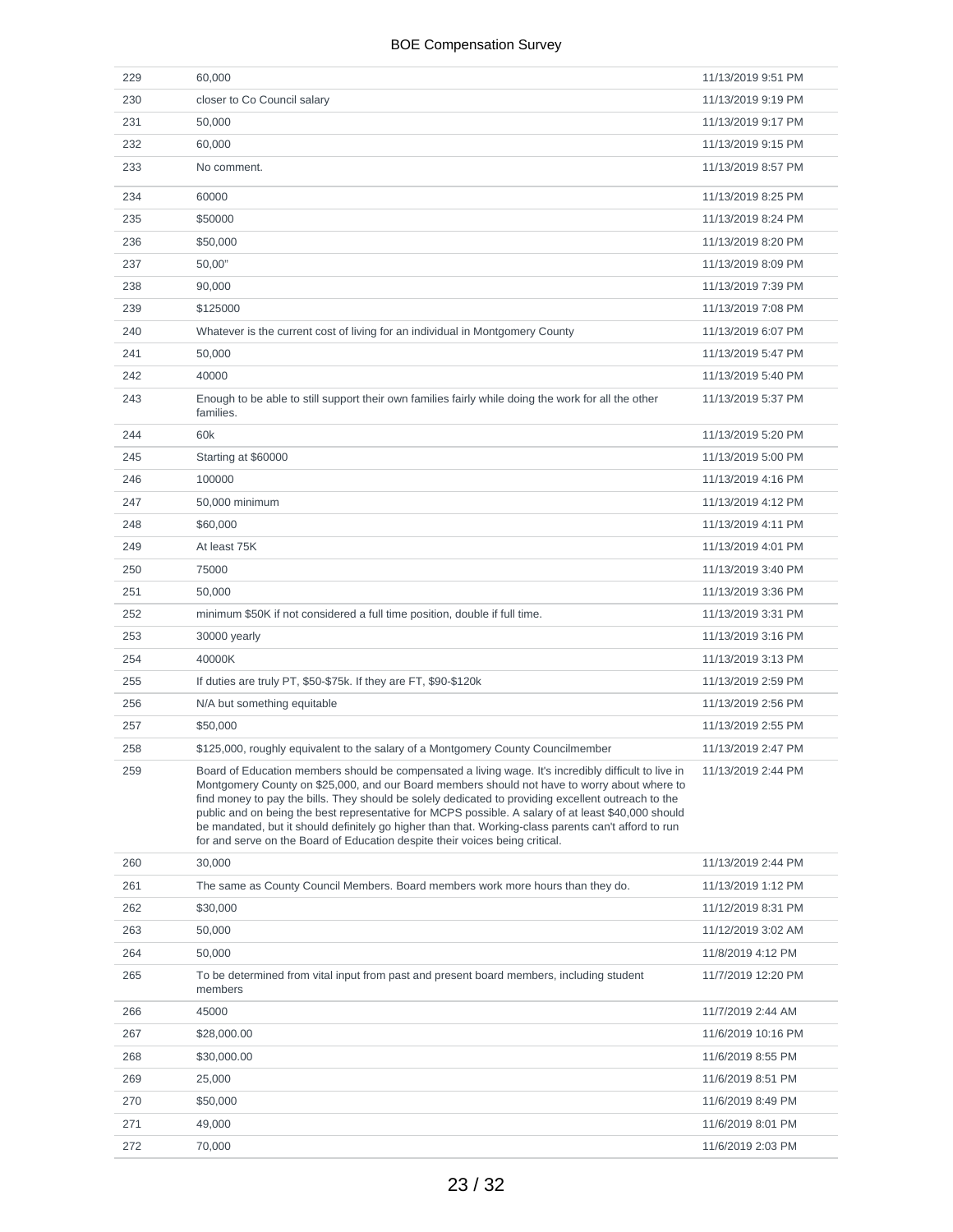| $\sim$<br>د ا ک | \$50,000 | 11/1/2019 12:52 PM |
|-----------------|----------|--------------------|
| 274             | 7D       | 10/31/2019 3:36 PM |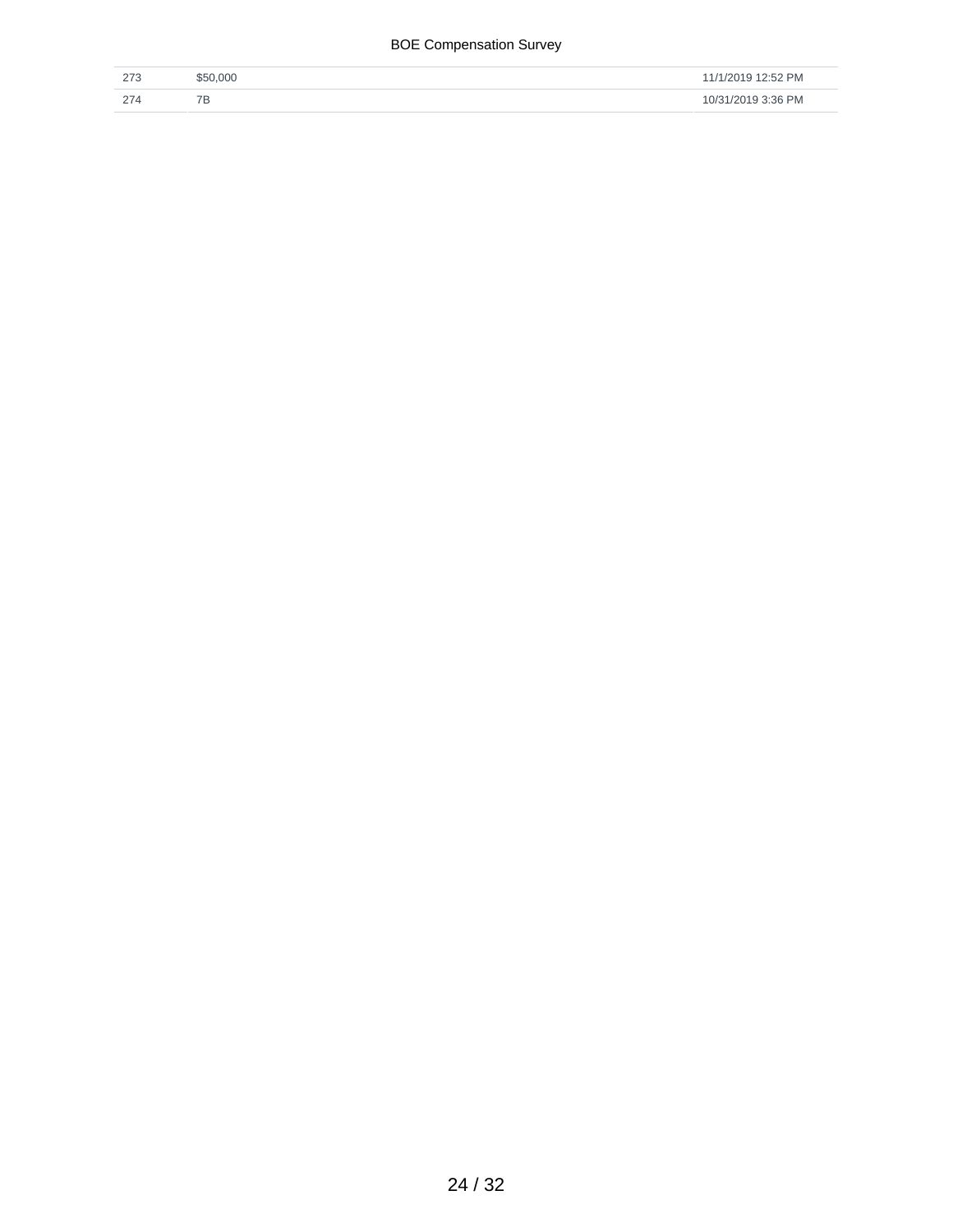### Q10 Please provide any other information that you think the Compensation Commission should consider in its determination.

Answered: 146 Skipped: 128

| #              | <b>RESPONSES</b>                                                                                                                                                                                                                                                                                                                                                                                                                                                                                                                                                                                                                                                                                                                                      | <b>DATE</b>         |
|----------------|-------------------------------------------------------------------------------------------------------------------------------------------------------------------------------------------------------------------------------------------------------------------------------------------------------------------------------------------------------------------------------------------------------------------------------------------------------------------------------------------------------------------------------------------------------------------------------------------------------------------------------------------------------------------------------------------------------------------------------------------------------|---------------------|
| 1              | MCPS school Board isn't doing their job. They rubber stamp superintendents decision. They did<br>not overturn one single superintendent decision on appeal for YEARS (and never approved any<br>hearing requests). They are supposed to be a check and balance not a rubber stamp.                                                                                                                                                                                                                                                                                                                                                                                                                                                                    | 11/25/2019 2:08 PM  |
| $\overline{c}$ | The BOE has done nothing but instigate race wars in the communities it serves how much is that<br>worth?                                                                                                                                                                                                                                                                                                                                                                                                                                                                                                                                                                                                                                              | 11/24/2019 8:31 PM  |
| 3              | I really don't know how much time BOE members spending on Public education. I would<br>recommend that high pay allows BOE members can focus on the service!                                                                                                                                                                                                                                                                                                                                                                                                                                                                                                                                                                                           | 11/24/2019 5:31 PM  |
| 4              | Being a member of BOE is NOT a money-making opportunity: it is public service. The current<br>salary should be sufficient to defray the expenses incurred by BOE members. If the current salary<br>is insufficient according to current BOE members, those BOE members should resign.                                                                                                                                                                                                                                                                                                                                                                                                                                                                 | 11/24/2019 4:30 PM  |
| 5              | We should provide lower compensation for this position, so that we can elect someone who really<br>want to serve the community.                                                                                                                                                                                                                                                                                                                                                                                                                                                                                                                                                                                                                       | 11/24/2019 4:17 AM  |
| 6              | Board members are severely underpaid for the scope of responsibilities they have. Their<br>compensation should be dramatically increased, and the student member's compensation should<br>equal that of the other board members.                                                                                                                                                                                                                                                                                                                                                                                                                                                                                                                      | 11/23/2019 8:35 PM  |
| $\overline{7}$ | This is an odd survey, because you do not provide any description of the duties of Board members<br>(and student board rep) and average hours worked weekly. So how can the public possibly weigh<br>in on compensation? Can the duties of being on the BOE be done by someone working a full-time<br>job? Being on the BOE is a lot of work, and people should be compensated. Perhaps the biggest<br>reason they shpuld is because they have to put themselves out there as public officials, to endure<br>social media trolls and criticism. Board members are also expected to be responsive to the public.<br>IS this a full-time gig? If so, they are underpaid. Why not benchmark the compensation with other<br>similar counties in the U.S.? | 11/23/2019 12:21 PM |
| 8              | Board members should have to take into consideration the burden on the taxpayer of any and all<br>decisions. Also, the teacher's union should have no sway on the board.                                                                                                                                                                                                                                                                                                                                                                                                                                                                                                                                                                              | 11/23/2019 12:03 AM |
| 9              | Hear voice from the best students                                                                                                                                                                                                                                                                                                                                                                                                                                                                                                                                                                                                                                                                                                                     | 11/22/2019 8:43 PM  |
| 10             | What exactly have the board of education done for the children in our area. Are test scores going<br>up? Are outcome measures being met?                                                                                                                                                                                                                                                                                                                                                                                                                                                                                                                                                                                                              | 11/22/2019 2:17 PM  |
| 11             | We don't want that many BOE members and don't need BOE members to tell us what should be<br>taught. Enough!                                                                                                                                                                                                                                                                                                                                                                                                                                                                                                                                                                                                                                           | 11/22/2019 3:50 AM  |
| 12             | Non Partisan                                                                                                                                                                                                                                                                                                                                                                                                                                                                                                                                                                                                                                                                                                                                          | 11/22/2019 1:41 AM  |
| 13             | Making good policy to help our kids. Not run for money.                                                                                                                                                                                                                                                                                                                                                                                                                                                                                                                                                                                                                                                                                               | 11/22/2019 12:35 AM |
| 14             | Think about how encouraging kids focus on study. No bus in & bus out!                                                                                                                                                                                                                                                                                                                                                                                                                                                                                                                                                                                                                                                                                 | 11/21/2019 11:38 PM |
| 15             | Student should focus on study, not MCPS policy, especially high school student who has no<br>experience of what university needs and real world like, then make decisions of cancelling finals<br>then depression in university. And student board should be rotated by cluster or down or upper<br>county, they should represent all backgrounds                                                                                                                                                                                                                                                                                                                                                                                                     | 11/21/2019 10:53 PM |
| 16             | BOE should consider to limit, preferably reduce, its influence on education affairs. Give more room<br>to the community and school PTA.                                                                                                                                                                                                                                                                                                                                                                                                                                                                                                                                                                                                               | 11/21/2019 9:53 PM  |
| 17             | Having documentation of community outreach especially in the schools. A big part of<br>compensation should be based on school and parent outreach by the board.                                                                                                                                                                                                                                                                                                                                                                                                                                                                                                                                                                                       | 11/21/2019 9:40 PM  |
| 18             | Improve the School ranking over state and national. Since the high school ranking drop<br>dramatically at US News ranking, their pay should reduce \$10 per drop one, and increase \$10 per<br>advance one. From previous #33 to #93 this year, their pay should reduce to \$19,000 (\$25,000 -<br>\$6,000 ) from \$25,000.                                                                                                                                                                                                                                                                                                                                                                                                                           | 11/21/2019 8:32 PM  |
| 19             | we need functional BOE members, so they could focus on their duties, that is the reason I think<br>full time position would help them focus on BOE issues. Members need to be elected by public<br>voting.                                                                                                                                                                                                                                                                                                                                                                                                                                                                                                                                            | 11/21/2019 8:08 PM  |
| 20             | For people climbing political ladder, they shouldn't get paid at all! We can pay them 200k a year if<br>they sign a contract not to run for any other government position within next 20 years.                                                                                                                                                                                                                                                                                                                                                                                                                                                                                                                                                       | 11/21/2019 7:59 PM  |
| 21             | Break the current corruption cycle between teachers union and BOE members. Prefer to break<br>MCPS and establish one HS one district. Form parent volunteers to serve on each board. Each<br>district pay for its own public education by dedicated property tax.                                                                                                                                                                                                                                                                                                                                                                                                                                                                                     | 11/21/2019 7:57 PM  |
| 22             | Good pay can attract high skilled expert involve.                                                                                                                                                                                                                                                                                                                                                                                                                                                                                                                                                                                                                                                                                                     | 11/21/2019 7:50 PM  |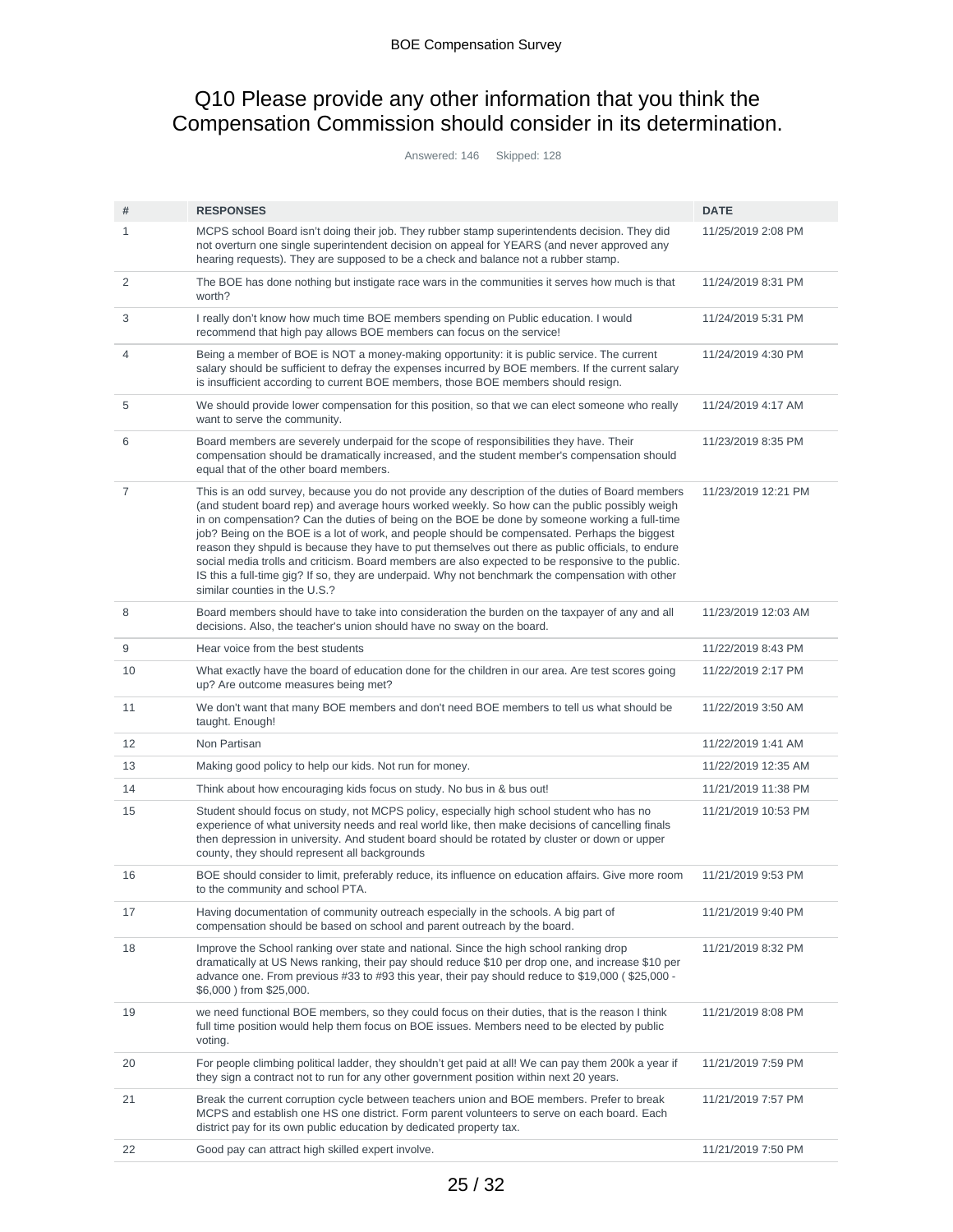| 23 | This is a bizarre survey. These are elected positions. This survey is written as if they are hired.<br>They are elected and the law does not require any educational level except for the student Board<br>member. As long as teachers are having to buy their own classroom supplies, the Board of<br>Education does not deserve or warrant an increase in their stipend. The survey never explains this<br>is just a stipend and the Board members get full health benefits from MCPS for themselves and<br>their families. This survey is incredibly biased.                                                                                                 | 11/21/2019 7:28 PM  |
|----|-----------------------------------------------------------------------------------------------------------------------------------------------------------------------------------------------------------------------------------------------------------------------------------------------------------------------------------------------------------------------------------------------------------------------------------------------------------------------------------------------------------------------------------------------------------------------------------------------------------------------------------------------------------------|---------------------|
| 24 | Please consider geographic and demographic representation, as well as professional<br>backgrounds for those members. At the end of the day, we rely on them to guide the school<br>system to raise kids that are career and college ready, not a bunch of whiners or union workers<br>that can't compete with real world.                                                                                                                                                                                                                                                                                                                                       | 11/21/2019 7:24 PM  |
| 25 | Question 8 is ridiculous. How should I know what motivates someone to run for the BOE?                                                                                                                                                                                                                                                                                                                                                                                                                                                                                                                                                                          | 11/20/2019 8:25 PM  |
| 26 | Have to be non-political in ability's to make decisions. No teacher or educator is allowed on board.<br>No more then a 2 year term on the board.                                                                                                                                                                                                                                                                                                                                                                                                                                                                                                                | 11/20/2019 2:55 PM  |
| 27 | A truly passionate person who wants to make a real difference and positive impacts will not be<br>driven by Money/compensation.                                                                                                                                                                                                                                                                                                                                                                                                                                                                                                                                 | 11/19/2019 3:20 AM  |
| 28 | The Board Members have not performed at their greatest when considering the implications of<br>their recent proposal to rezone the schools within Montgomery county. They have completely<br>ignored the impacts on student educational, personal and emotional development, let alone the<br>impacts to the community. The Boards unwillingess to listen to the Community of which it serves is<br>reflective of decision to not increase their pay due to lack of performance.                                                                                                                                                                                | 11/18/2019 11:29 PM |
| 29 | The salary should be similar to the salaries of County Council members, MCPS Principals, and<br>MCPS Central Office leaders. This would allow us to better leverage the available human capital<br>in Montgomery County to fill these positions which are critical to transforming MCPS into a system<br>which can prepare students for the challenging, increasingly competitive, 21st century global<br>economy.                                                                                                                                                                                                                                              | 11/18/2019 10:58 PM |
| 30 | previous years of service; conflicts of interest; training and on-the-job experience                                                                                                                                                                                                                                                                                                                                                                                                                                                                                                                                                                            | 11/18/2019 10:38 PM |
| 31 | Other perks need to be included when determining salary, such as meals, transportation, other<br>reimbursements                                                                                                                                                                                                                                                                                                                                                                                                                                                                                                                                                 | 11/18/2019 8:20 PM  |
| 32 | The position should NOT be a full-time career position.                                                                                                                                                                                                                                                                                                                                                                                                                                                                                                                                                                                                         | 11/18/2019 3:51 PM  |
| 33 | Currently, the way in the school board functions with low level oversight and low level of<br>accountability, indicates that the current salary is sufficient. If the goal is for the board to move<br>from buying false and fluffy testimony from central office and instead starts truly holding central<br>office leadership accountable by investigating evidence of claims and data, I would agree with a<br>higher salary.                                                                                                                                                                                                                                | 11/18/2019 12:17 PM |
| 34 | Χ                                                                                                                                                                                                                                                                                                                                                                                                                                                                                                                                                                                                                                                               | 11/18/2019 11:54 AM |
| 35 | Need to pay more to get more qualified people running for the office, not just people who do not<br>need a decent salary                                                                                                                                                                                                                                                                                                                                                                                                                                                                                                                                        | 11/18/2019 1:28 AM  |
| 36 | Any compensation change should be publicly announced by the County Executive.                                                                                                                                                                                                                                                                                                                                                                                                                                                                                                                                                                                   | 11/17/2019 4:18 PM  |
| 37 | The current compensation levels prevent well educated and experienced executives/policy<br>makers/community advocates for considering a run for the board. Given the demands of the job,<br>only a person with means (high spousal income, stay at home parents, independently wealthy,<br>extremely flexible job) can manage to run for a seat. The Board compensation should be greatly<br>increased, and it should be clearer what those positions responsibility and scope are. The<br>expectation is that this is a near-full-time (if not full time) job.                                                                                                 | 11/17/2019 2:30 PM  |
| 38 | The current system only allows wealthy individuals to seek office. Done properly the position is a<br>full time job, requiring expertise and engagement. Without this change, it maintains an inequitable<br>representation of the community it serves.                                                                                                                                                                                                                                                                                                                                                                                                         | 11/17/2019 1:45 PM  |
| 39 | No one can live independently in Montgomery County only earning \$25,000 gross. The number of<br>hours they work each week are extremely important, can fluctuate depending on a variety fsctors,<br>and we need qualified candidates. It is very difficult to find candidates who can afford to earn such<br>a low income and follow such a demanding schedule and still try to have a job to supplement their<br>pay given the schedule restrictions. Their work is extremely valuable and their decisions greatly<br>impact the community. They are critical leaders who should be compensated well. Their decisions<br>impact the school system and beyond. | 11/17/2019 3:58 AM  |
| 40 | For a part-time position, the current "salary" is adequate. Hundreds of volunteers in Mont Co serve<br>for no compensation, or very little remuneration.                                                                                                                                                                                                                                                                                                                                                                                                                                                                                                        | 11/17/2019 2:37 AM  |
| 41 | When Paraeducators And teachers are getting paid so low and are dealing with, when they can<br>the right raise then the can get theirs.                                                                                                                                                                                                                                                                                                                                                                                                                                                                                                                         | 11/16/2019 11:24 PM |
| 42 | Need to pay more to attract people with professipnsl qualificatipns rather than an idealogical<br>agenda                                                                                                                                                                                                                                                                                                                                                                                                                                                                                                                                                        | 11/16/2019 8:43 PM  |
| 43 | Limit the working hour of BOE.                                                                                                                                                                                                                                                                                                                                                                                                                                                                                                                                                                                                                                  | 11/16/2019 7:38 PM  |
| 44 | Our teachers should be getting the raise. They are the ones who do the most impactful work in the<br>field of education.                                                                                                                                                                                                                                                                                                                                                                                                                                                                                                                                        | 11/16/2019 2:59 PM  |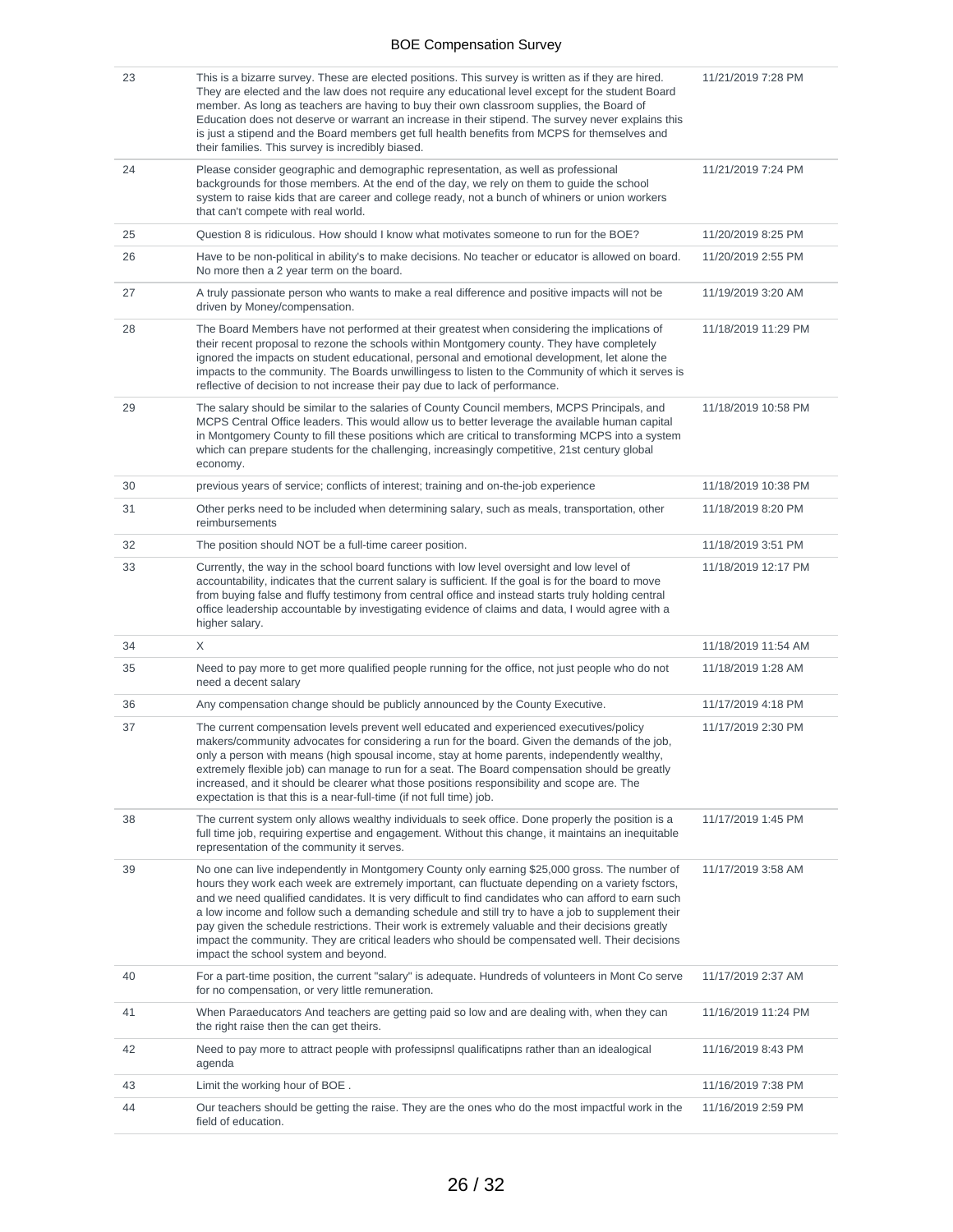| 45 | Board members should include at least one teacher (current or retired), one support staff member<br>(current or retired), one administrator (current or retired) so that they can contribute directly to the<br>needs of the schools/students. The student board member should receive a scholarship but also<br>be compensated and should also be allowed to vote on personnel actions so long as it is not a<br>conflict of interest (applies to all members). Members should represent ALL areas of the county<br>and political affiliation should not be considered. Term limits of two terms should be mandatory so<br>as not to monopolize antiquated ways of thinking and undermining new ideas. Educational<br>background should not be considered if the person is articulate, compassionate, and has<br>knowledge and experience in the school setting. Board members should not work more than 20<br>hours a week and if they do, it should be considered volunteer. The pay should be kept low to<br>encourage real and meaningful participation rather than financial reward. Board members should<br>spend time in the school setting. A mandatory minimum of 10 hours per school year volunteering<br>in a school. For example, answering phones in an elementary school or observing a teacher<br>planning meeting, and IEP meeting with parent and student, etc. While many BOE members<br>currently attend community events, most do not spend any real-time in the school setting and have<br>no idea of what is happening at that level. BOE members need to be more critical of spending.<br>They should have a sub-committee of oversight on spending rather than nod their heads at<br>initiatives and large contracts, so a member with financial background should be considered.<br>Members should be diverse, not just in culture, but also educational background, income level,<br>and past experience in an educational or financial setting. This would be a true representation of<br>the students and families and would provide the greatest impact on their needs. We also do not<br>need to hear the constant comments made by BOE members about "how great I am and what I<br>did in the community." Those comments should be in closed session and open session should<br>focus on the actual need. Additional written statements could be uploaded on the website each<br>month for each BOE member to list their comments and summarize their school visits. | 11/16/2019 2:03 PM  |
|----|------------------------------------------------------------------------------------------------------------------------------------------------------------------------------------------------------------------------------------------------------------------------------------------------------------------------------------------------------------------------------------------------------------------------------------------------------------------------------------------------------------------------------------------------------------------------------------------------------------------------------------------------------------------------------------------------------------------------------------------------------------------------------------------------------------------------------------------------------------------------------------------------------------------------------------------------------------------------------------------------------------------------------------------------------------------------------------------------------------------------------------------------------------------------------------------------------------------------------------------------------------------------------------------------------------------------------------------------------------------------------------------------------------------------------------------------------------------------------------------------------------------------------------------------------------------------------------------------------------------------------------------------------------------------------------------------------------------------------------------------------------------------------------------------------------------------------------------------------------------------------------------------------------------------------------------------------------------------------------------------------------------------------------------------------------------------------------------------------------------------------------------------------------------------------------------------------------------------------------------------------------------------------------------------------------------------------------------------------------------------------------------------------------------------------------------------------------------------------------------------------|---------------------|
| 46 | These individuals are able to maintain full time employment in addition to sitting on the school<br>board. Compare their annual household income to that of a teacher with a compete level level of<br>education and experience.                                                                                                                                                                                                                                                                                                                                                                                                                                                                                                                                                                                                                                                                                                                                                                                                                                                                                                                                                                                                                                                                                                                                                                                                                                                                                                                                                                                                                                                                                                                                                                                                                                                                                                                                                                                                                                                                                                                                                                                                                                                                                                                                                                                                                                                                     | 11/16/2019 1:51 PM  |
| 47 | I believe the compensation is fair and should not be changed.                                                                                                                                                                                                                                                                                                                                                                                                                                                                                                                                                                                                                                                                                                                                                                                                                                                                                                                                                                                                                                                                                                                                                                                                                                                                                                                                                                                                                                                                                                                                                                                                                                                                                                                                                                                                                                                                                                                                                                                                                                                                                                                                                                                                                                                                                                                                                                                                                                        | 11/16/2019 12:40 PM |
| 48 | If there is a student member if the board, school district employees should be allowed to run for<br>the board                                                                                                                                                                                                                                                                                                                                                                                                                                                                                                                                                                                                                                                                                                                                                                                                                                                                                                                                                                                                                                                                                                                                                                                                                                                                                                                                                                                                                                                                                                                                                                                                                                                                                                                                                                                                                                                                                                                                                                                                                                                                                                                                                                                                                                                                                                                                                                                       | 11/16/2019 12:13 PM |
| 49 | They all believe they're entitled. Give the money to the teachers and support staff.                                                                                                                                                                                                                                                                                                                                                                                                                                                                                                                                                                                                                                                                                                                                                                                                                                                                                                                                                                                                                                                                                                                                                                                                                                                                                                                                                                                                                                                                                                                                                                                                                                                                                                                                                                                                                                                                                                                                                                                                                                                                                                                                                                                                                                                                                                                                                                                                                 | 11/16/2019 12:02 PM |
| 50 | compare ours to other similar school districts                                                                                                                                                                                                                                                                                                                                                                                                                                                                                                                                                                                                                                                                                                                                                                                                                                                                                                                                                                                                                                                                                                                                                                                                                                                                                                                                                                                                                                                                                                                                                                                                                                                                                                                                                                                                                                                                                                                                                                                                                                                                                                                                                                                                                                                                                                                                                                                                                                                       | 11/16/2019 4:55 AM  |
| 51 | Give raises to the real educators - teachers and support staff! The Board should enact policy that<br>moves the needle forward in education, and shouldn't treat there position like a life-long career/job.                                                                                                                                                                                                                                                                                                                                                                                                                                                                                                                                                                                                                                                                                                                                                                                                                                                                                                                                                                                                                                                                                                                                                                                                                                                                                                                                                                                                                                                                                                                                                                                                                                                                                                                                                                                                                                                                                                                                                                                                                                                                                                                                                                                                                                                                                         | 11/16/2019 3:30 AM  |
| 52 | <b>Term Limits</b>                                                                                                                                                                                                                                                                                                                                                                                                                                                                                                                                                                                                                                                                                                                                                                                                                                                                                                                                                                                                                                                                                                                                                                                                                                                                                                                                                                                                                                                                                                                                                                                                                                                                                                                                                                                                                                                                                                                                                                                                                                                                                                                                                                                                                                                                                                                                                                                                                                                                                   | 11/16/2019 2:32 AM  |
| 53 | Only allowing people to serve on the board who have been in education themselves. I can't be on<br>a community board unless I live in the community. Should be the same for the board of education.                                                                                                                                                                                                                                                                                                                                                                                                                                                                                                                                                                                                                                                                                                                                                                                                                                                                                                                                                                                                                                                                                                                                                                                                                                                                                                                                                                                                                                                                                                                                                                                                                                                                                                                                                                                                                                                                                                                                                                                                                                                                                                                                                                                                                                                                                                  | 11/16/2019 2:16 AM  |
| 54 | ANY ADDITIONAL MONEY SHOULD GO TO TEACHERS, PARAS, SCHOOL SUPPORT STAFF<br>WHO ARE WOEFULLY UNDERPAID                                                                                                                                                                                                                                                                                                                                                                                                                                                                                                                                                                                                                                                                                                                                                                                                                                                                                                                                                                                                                                                                                                                                                                                                                                                                                                                                                                                                                                                                                                                                                                                                                                                                                                                                                                                                                                                                                                                                                                                                                                                                                                                                                                                                                                                                                                                                                                                                | 11/16/2019 1:27 AM  |
| 55 | This survey is ridiculous. Why are you asking us to guess how many hours someone works?                                                                                                                                                                                                                                                                                                                                                                                                                                                                                                                                                                                                                                                                                                                                                                                                                                                                                                                                                                                                                                                                                                                                                                                                                                                                                                                                                                                                                                                                                                                                                                                                                                                                                                                                                                                                                                                                                                                                                                                                                                                                                                                                                                                                                                                                                                                                                                                                              | 11/16/2019 1:16 AM  |
| 56 | This survey seems invalid because you don't give us a job description of the duties and<br>responsibilities of the members. How can it be answered accurately without a job description?                                                                                                                                                                                                                                                                                                                                                                                                                                                                                                                                                                                                                                                                                                                                                                                                                                                                                                                                                                                                                                                                                                                                                                                                                                                                                                                                                                                                                                                                                                                                                                                                                                                                                                                                                                                                                                                                                                                                                                                                                                                                                                                                                                                                                                                                                                             | 11/16/2019 12:53 AM |
| 57 | Demands of job, the hours expanded on meetings with constituents, visits to schools                                                                                                                                                                                                                                                                                                                                                                                                                                                                                                                                                                                                                                                                                                                                                                                                                                                                                                                                                                                                                                                                                                                                                                                                                                                                                                                                                                                                                                                                                                                                                                                                                                                                                                                                                                                                                                                                                                                                                                                                                                                                                                                                                                                                                                                                                                                                                                                                                  | 11/16/2019 12:47 AM |
| 58 | All BOE members should spend a week (every year,) in a classroom setting while in office. One<br>week in elementary, one week in middle, and one week in high school.                                                                                                                                                                                                                                                                                                                                                                                                                                                                                                                                                                                                                                                                                                                                                                                                                                                                                                                                                                                                                                                                                                                                                                                                                                                                                                                                                                                                                                                                                                                                                                                                                                                                                                                                                                                                                                                                                                                                                                                                                                                                                                                                                                                                                                                                                                                                | 11/16/2019 12:41 AM |
| 59 | Compensation needs to be comparable to that of County Council members. While defined as part-<br>time, the responsibilities actually require full-time attention, and should be compensated<br>accordingly.                                                                                                                                                                                                                                                                                                                                                                                                                                                                                                                                                                                                                                                                                                                                                                                                                                                                                                                                                                                                                                                                                                                                                                                                                                                                                                                                                                                                                                                                                                                                                                                                                                                                                                                                                                                                                                                                                                                                                                                                                                                                                                                                                                                                                                                                                          | 11/15/2019 9:49 PM  |
| 60 | I think a key piece is a determination of whether the BoE members are doing this as a full-time<br>position or not. If the expectation is that they are going to be spending, say, more than 25 hours a<br>week with meetings, community engagement, preparation, etc. then compensation should<br>definitely reflect the time requirements that members need to put it.                                                                                                                                                                                                                                                                                                                                                                                                                                                                                                                                                                                                                                                                                                                                                                                                                                                                                                                                                                                                                                                                                                                                                                                                                                                                                                                                                                                                                                                                                                                                                                                                                                                                                                                                                                                                                                                                                                                                                                                                                                                                                                                             | 11/15/2019 5:37 PM  |
| 61 | This is more civic duty than a compensated job                                                                                                                                                                                                                                                                                                                                                                                                                                                                                                                                                                                                                                                                                                                                                                                                                                                                                                                                                                                                                                                                                                                                                                                                                                                                                                                                                                                                                                                                                                                                                                                                                                                                                                                                                                                                                                                                                                                                                                                                                                                                                                                                                                                                                                                                                                                                                                                                                                                       | 11/15/2019 3:22 PM  |
| 62 | I would be wary of performance-based compensation - in my experience very difficult to get this<br>right, and BOE members who aren't responsive to the community can get voted out, so that's an<br>appropriate accountability/performance mechanism that's built in already                                                                                                                                                                                                                                                                                                                                                                                                                                                                                                                                                                                                                                                                                                                                                                                                                                                                                                                                                                                                                                                                                                                                                                                                                                                                                                                                                                                                                                                                                                                                                                                                                                                                                                                                                                                                                                                                                                                                                                                                                                                                                                                                                                                                                         | 11/15/2019 2:19 PM  |
| 63 | See 9 above - this should be an oversight function, not a full-time job.                                                                                                                                                                                                                                                                                                                                                                                                                                                                                                                                                                                                                                                                                                                                                                                                                                                                                                                                                                                                                                                                                                                                                                                                                                                                                                                                                                                                                                                                                                                                                                                                                                                                                                                                                                                                                                                                                                                                                                                                                                                                                                                                                                                                                                                                                                                                                                                                                             | 11/15/2019 11:59 AM |
| 64 | Only those who have ever run for the Board of Ed could possibly answer #8 above. This makes<br>me think this entire survey is slanted to rubber stamp a salary increase for the Board.                                                                                                                                                                                                                                                                                                                                                                                                                                                                                                                                                                                                                                                                                                                                                                                                                                                                                                                                                                                                                                                                                                                                                                                                                                                                                                                                                                                                                                                                                                                                                                                                                                                                                                                                                                                                                                                                                                                                                                                                                                                                                                                                                                                                                                                                                                               | 11/15/2019 11:38 AM |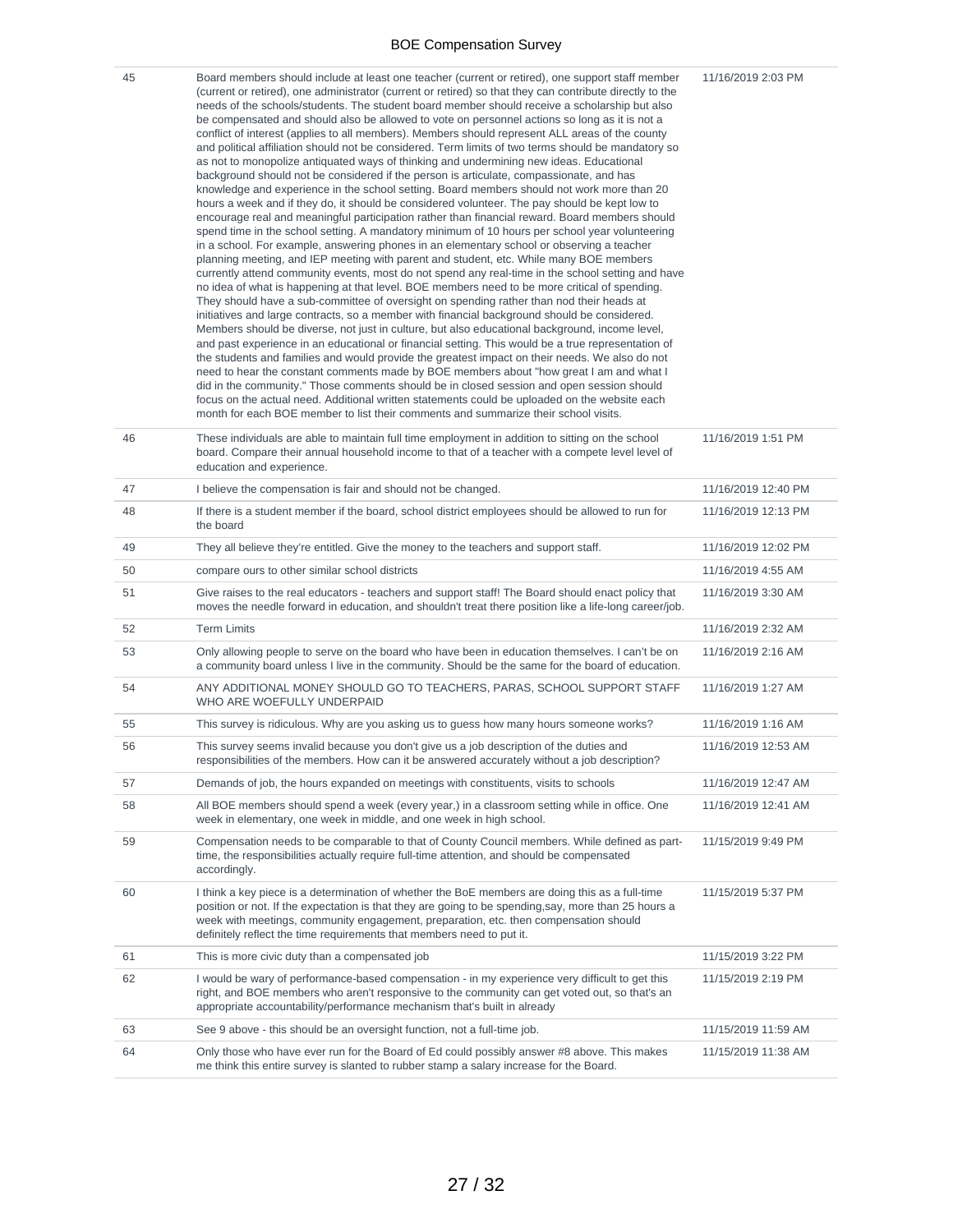| 65 | Valuing the education of our children, and those who educate them, MUST be the TOP priority,<br>bottom line. Our future depends on it, our kids are depending on us. We must have the courage<br>and innovative curiosity to program our schools for the 21st century, not stagnate in the data pool<br>and miss the point kids tell us everyday. We need a BOE that is well educated so as to reflect<br>integrity and excellence, while representing the importance of quality public education for the<br>whole child and their community.                                                                                                                                                                                                                                                                                                                                                                                                                                                                                                                             | 11/15/2019 5:08 AM  |
|----|---------------------------------------------------------------------------------------------------------------------------------------------------------------------------------------------------------------------------------------------------------------------------------------------------------------------------------------------------------------------------------------------------------------------------------------------------------------------------------------------------------------------------------------------------------------------------------------------------------------------------------------------------------------------------------------------------------------------------------------------------------------------------------------------------------------------------------------------------------------------------------------------------------------------------------------------------------------------------------------------------------------------------------------------------------------------------|---------------------|
| 66 | If we increase the pay, we will have more quality competition for the seats. It is unfair to require so<br>much of BOE members with such little compensation. Only people who are retired or supported by<br>a spouse or independently wealthy can run currently. Limited pool.                                                                                                                                                                                                                                                                                                                                                                                                                                                                                                                                                                                                                                                                                                                                                                                           | 11/15/2019 4:06 AM  |
| 67 | Most counties don't pay Board members. Montgomery County school ratings have fallen.                                                                                                                                                                                                                                                                                                                                                                                                                                                                                                                                                                                                                                                                                                                                                                                                                                                                                                                                                                                      | 11/15/2019 3:47 AM  |
| 68 | You need to get people who have actually worked in education making decisions about kids.                                                                                                                                                                                                                                                                                                                                                                                                                                                                                                                                                                                                                                                                                                                                                                                                                                                                                                                                                                                 | 11/15/2019 3:25 AM  |
| 69 | In't not intended to be a career.                                                                                                                                                                                                                                                                                                                                                                                                                                                                                                                                                                                                                                                                                                                                                                                                                                                                                                                                                                                                                                         | 11/15/2019 1:08 AM  |
| 70 | This is the 14th largest school system in the country, and the BOE takes a ridiculous amount of<br>time and dedication. It's a miracle we get the high quality candidates we do for only \$25,000. A<br>living wage would bring out a more diverse pool of candidates.                                                                                                                                                                                                                                                                                                                                                                                                                                                                                                                                                                                                                                                                                                                                                                                                    | 11/15/2019 12:51 AM |
| 71 | This is a full time job by any definition, and compensation should reflect that.                                                                                                                                                                                                                                                                                                                                                                                                                                                                                                                                                                                                                                                                                                                                                                                                                                                                                                                                                                                          | 11/15/2019 12:36 AM |
| 72 | I suggest doing a salary comparison with like counties                                                                                                                                                                                                                                                                                                                                                                                                                                                                                                                                                                                                                                                                                                                                                                                                                                                                                                                                                                                                                    | 11/14/2019 11:26 PM |
| 73 | I'm not sure how helpful this survey will be if we don't have an accurate grasp of the time board<br>members spend on their duties. If it's 60 hours a week, then compensation should be higher. If it's<br>4 hours a week, then the converse. Without accurate data, how can we comment? Same goes for<br>Question 3--how much time does the student member spend--more than the 2 meetings/month?<br>Having us guess at the number of hours may be helpful in promoting a more accurate picture of<br>the job (if there's a large disconnect), but won't give you an accurate picture of compensation.                                                                                                                                                                                                                                                                                                                                                                                                                                                                  | 11/14/2019 10:57 PM |
| 74 | Surveys to the teachers and students each year asking how the Board can better serve them. Not<br>a multiple choice of what the Board has already decided.                                                                                                                                                                                                                                                                                                                                                                                                                                                                                                                                                                                                                                                                                                                                                                                                                                                                                                                | 11/14/2019 10:10 PM |
| 75 | It's an important role, so compensation is deserved, but unless it requires full-time hours (40+ per<br>week, at least 48 weeks / year), it should not be compensated at a full-time rate. On the other<br>hand, if every BoE member does spend at least 40/48, the comp should be increased to a living<br>wage.                                                                                                                                                                                                                                                                                                                                                                                                                                                                                                                                                                                                                                                                                                                                                         | 11/14/2019 9:53 PM  |
| 76 | Done right, this is essentially a full-time job for the publicly elected members. A salary<br>commensurate with the responsibilities would attract a wider range of candidates willing to perform<br>the role. Not just retirees and others who are financially stable. I do not support increasing the<br>stipend for the student member. I would rather not see a student member on the BOE at all, but<br>that is not relevant for purposes of this questionnaire.                                                                                                                                                                                                                                                                                                                                                                                                                                                                                                                                                                                                     | 11/14/2019 9:25 PM  |
| 77 | This is a full time job for those who do it well, and many do. Even at half time it should be paid<br>comparably at half the going rate for the County's County Council. These seats are important have<br>to run county wide.                                                                                                                                                                                                                                                                                                                                                                                                                                                                                                                                                                                                                                                                                                                                                                                                                                            | 11/14/2019 8:16 PM  |
| 78 | input from more up county residents rather than so many from Silver Spring and Takoma Park.                                                                                                                                                                                                                                                                                                                                                                                                                                                                                                                                                                                                                                                                                                                                                                                                                                                                                                                                                                               | 11/14/2019 8:14 PM  |
| 79 | how many hours are spent in the job.                                                                                                                                                                                                                                                                                                                                                                                                                                                                                                                                                                                                                                                                                                                                                                                                                                                                                                                                                                                                                                      | 11/14/2019 8:06 PM  |
| 80 | None                                                                                                                                                                                                                                                                                                                                                                                                                                                                                                                                                                                                                                                                                                                                                                                                                                                                                                                                                                                                                                                                      | 11/14/2019 7:56 PM  |
| 81 | The low compensation rules out many who could bring valuable skills to the Board.                                                                                                                                                                                                                                                                                                                                                                                                                                                                                                                                                                                                                                                                                                                                                                                                                                                                                                                                                                                         | 11/14/2019 7:41 PM  |
| 82 | Please do not increase the Board's salary. They are not doing a good job at representing the<br>community of which they were elected to serve. They seriously need to be investigated and<br>replaced.                                                                                                                                                                                                                                                                                                                                                                                                                                                                                                                                                                                                                                                                                                                                                                                                                                                                    | 11/14/2019 7:38 PM  |
| 83 | N/A                                                                                                                                                                                                                                                                                                                                                                                                                                                                                                                                                                                                                                                                                                                                                                                                                                                                                                                                                                                                                                                                       | 11/14/2019 7:22 PM  |
| 84 | Reduction in salary % when graduation % decrease                                                                                                                                                                                                                                                                                                                                                                                                                                                                                                                                                                                                                                                                                                                                                                                                                                                                                                                                                                                                                          | 11/14/2019 7:18 PM  |
| 85 | I was a MOCO BOE candidate in the last cycle. And I have a deep background in public<br>education. Based on that experience, I strongly object to "full time" BOE members and/or to<br>substantial increases in the stipend. Our Board is too involved in day to day "running of the<br>schools" and pays too little attention to national trends, best practices, etc. Great governing<br>boards--and I've seen a few--can see the forest, not getting bogged down in to the trees. I'm afraid<br>that de facto "full time" board members would be a detriment to MCPS. And I do understand the<br>size of MCPS and the demands of the job. Also consider the quality and number of candidates in<br>the last cycle seeking to serve on the MCPS Board. The stipend is not a barrier to high quality<br>candidates--who know that such service is a financial sacrifice. That said, it would be wise to<br>consider increased staff exclusively for the board, allowing them to be more responsive to the<br>community and to keep a closer watch on the administration. | 11/14/2019 7:17 PM  |
| 86 | The comp committee should really evaluate the competency of the BOE members before<br>considering the pay increase.                                                                                                                                                                                                                                                                                                                                                                                                                                                                                                                                                                                                                                                                                                                                                                                                                                                                                                                                                       | 11/14/2019 7:04 PM  |
| 87 | It is the job of the BOE to hold MCPS accountable. Holding MCPS accountable should be a full-<br>time job. It is not a symbolic role for cutting ribbons. Currently, the field of qualified candidates is<br>severely limited because the salary is paltry.                                                                                                                                                                                                                                                                                                                                                                                                                                                                                                                                                                                                                                                                                                                                                                                                               | 11/14/2019 6:57 PM  |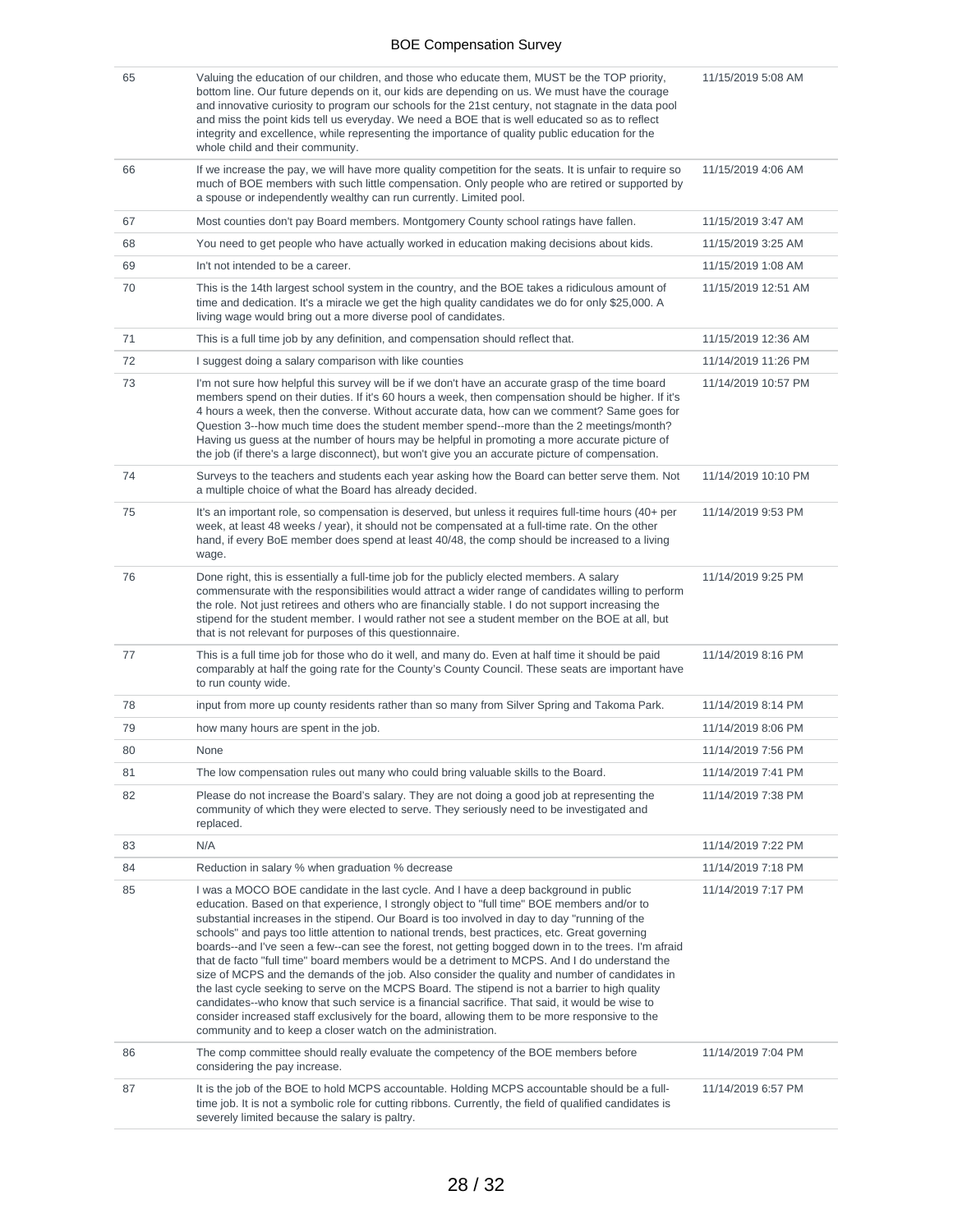| 88  | Our board members dedicated their time to ensure they meet the needs of our community. They<br>should get paid a living wage for our county and not need to have a second job. We need younger<br>folks to run but can't because they compensation is to low to survive.                                                                                                                                                                                                                                                                                                                                                                                                                                                                                                                                                                                                                                                                                                                                                                                                                                                        | 11/14/2019 6:48 PM |
|-----|---------------------------------------------------------------------------------------------------------------------------------------------------------------------------------------------------------------------------------------------------------------------------------------------------------------------------------------------------------------------------------------------------------------------------------------------------------------------------------------------------------------------------------------------------------------------------------------------------------------------------------------------------------------------------------------------------------------------------------------------------------------------------------------------------------------------------------------------------------------------------------------------------------------------------------------------------------------------------------------------------------------------------------------------------------------------------------------------------------------------------------|--------------------|
| 89  | Compensation amount should not be the motivation for the role or decision. The current amount is<br>sufficient.                                                                                                                                                                                                                                                                                                                                                                                                                                                                                                                                                                                                                                                                                                                                                                                                                                                                                                                                                                                                                 | 11/14/2019 6:44 PM |
| 90  | No student should occupy a board seat. They are not prepared with the experience to make such<br>vital and critical decisions                                                                                                                                                                                                                                                                                                                                                                                                                                                                                                                                                                                                                                                                                                                                                                                                                                                                                                                                                                                                   | 11/14/2019 6:38 PM |
| 91  | I hear of so many great individuals who want to run, but they have families to support the amount<br>of commitment is a lot. Unless that person is a retired individual or has a partner who can help with<br>the monetary side, You will never get a good representation of candidates specially on the<br>younger spectrum or the diversity that we need.                                                                                                                                                                                                                                                                                                                                                                                                                                                                                                                                                                                                                                                                                                                                                                     | 11/14/2019 6:36 PM |
| 92  | the Cost of living                                                                                                                                                                                                                                                                                                                                                                                                                                                                                                                                                                                                                                                                                                                                                                                                                                                                                                                                                                                                                                                                                                              | 11/14/2019 6:24 PM |
| 93  | This survey should have included the # of weekly hours each board member has worked for<br>reference along with the type of work done. Without that context it is a problematic and not<br>necessary valid survey. It will gain an emotional and possibly uninformed response. While the<br>individual board members could argue that they want more diversity, \$25K isn't going to make<br>enough of a difference to someone who is on the low end of the economic spectrum to run for the<br>board. If I only make \$50K a year and I earn another \$25K, it's likely I still wouldn't have enough<br>time to devote to the board duties if there are as many hours as seem to be claimed. This should<br>be a volunteer position and that any board member advocates for more money is rather shocking. I<br>would absolutely support increasing the number of board members though, I don't know why the<br>county is exempted from the 9 person board count. If you have the 9 people, then perhaps nobody<br>has to work as many hours as are being claimed. This proposal definitely needs more research.               | 11/14/2019 6:19 PM |
| 94  | The curent members of the Montgomery County Board of Education have completely ignored the<br>student body and residents within the county in their requests for appeal based on disagreement<br>and non acceptance of the recent proposed school redistricting plan. The Boards' lack of interest<br>and moral to forcefully pass and impose it outdated boundary redistricting mapping plan for school<br>realignments is causing great degrees of financial, emotional and economical strains on the<br>communities far beyond the community's wishes. In its efforts, the Board is also refusing to<br>recognize the overall educational and emotional impacts that their proposal will have on the<br>children and students impacted by passage of the new Montgomery County School rezoning.<br>Hence, until Board Members are properly aligned to providing better quality of service to the<br>communities of which they were elected to represent, it is not recommended that they receive any<br>for of salary increase. It is also proposed that the stipend for the Ptesident of the Board be emoved<br>and denied. | 11/14/2019 6:18 PM |
| 95  | Should be linked to term limits.                                                                                                                                                                                                                                                                                                                                                                                                                                                                                                                                                                                                                                                                                                                                                                                                                                                                                                                                                                                                                                                                                                | 11/14/2019 6:08 PM |
| 96  | An effective BOE member must spend approximately 30+ hours each week doing the work of the<br>county. The current pay structure makes it impossible for someone to give up gainful<br>employment/support a family and serve the community in this capacity. I know of several<br>individuals that would be excellent candidates but can't take the significant pay cut. The current<br>"rate" pays less than \$20/hour, assuming a 30 hour workweek for a 10 month employee. That is<br>less than we pay many of our entry level employees. I am not advocating for BOE being<br>someone's career, but instead, ensuring we are not eliminating candidates because of an archaic<br>notion this is really about being a "volunteer."                                                                                                                                                                                                                                                                                                                                                                                            | 11/14/2019 6:04 PM |
| 97  | Increased compensation so that board membership is accessible to a range interested and<br>qualified citizens. Bonus's for improvements and parent ratings. More involvement and<br>transparency at the school community level for parents to share feedback of school community<br>needs and policies for fair and equal education. For example-educational field trips costing<br>parents money- fine for us but many children in our school do not attend due to money. This<br>creates a two class educational system within our school and county. Skills efforts for more<br>community engagement at school/ local level and to balance resources throughout the county.                                                                                                                                                                                                                                                                                                                                                                                                                                                  | 11/14/2019 6:02 PM |
| 98  | none                                                                                                                                                                                                                                                                                                                                                                                                                                                                                                                                                                                                                                                                                                                                                                                                                                                                                                                                                                                                                                                                                                                            | 11/14/2019 5:58 PM |
| 99  | BOE members need to be available nearly every hour of the day to respond to school system<br>needs, respond to public questions and needs, and attend events. This makes it hard to maintain<br>other forms of employment. A higher "living" salary would enable candidates at all stages of life to<br>serve the public in this capacity.                                                                                                                                                                                                                                                                                                                                                                                                                                                                                                                                                                                                                                                                                                                                                                                      | 11/14/2019 5:47 PM |
| 100 | The County Council receives six figure salaries, but they are arguably more political and even<br>though it is a full time job for them, the Board of Education is just as important and can help to<br>keep the county as one of the leading school systems in the nation. Also, there should be a<br>partnership with Montgomery College to have board members attend a special made "leadership"<br>on boards" training or workshop. Why not hold the board members just as accountable as we hold<br>the students they lead!                                                                                                                                                                                                                                                                                                                                                                                                                                                                                                                                                                                                | 11/14/2019 5:22 PM |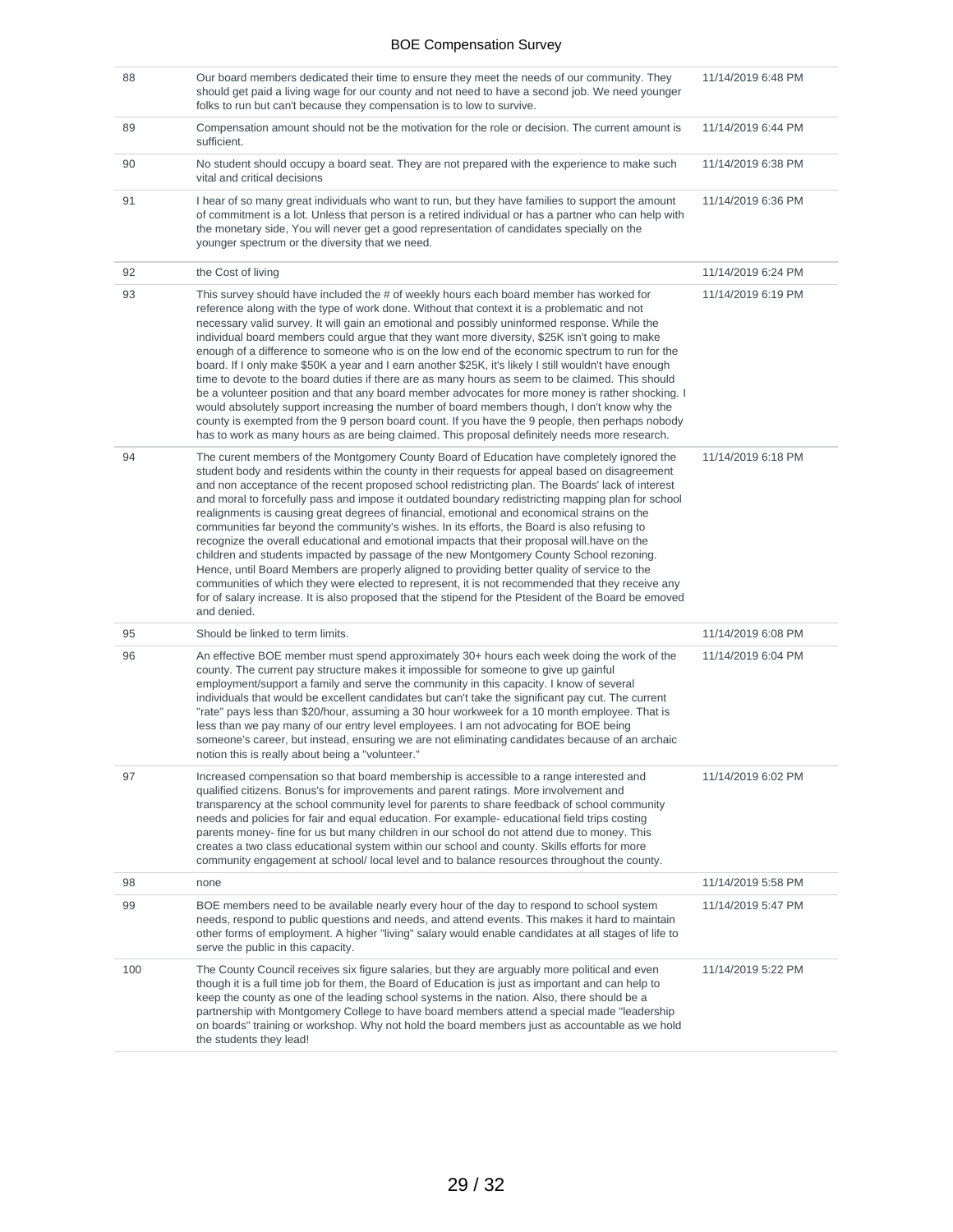| 101 | If the county is going to change the compensation for the Board members, then the county will<br>need to have another election. If there is a greater compensation, this may influence residents in<br>Montgomery County that did not previously run, do to the lack of income imbalanced by the time<br>spent performing duties. I do not approve of a raise to the board of education unless there is<br>another election which includes all current members on the board being re-elected. If I didn't know<br>any better, I would think that some of the Board of Education members (possibly the newer ones)<br>didn't realize the amount of time needed to successfully fulfill this position. Due to the boundary<br>study in Northern Montgomery County, I suspect that they have been spending a lot more time<br>than they normally would in a given year working on the board and feel that they should be equally<br>compensated, which I would agree, but if you are running for a position, I would think that you<br>would know what is involved and certainly the compensation awarded. | 11/14/2019 5:19 PM  |
|-----|---------------------------------------------------------------------------------------------------------------------------------------------------------------------------------------------------------------------------------------------------------------------------------------------------------------------------------------------------------------------------------------------------------------------------------------------------------------------------------------------------------------------------------------------------------------------------------------------------------------------------------------------------------------------------------------------------------------------------------------------------------------------------------------------------------------------------------------------------------------------------------------------------------------------------------------------------------------------------------------------------------------------------------------------------------------------------------------------------------|---------------------|
| 102 | No pay increase until MCPS Inspector General established reporting to the Board                                                                                                                                                                                                                                                                                                                                                                                                                                                                                                                                                                                                                                                                                                                                                                                                                                                                                                                                                                                                                         | 11/14/2019 5:19 PM  |
| 103 | Eliminate it the total educational system is a burden to the tax PAYER. Also limit integration It's a<br>burden on our infrastructure.                                                                                                                                                                                                                                                                                                                                                                                                                                                                                                                                                                                                                                                                                                                                                                                                                                                                                                                                                                  | 11/14/2019 5:11 PM  |
| 104 | The current Board is woefully out of touch with progressive and healthy education standards for<br>maintain a quality educational program. They are terribly deferential to the SMOB, who I feel has<br>routinely been ineffective.                                                                                                                                                                                                                                                                                                                                                                                                                                                                                                                                                                                                                                                                                                                                                                                                                                                                     | 11/14/2019 5:05 PM  |
| 105 | Figure out what kind of people would make the Board more effective and determine pay<br>accordingly. Some of the most qualified people are currently unable to afford to serve.                                                                                                                                                                                                                                                                                                                                                                                                                                                                                                                                                                                                                                                                                                                                                                                                                                                                                                                         | 11/14/2019 4:56 PM  |
| 106 | I think the current compensation level is adequate, provided the work hours per week is less than<br>20. If Member spend more time than that, the public should be made aware of it (and what that<br>time is spent on) so compensation can be reconsidered.                                                                                                                                                                                                                                                                                                                                                                                                                                                                                                                                                                                                                                                                                                                                                                                                                                            | 11/14/2019 4:56 PM  |
| 107 | Similar time and commitment of all delegates, PTA volunteers, etc.                                                                                                                                                                                                                                                                                                                                                                                                                                                                                                                                                                                                                                                                                                                                                                                                                                                                                                                                                                                                                                      | 11/14/2019 4:54 PM  |
| 108 | The Board of Education is in charge of 1/3 of the County's combined operating and capital<br>budgets. The should be compensated in such a way that they can freely dedicate their time to this<br>incredibly challenging job. And the job should not be limited to those who can afford to do it<br>because of other means.                                                                                                                                                                                                                                                                                                                                                                                                                                                                                                                                                                                                                                                                                                                                                                             | 11/14/2019 4:52 PM  |
| 109 | If you are not paying the board you will get more dedicated volunteers.                                                                                                                                                                                                                                                                                                                                                                                                                                                                                                                                                                                                                                                                                                                                                                                                                                                                                                                                                                                                                                 | 11/14/2019 4:41 PM  |
| 110 | Some MD counties have less than 10,000 students and therefore, small budgets. In counties with<br>over 150,000 students, the budget is in the billions. BOE duties are greater in these large counties.<br>For appropriate oversight, BOE members must devote many hours to the job. In these counties,<br>cost of living is high. The current pay leads to only retired or independently wealthy running for<br>BOE.                                                                                                                                                                                                                                                                                                                                                                                                                                                                                                                                                                                                                                                                                   | 11/14/2019 12:31 PM |
| 111 | The Student member of the Board should receive a greater scholarship. I would benchmark the<br>SMOB scholarship to the number of hours the SMOB spends on Board duties compared to the<br>other members. If it is expected that the SMOB is a full Board member, at all meetings, and<br>engaging with the community then they should receive a scholarship equivalent to the Board's pay                                                                                                                                                                                                                                                                                                                                                                                                                                                                                                                                                                                                                                                                                                               | 11/14/2019 11:01 AM |
| 112 | As of December 2016 county council members receive \$128,519 per year. The Board of<br>Education's responsibility is commensurate to that of county council members and they should be<br>paid the same. The Student Member of the Board should be paid a stipend for expenses only.                                                                                                                                                                                                                                                                                                                                                                                                                                                                                                                                                                                                                                                                                                                                                                                                                    | 11/14/2019 4:45 AM  |
| 113 | More scrutiny needed of non-cash perks and benefits provided to BOE members.                                                                                                                                                                                                                                                                                                                                                                                                                                                                                                                                                                                                                                                                                                                                                                                                                                                                                                                                                                                                                            | 11/14/2019 3:47 AM  |
| 114 | The Board members currently make a little over 10% of the Superintendent, and all make less<br>than even the lowest paid teacher in MCPS. If we want a youthful Board of Education that is more<br>receptive to the change that is needed in this county, the salary should be livable. Why do the<br>Council members make four times as much as the Board of Ed members do? Their individual<br>workloads are not that drastically different.                                                                                                                                                                                                                                                                                                                                                                                                                                                                                                                                                                                                                                                          | 11/14/2019 3:46 AM  |
| 115 | While a higher education degree is beneficial I would caution against it being a strict criteria as it<br>could easily be used as a way to exclude lower income candidates from running who may be just<br>as passionate about their children's education, if not more so, than than their wealthier<br>counterparts. It would be useful to look to other large school systems to determine compensation<br>and salary. BOE members spend an awful lot Olof time cross crossing the county attending events<br>beyond board meetings. They attend community events, meet with constituents for coffee to listen<br>to concerns, eat out a lot due to tight schedules, and pay \$\$ for parking including tickets for<br>expired meters when they can't leave to add money to the meter.                                                                                                                                                                                                                                                                                                                 | 11/14/2019 3:32 AM  |
| 116 | How much do Planning Board members make? Those guys meet far more often and do more<br>work than the Board of Ed.                                                                                                                                                                                                                                                                                                                                                                                                                                                                                                                                                                                                                                                                                                                                                                                                                                                                                                                                                                                       | 11/14/2019 2:08 AM  |
| 117 | Board members should be able to support their family on a Board of Education salary. It is no<br>longer a part time commitment.                                                                                                                                                                                                                                                                                                                                                                                                                                                                                                                                                                                                                                                                                                                                                                                                                                                                                                                                                                         | 11/14/2019 1:23 AM  |
| 118 | They work hard and should be compensated fairly.                                                                                                                                                                                                                                                                                                                                                                                                                                                                                                                                                                                                                                                                                                                                                                                                                                                                                                                                                                                                                                                        | 11/14/2019 12:36 AM |
| 119 | A very challenging position. Low compensation limits the pool of those who can serve to the<br>affluent and those with a pension.                                                                                                                                                                                                                                                                                                                                                                                                                                                                                                                                                                                                                                                                                                                                                                                                                                                                                                                                                                       | 11/14/2019 12:09 AM |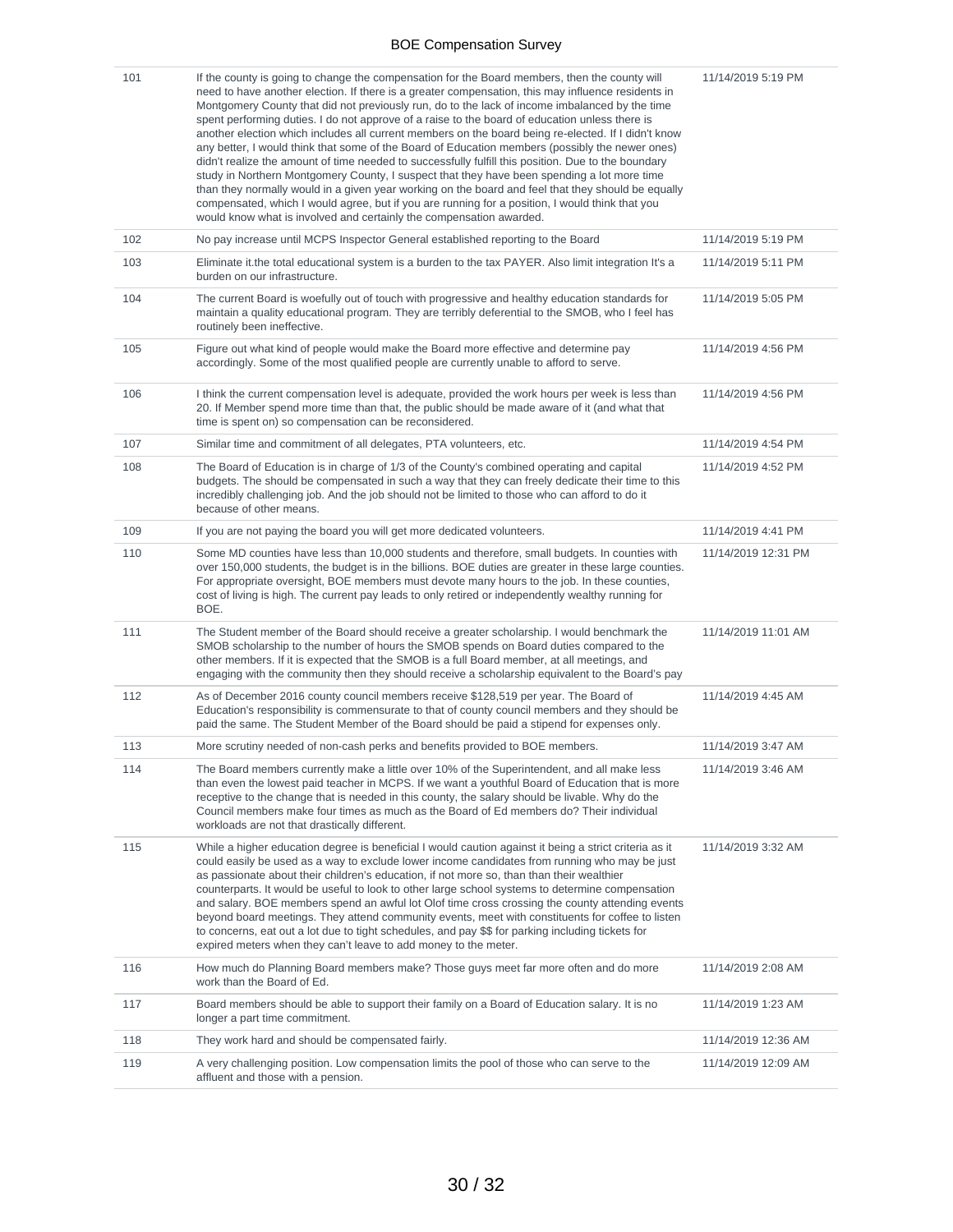| 120 | This group decides how half the county's tax dollars are used, and that is just the tip of the iceberg<br>in terms of their work. The compensation should reflect that level of responsibility, and be sufficient<br>to encourage qualified individuals to run for office. This is not a casual volunteer organizing<br>chipotle fundraisers, nor is it an internship-- this is a significant and weighty job. Failing to pay for<br>this work is a massive disservice to taxpayers, students, and teachers since it limits who can afford<br>to consider such a role and diminishes interest by potentially excellent candidates who currently<br>hold good-paying jobs. If we want the best candidates and healthy competition, we need to invest<br>a bit more.                                                                                                                                                                 | 11/13/2019 11:53 PM |
|-----|------------------------------------------------------------------------------------------------------------------------------------------------------------------------------------------------------------------------------------------------------------------------------------------------------------------------------------------------------------------------------------------------------------------------------------------------------------------------------------------------------------------------------------------------------------------------------------------------------------------------------------------------------------------------------------------------------------------------------------------------------------------------------------------------------------------------------------------------------------------------------------------------------------------------------------|---------------------|
| 121 | MCPS has grown both in student enrollment and in budget. At this point half of the County's<br>budget is allocated to MCPS. In order for the Board to have members who reflect the make up of<br>the county, and can devote the necessary time to this important work, they must be compensated<br>appropriately.                                                                                                                                                                                                                                                                                                                                                                                                                                                                                                                                                                                                                  | 11/13/2019 10:42 PM |
| 122 | The Commission should weigh in on the job description of BOE members ensuring it is<br>commensurate with a full time policymaker job (and not comparable to school district staff)                                                                                                                                                                                                                                                                                                                                                                                                                                                                                                                                                                                                                                                                                                                                                 | 11/13/2019 9:51 PM  |
| 123 | Some Board members spend significant amounts of time on Bd work & engaging with the<br>community. Others - not do much. The cost of a campaign along with the low salary & the amount<br>of time necessary to do a really great job are disincentives to running for a BOE position. If you<br>have kids still in school, it's tough to decide to give up significant time with your family for \$25,000<br>- even if you think it's a really important job. RE SMOB - I see no need to increase their<br>scholarship. Lots of kids spend significant time on extracurricular activities. so value their service &<br>input but we have never had trouble attractive great kids to run& they all end up getting into very<br>prestigious schools. I'd also consider some term limit but that's prob outside the scope of your<br>mandate.                                                                                          | 11/13/2019 9:19 PM  |
| 124 | Provide a clear example of how many hours per week they spend on BOE work                                                                                                                                                                                                                                                                                                                                                                                                                                                                                                                                                                                                                                                                                                                                                                                                                                                          | 11/13/2019 9:17 PM  |
| 125 | I think that more full time staff is more important than increased compensation.                                                                                                                                                                                                                                                                                                                                                                                                                                                                                                                                                                                                                                                                                                                                                                                                                                                   | 11/13/2019 8:25 PM  |
| 126 | The current compensation skews Board members toward wealthy people or those whose spouses<br>can support them.                                                                                                                                                                                                                                                                                                                                                                                                                                                                                                                                                                                                                                                                                                                                                                                                                     | 11/13/2019 8:20 PM  |
| 127 | Pay them enough to be able to not worry about personal finances while working for the<br>community.                                                                                                                                                                                                                                                                                                                                                                                                                                                                                                                                                                                                                                                                                                                                                                                                                                | 11/13/2019 5:37 PM  |
| 128 | I, as a teacher, would run for the position if I could afford it. I think when you have such a low<br>compensation the people who are elected are too far removed from education.                                                                                                                                                                                                                                                                                                                                                                                                                                                                                                                                                                                                                                                                                                                                                  | 11/13/2019 5:20 PM  |
| 129 | Board members have huge responsibilities and they work long hours throughout the week.                                                                                                                                                                                                                                                                                                                                                                                                                                                                                                                                                                                                                                                                                                                                                                                                                                             | 11/13/2019 5:00 PM  |
| 130 | Responsibilities of the Board continue to increase. Expectations for them to attend more events<br>have also been on the rise.                                                                                                                                                                                                                                                                                                                                                                                                                                                                                                                                                                                                                                                                                                                                                                                                     | 11/13/2019 4:11 PM  |
| 131 | Board members should not have to hold down a full time job in addition to this job. Undue stress<br>on board members that treat this as a full time job and make themselves available for day events &<br>meeting with the public.                                                                                                                                                                                                                                                                                                                                                                                                                                                                                                                                                                                                                                                                                                 | 11/13/2019 4:01 PM  |
| 132 | I would look at how many hours members are spending and use a fair hourly rate. I calculated the<br>above estimating 20 hours per week at about \$50/hr                                                                                                                                                                                                                                                                                                                                                                                                                                                                                                                                                                                                                                                                                                                                                                            | 11/13/2019 3:36 PM  |
| 133 | As elected officials, BOE members should be open to meeting with ALL members of the public,<br>not just their own constituents. Their insulation and exclusive focus on their own region creates<br>opportunity for misunderstanding, preconceived notions, and unneccessary frictions. Take some<br>time to truly hear what the public is saying and don't assume that everyone is being selfish or<br>disrespectful.                                                                                                                                                                                                                                                                                                                                                                                                                                                                                                             | 11/13/2019 3:31 PM  |
| 134 | I think BOE members, just like other public servants, should be required to respond to emails.                                                                                                                                                                                                                                                                                                                                                                                                                                                                                                                                                                                                                                                                                                                                                                                                                                     | 11/13/2019 3:16 PM  |
| 135 | The workload as compared to County s Council, the ability for members to realistically work<br>another job. It's not sustainable now because it can't replace full-time employment, meaning we<br>get retirees, independently wealthy, and those who have a spouse or partner whose income can<br>bear the household expenses. This doesn't reflect the county's demographics and means that<br>parents on the BOE are generally parents of older kids. I'm not sure what the ideal salary should<br>be. I could see some alternative solutions. One would be to beef up the support staff for the BOE<br>to have multiple analysts, aides, etc. then offer a reasonable PT salary based on a FT salary of<br>\$110-\$130k/year. Or you could just go all in and admit that BOE members who do the job right are<br>working FT and pay them a salary commensurate with the responsibility of overseeing a \$2.6<br>billion budget. | 11/13/2019 2:59 PM  |
| 136 | Access is really important. The board requirements and compensation should attract a variety of<br>qualified individuals in an equitable way in order to have a board that reflects the multitude of<br>needs present in our county.                                                                                                                                                                                                                                                                                                                                                                                                                                                                                                                                                                                                                                                                                               | 11/13/2019 2:56 PM  |
| 137 | The BOE oversees a budget that is comparable to the budgets of small states. They have<br>enormous responsibilities and represent more than one million people. They deserve to be paid as<br>professionals, equal to or similar to the County Council.                                                                                                                                                                                                                                                                                                                                                                                                                                                                                                                                                                                                                                                                            | 11/13/2019 2:47 PM  |
| 138 | Nobody should be paid a poverty wage, especially not elected officials that we entrust with the<br>future of our schools. No requirement should be made for degree to be elected: the voters should<br>decide who they believe is best to represent the students and teachers of MCPS. There are<br>capable people that have only a high school diploma.                                                                                                                                                                                                                                                                                                                                                                                                                                                                                                                                                                           | 11/13/2019 2:44 PM  |